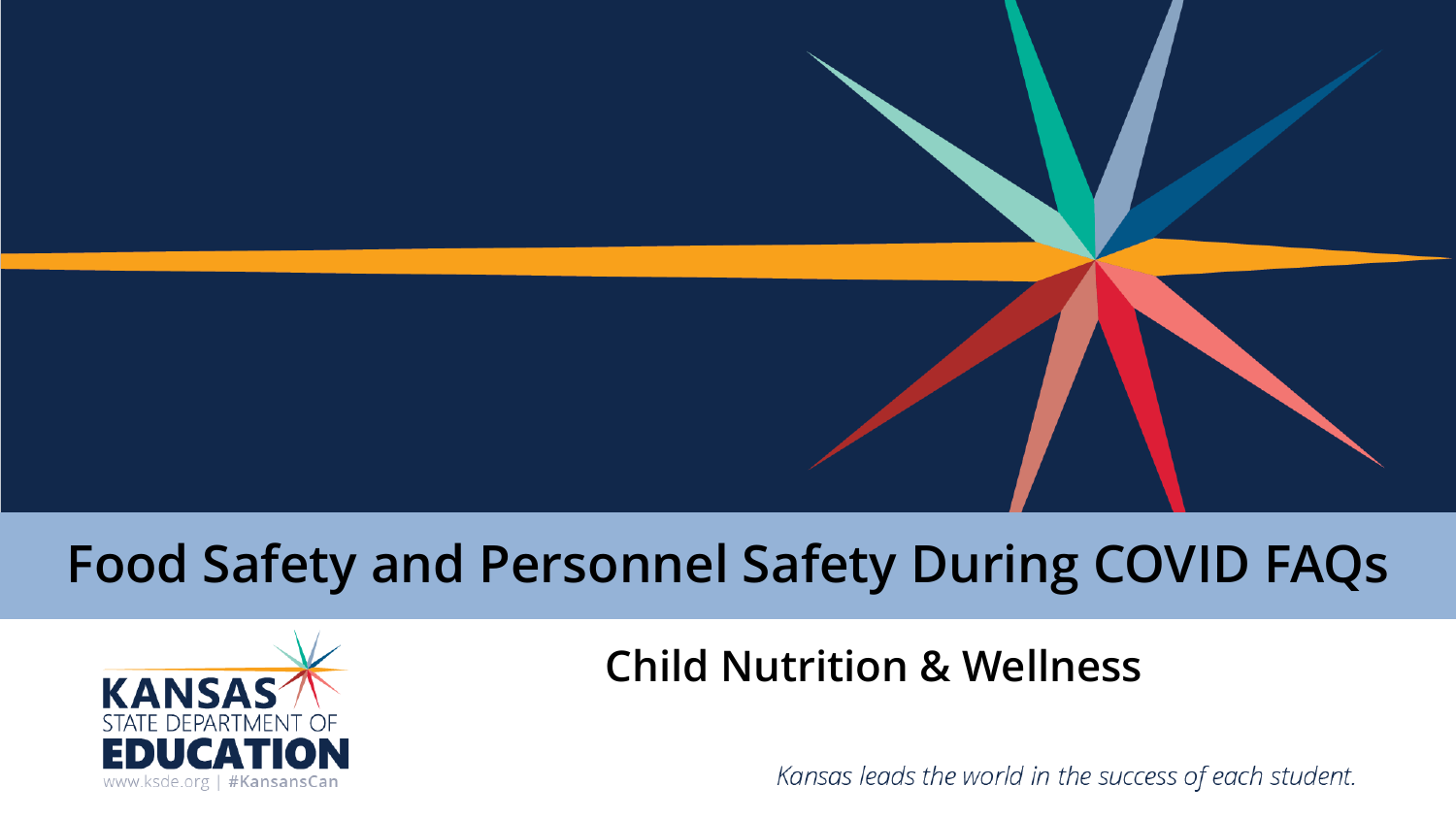

The continuation of program services in a safe, workable environment during a public health emergency is critical.

As the pandemic continues to affect the way things get done in child nutrition programs, many options for service have been considered; contingency plans have been discussed; and methods to protect health and safety have been established.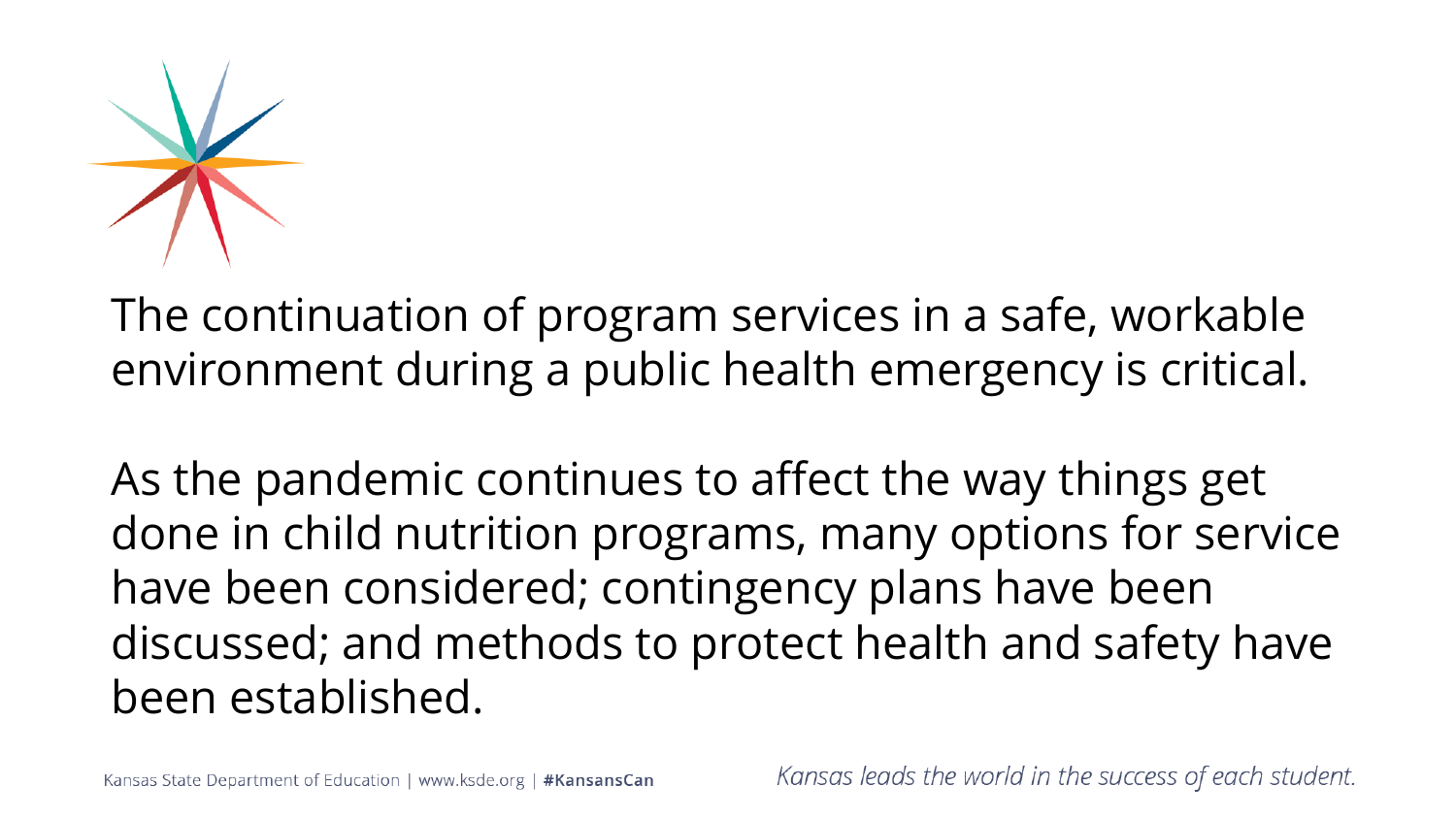

The many changes and possibilities for service have led to questions on how to keep both customers and staff safe in adapted program environments.

Here are answers to Frequently Asked Questions (FAQs).

Kansas State Department of Education | www.ksde.org | #KansansCan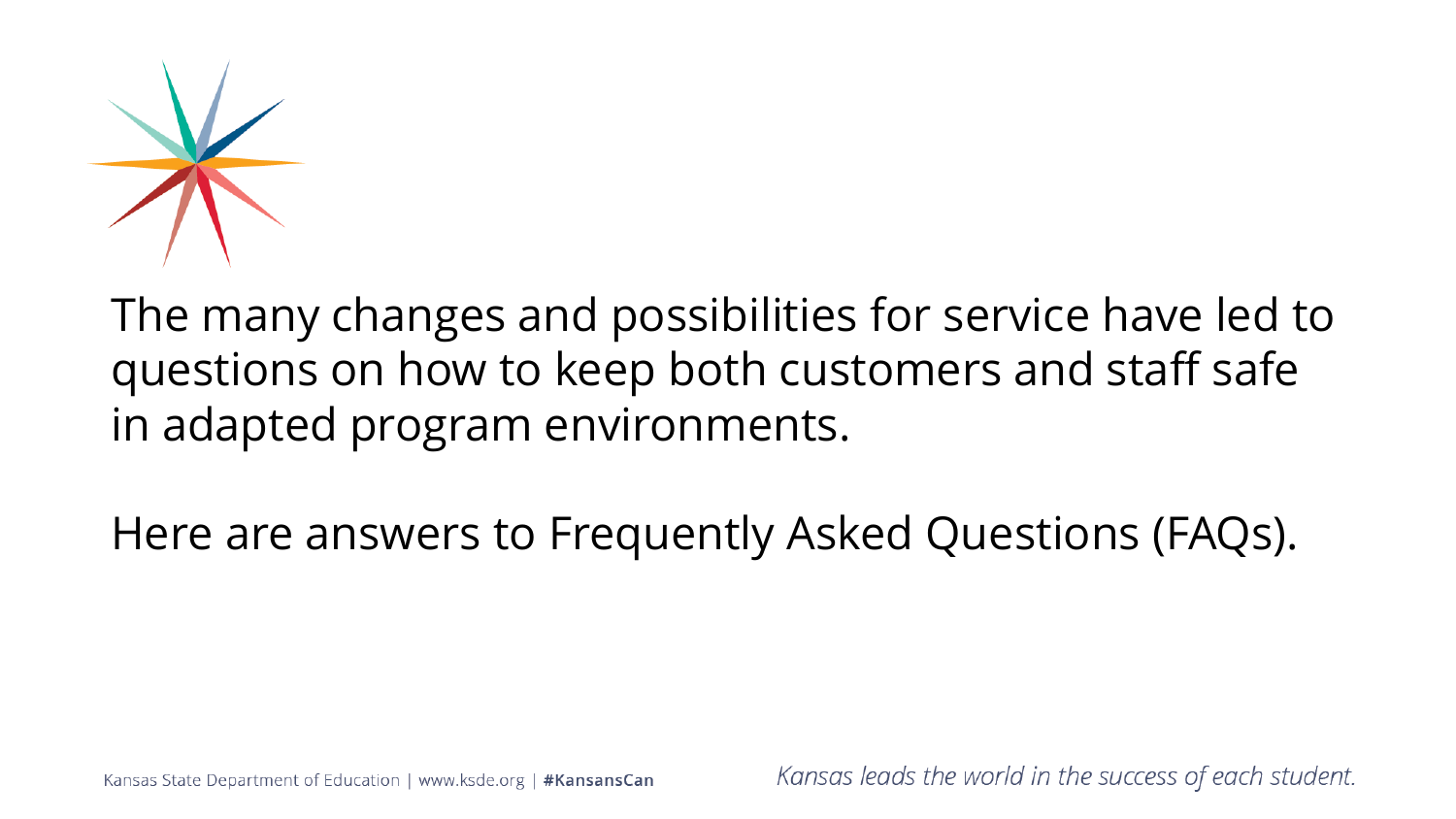# **Staff Safety**

Protecting health and safety involves not only protection of program foods, but protection of staff as well.

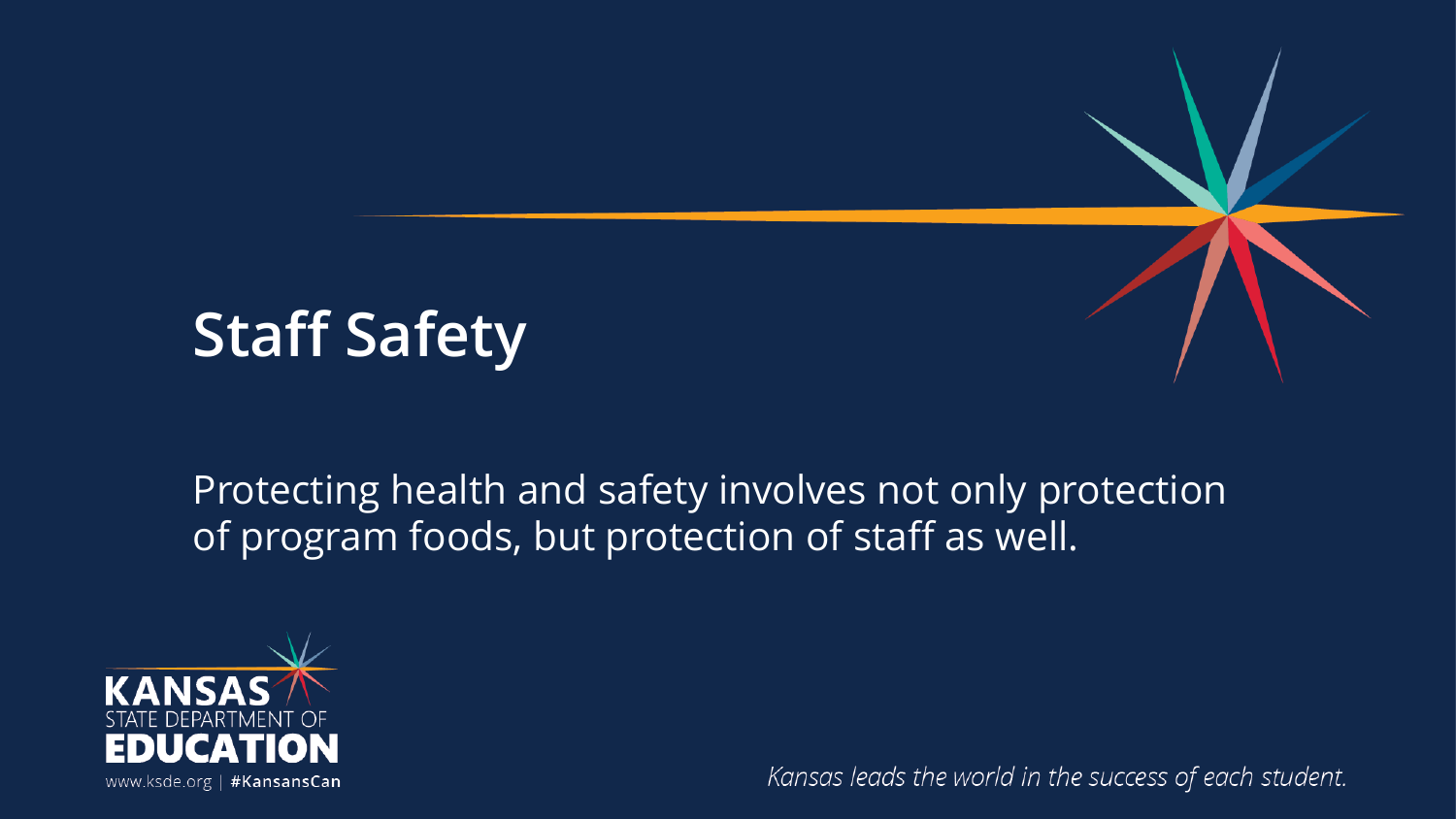



### **Is there personal safety guidance for staff working to provide meals during the pandemic response?**

Kansas State Department of Education | www.ksde.org | #KansansCan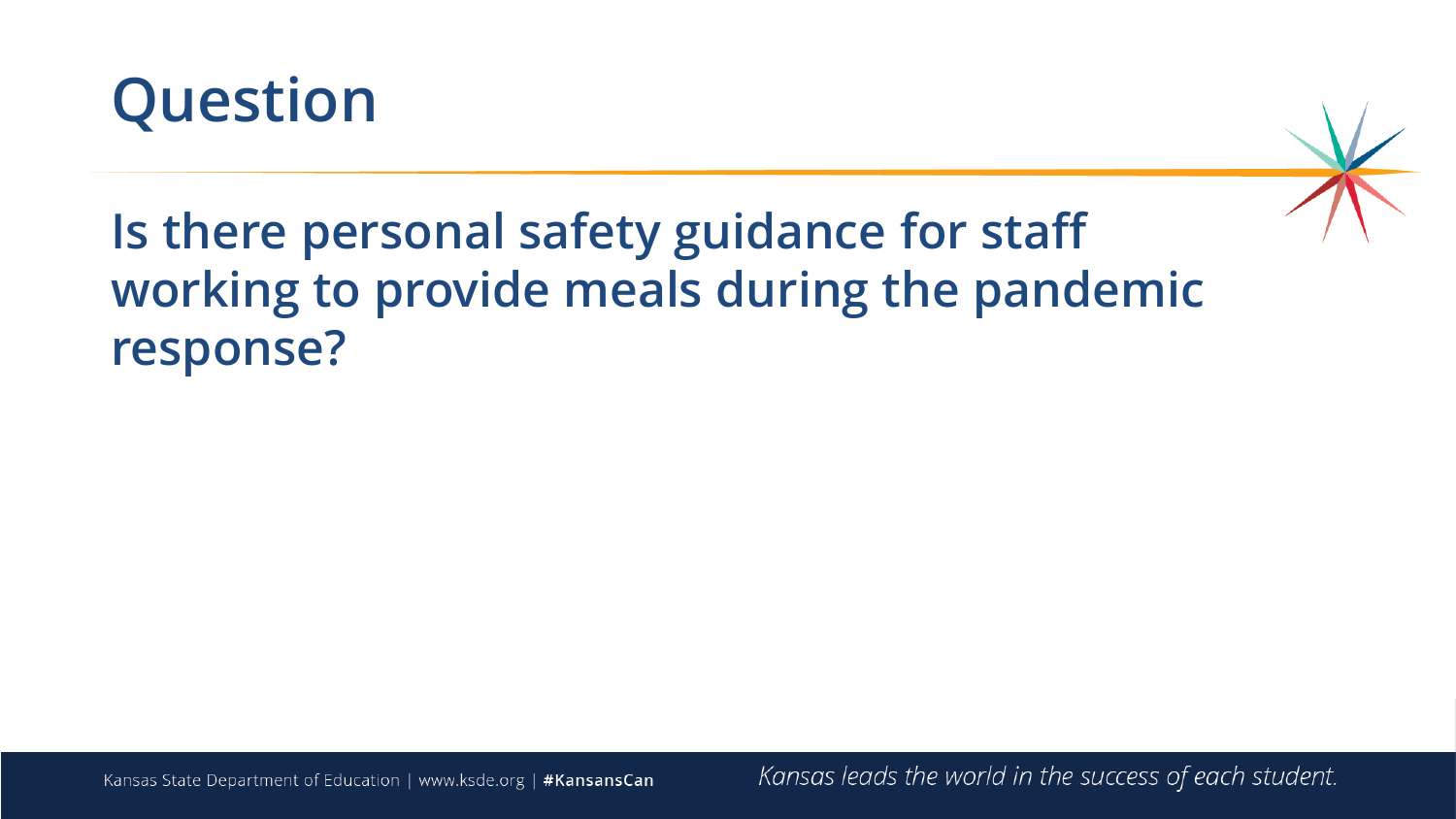Yes, nonmedicinal interventions are the most important strategy to delay the spread of the virus and reduce impact of the disease. To help protect personal health and safety:

- Avoid direct contact with others and apply physical distancing strategies.
- Closely monitor personal health and stay home when sick.
- Wash hands often to reduce chance of the virus contacting the eyes, nose, or mouth.
- Avoid touching eyes, nose, or mouth. Limit use of items that may prompt touching of the face, such as facial jewelry or ill-fitting glasses.
- Follow appropriate coughing and sneezing etiquette, followed by proper handwashing.
- Wear a face covering.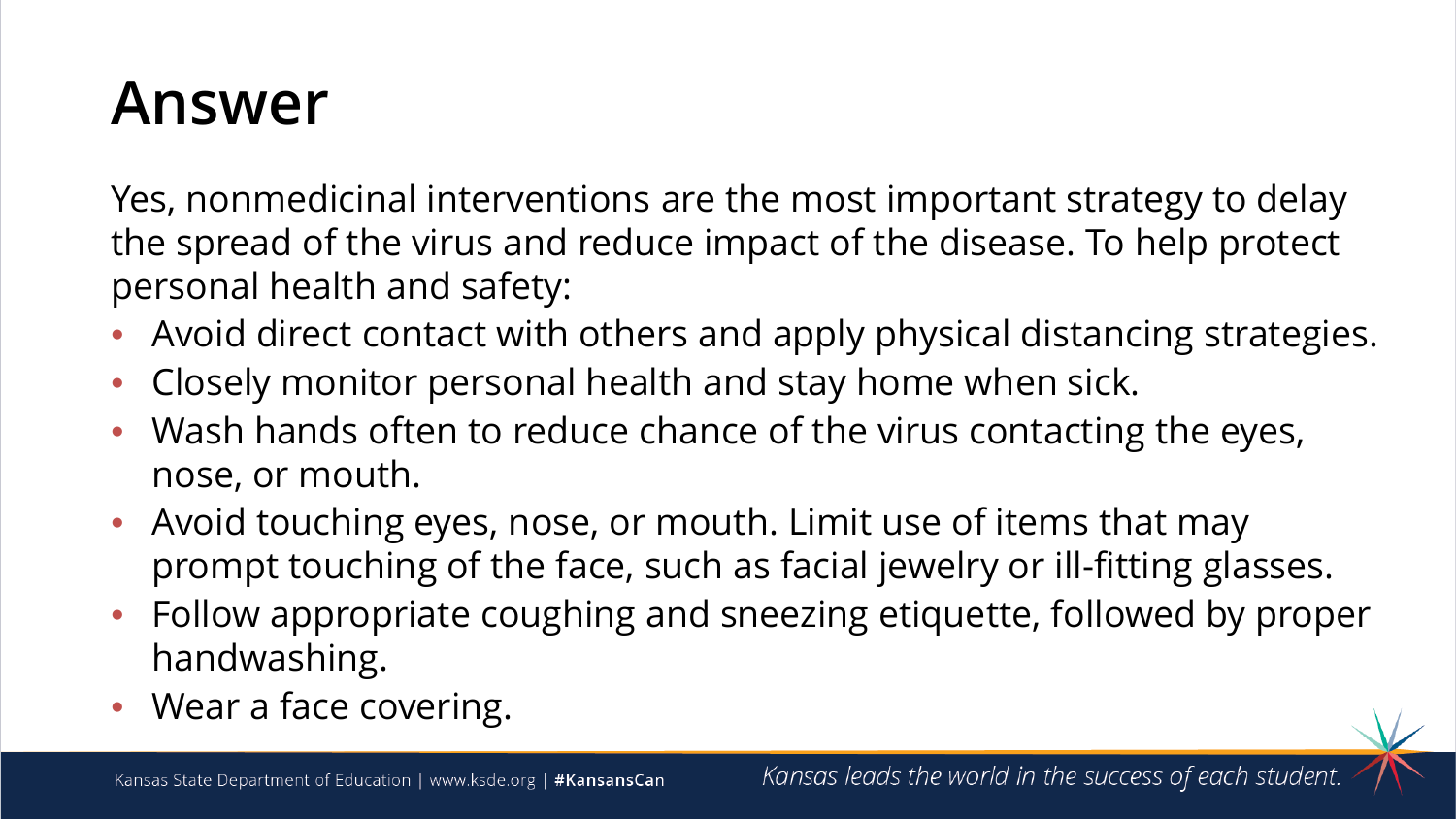

**Is there guidance for supervisors working to keep team members safe while they prepare and serve meals in child nutrition programs during the pandemic response?**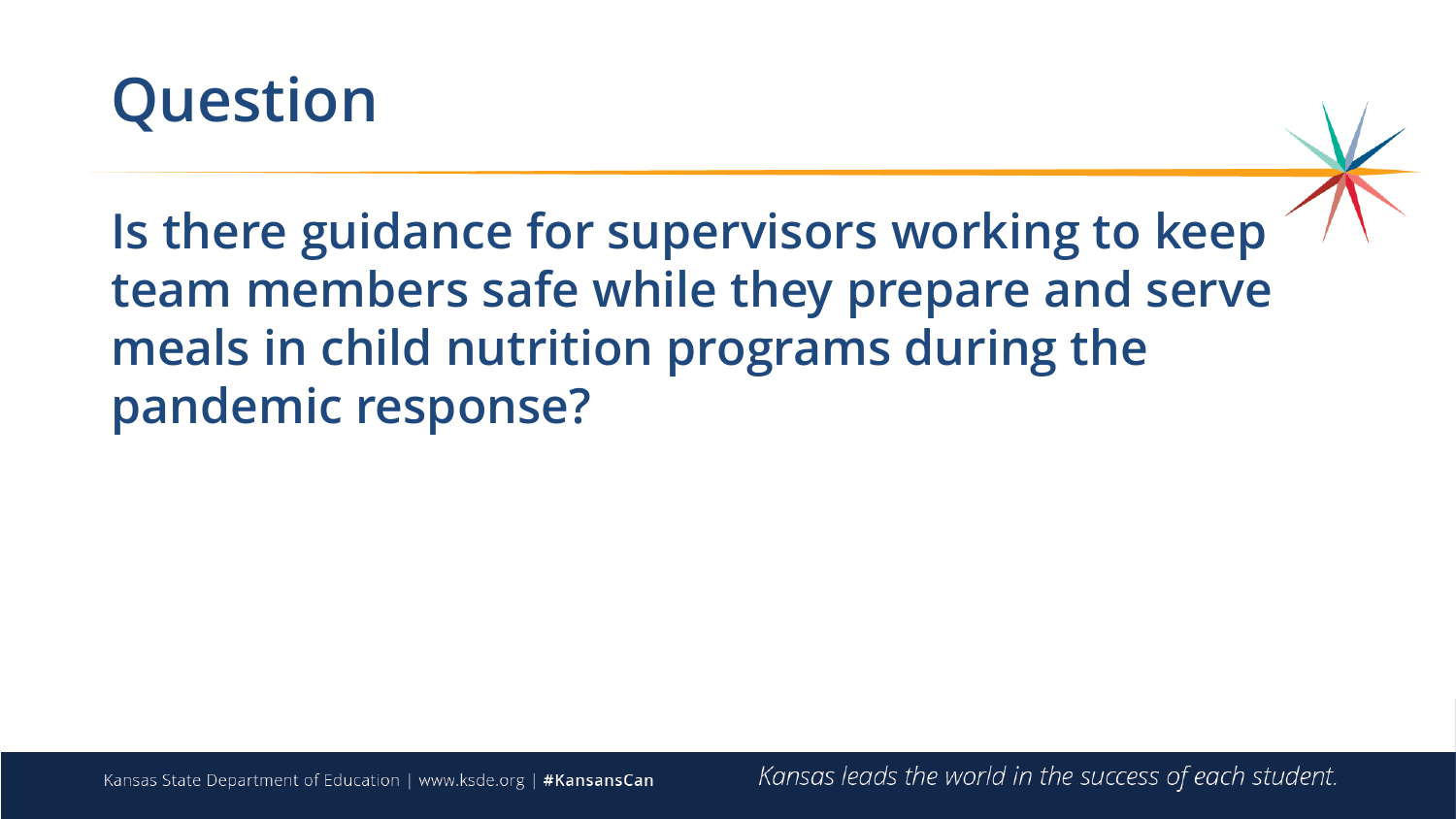Yes, to protect team members…

- Require and provide appropriate protective supplies.
- Use spacing strategies to create a 6-foot distance or install protective barriers at points of close contact, such as serving lines.
- Ensure effective hand hygiene is taking place and provide the resources necessary to do so.
- Screen staff prior to entering the building for the first time each day. Clearly communicate the protocol for screening and consistently implement this practice for all personnel.
- Exclude employees with symptoms of the viral infection. Ensure program staff understand they should not report to work if they are feeling ill.
- As a best practice, allow only approved personnel to enter program areas.
- Disinfect high-touch areas routinely and contamination event.
- Increase facility ventilation.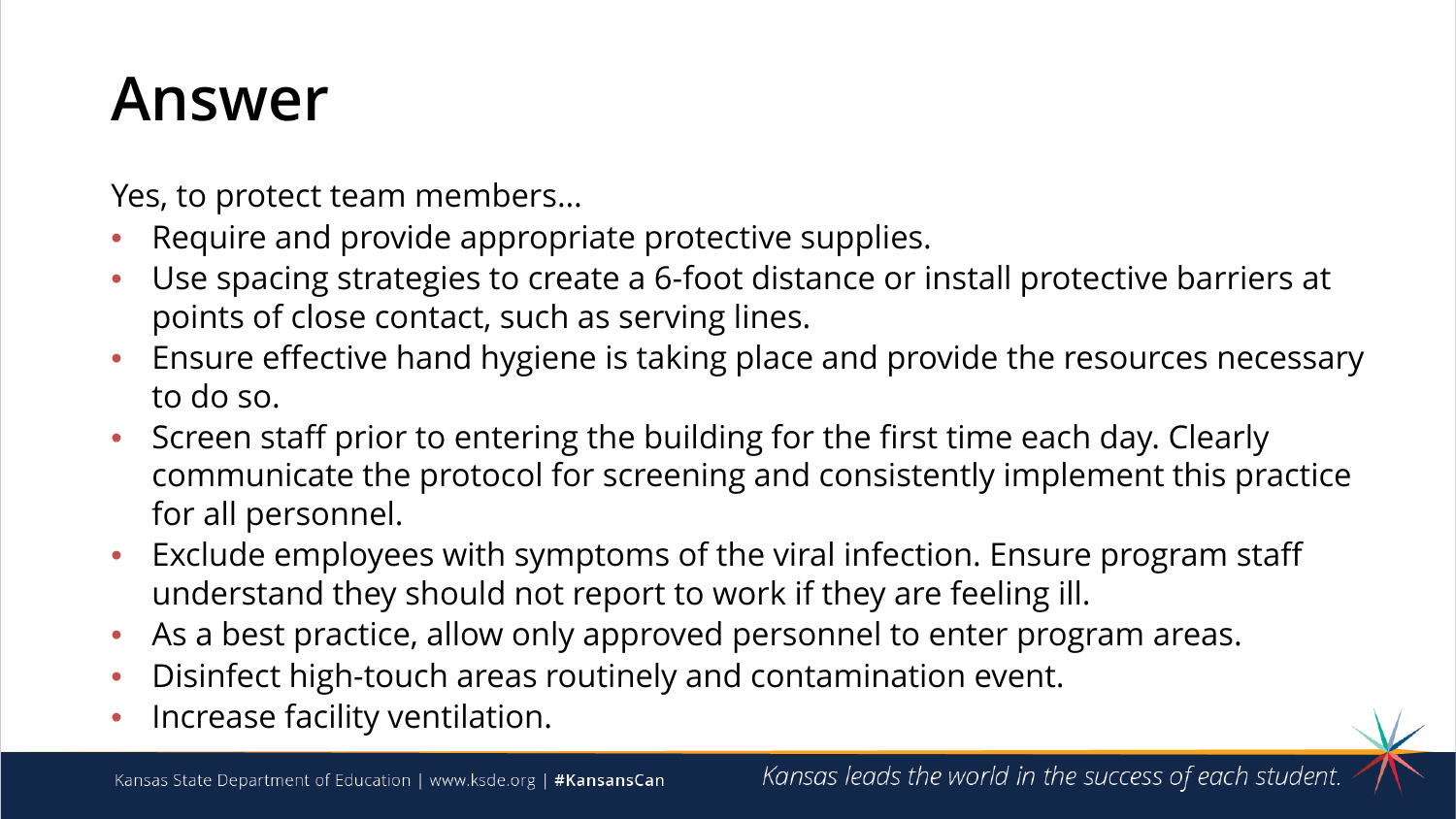Governor Kelly's Executive Order No.20-59 requires schools to apply commonsense mitigation strategies, including face masks, physical distancing, effective hand hygiene, daily screening to include temperature checks, and routine cleaning and disinfecting of surfaces.

https://governor.kansas.gov/executive-order-no-20-59/

### Check with County Commissioner regarding order.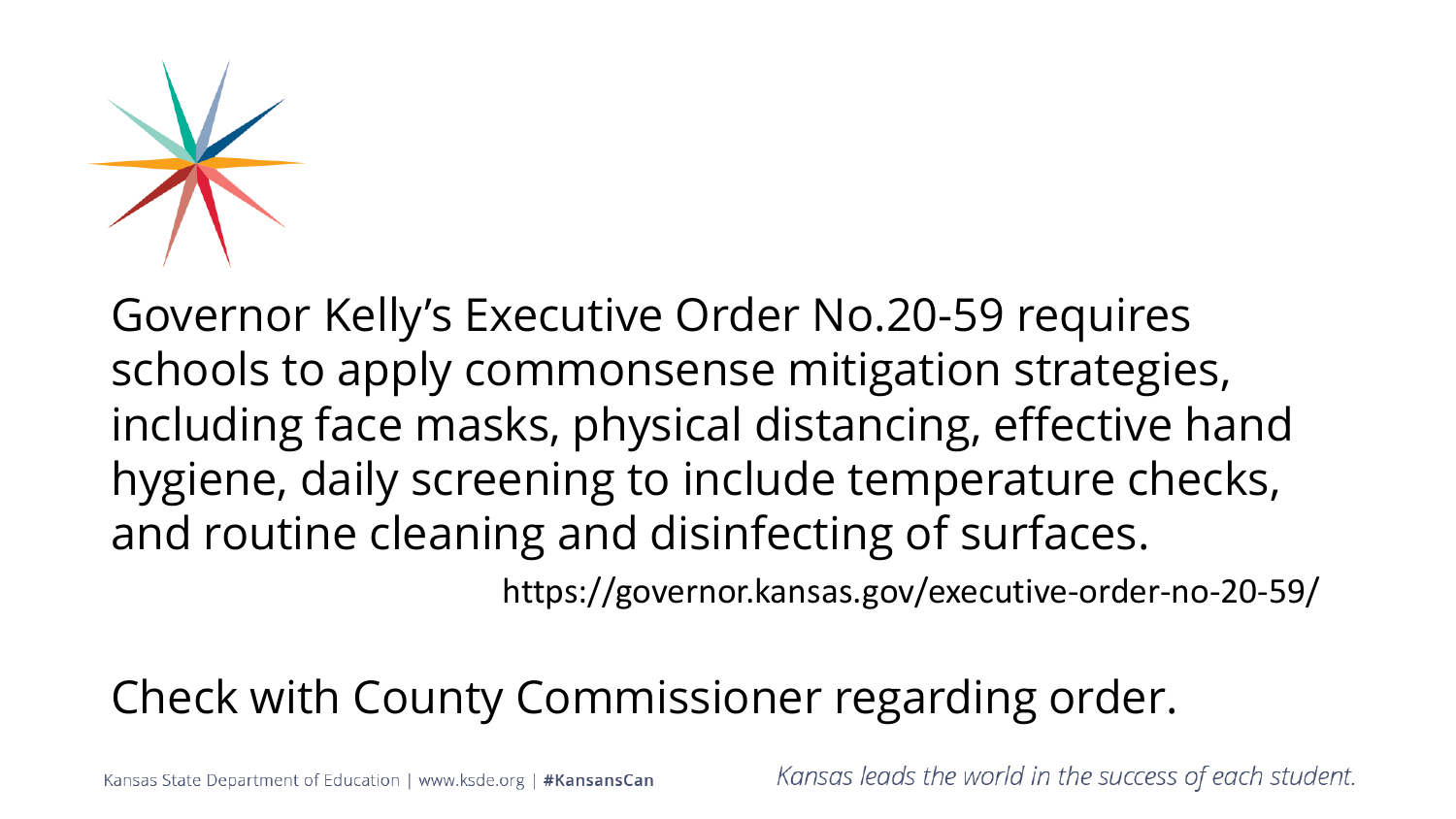



### **How can air quality and general facility ventilation be improved?**

Kansas State Department of Education | www.ksde.org | #KansansCan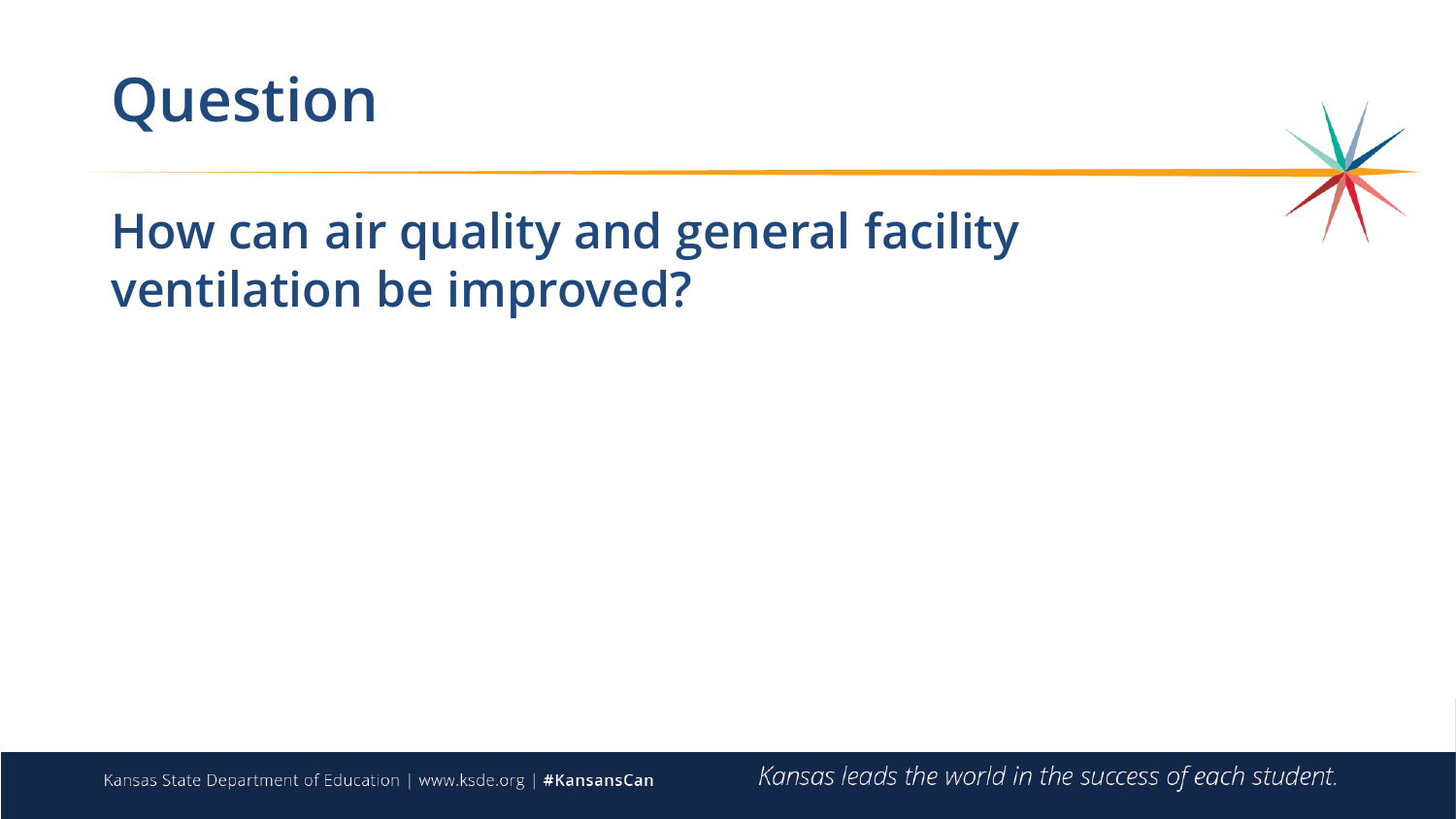Apply strategies to decrease airborne transmission of viral agents, such as...

- Taking advantage of outdoor environments for dining as weather conditions and space allow.
- Opening screened exterior windows intermittently.
- Increasing the percentage of outdoor air that circulates into the indoor ventilation system.
- Adjusting ventilation rates, installing ventilation filters, and properly maintaining ventilation and air conditioning systems.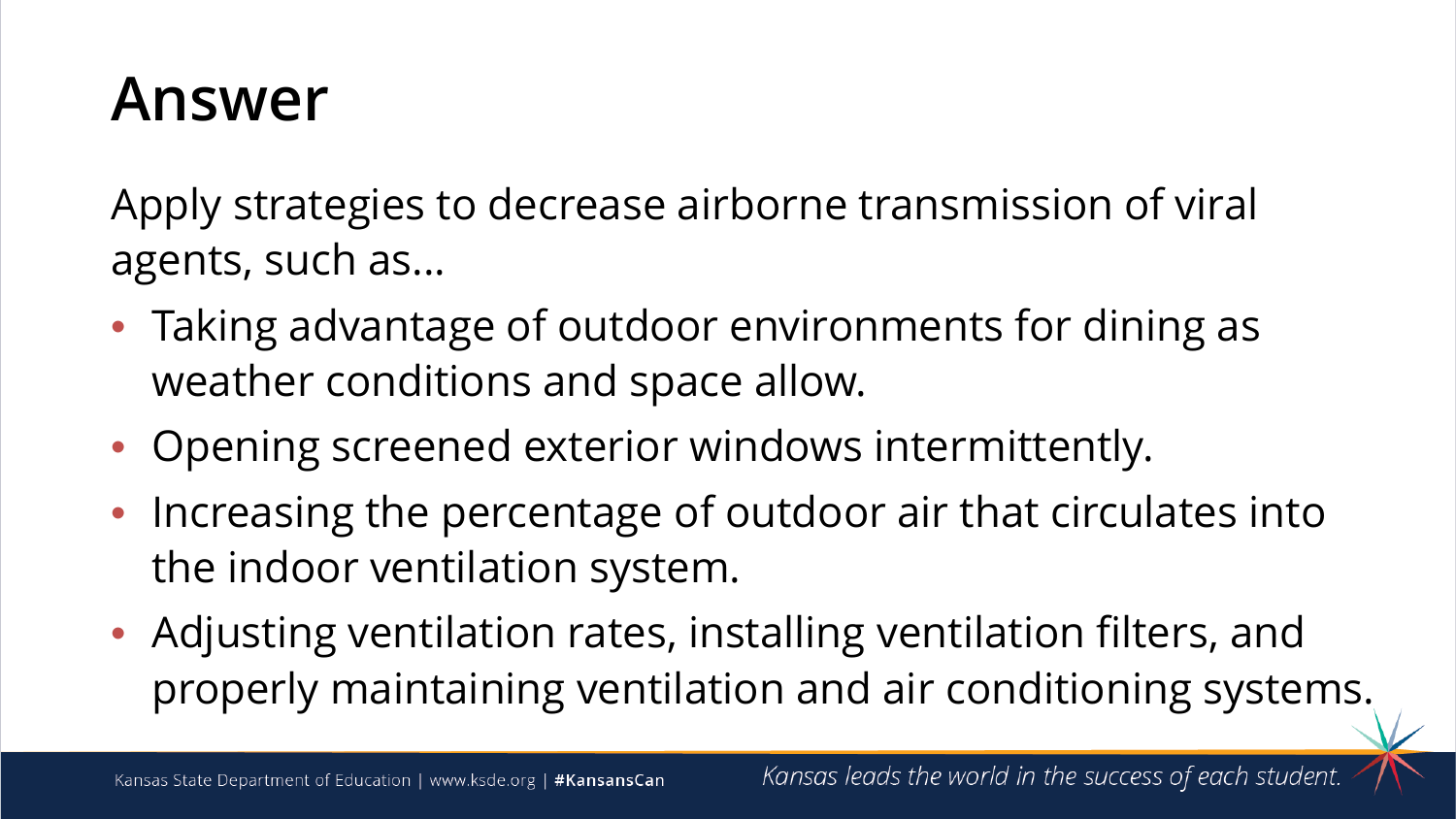

### **Is physical distancing required if face coverings are worn?**

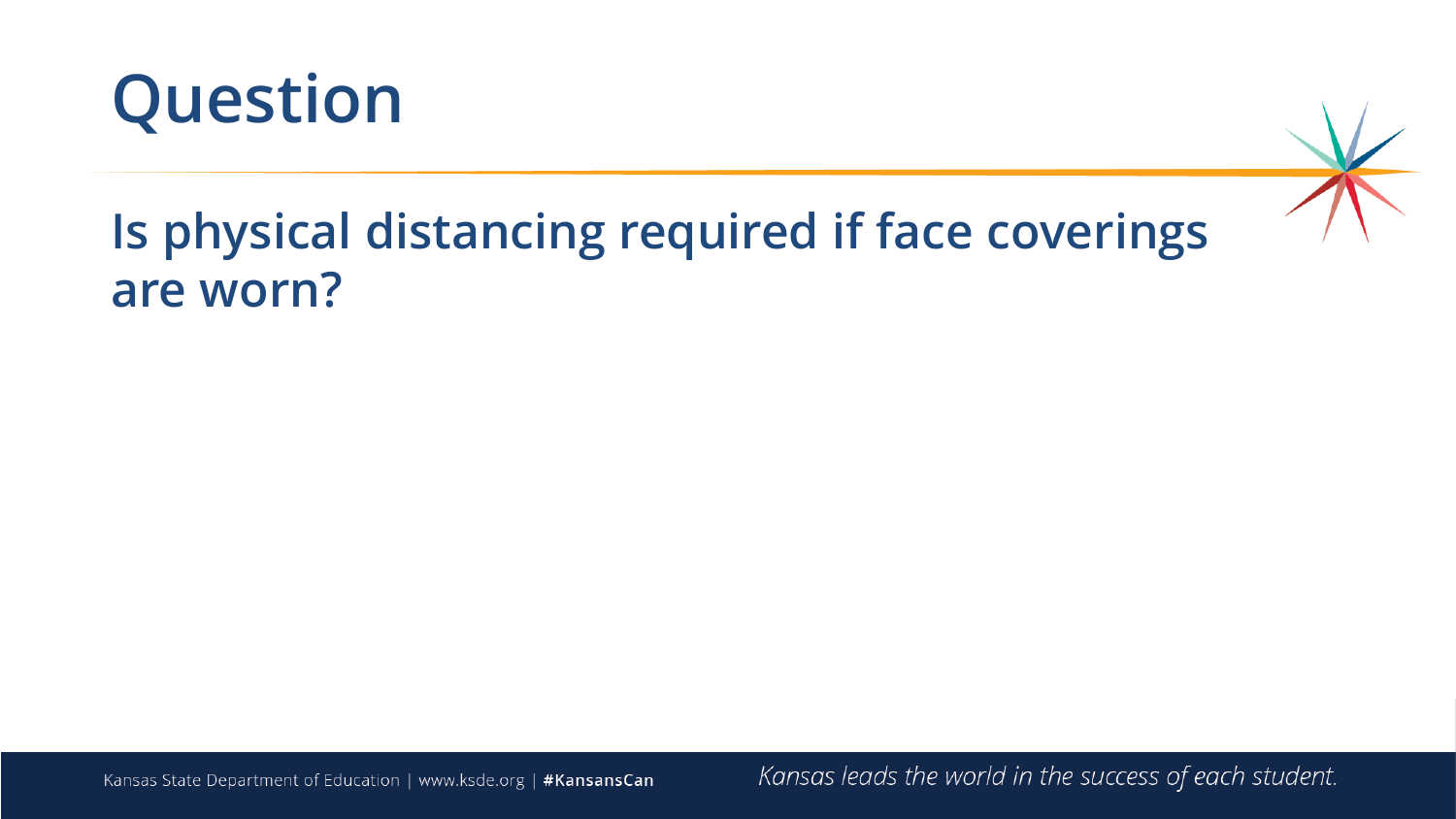Yes.

- Transmission of the virus happens most frequently within about 6 feet of person-to-person contact.
- Individuals shall maintain a 6-foot distance from other individuals with only infrequent or incidental moments of close proximity.
- Executive Order NO. 20-59 mandates 6-foot social distancing throughout all public or private K-12 school buildings or facilities. Check with County Commissioner regarding order.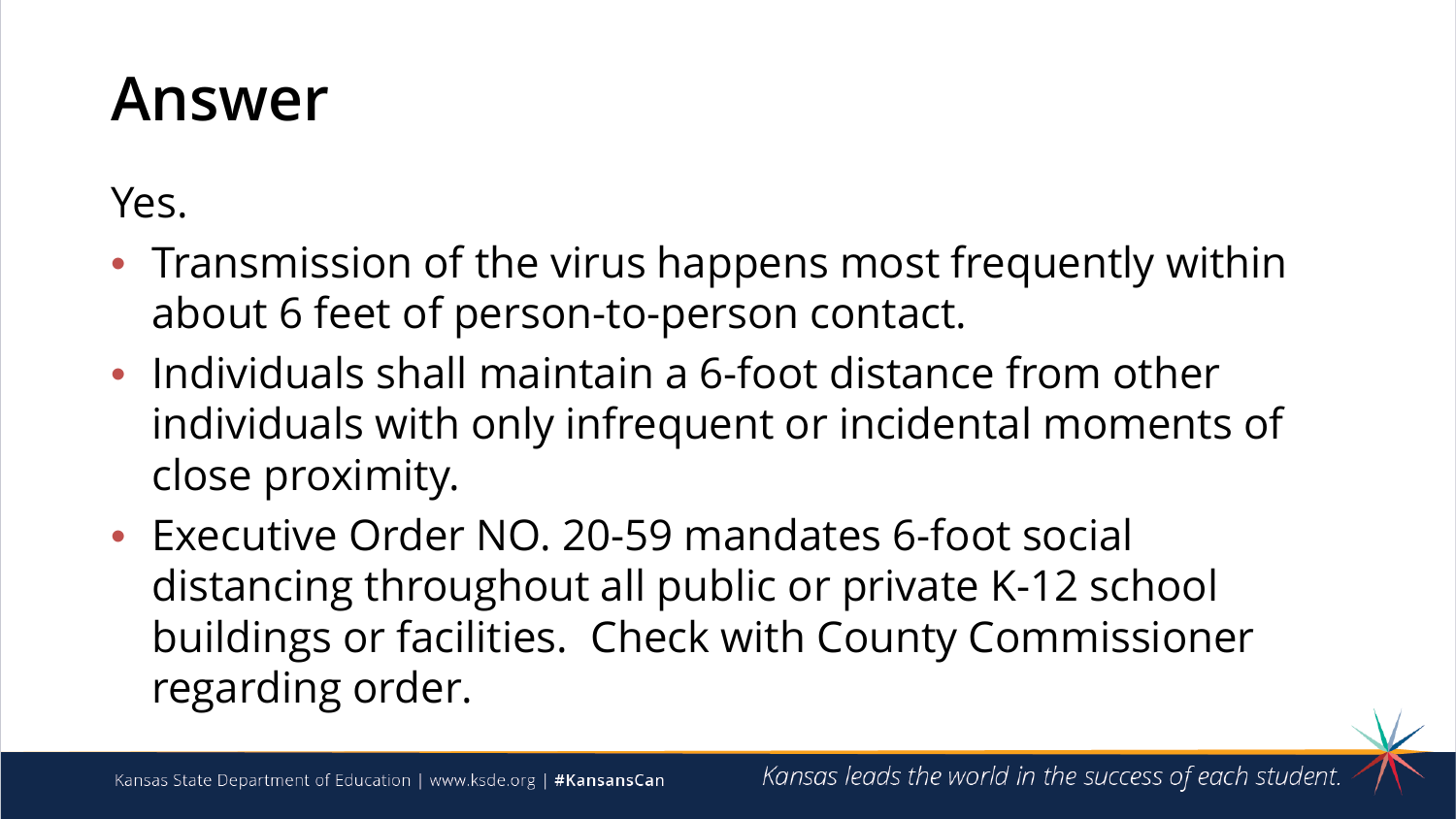

### **What if a working program staff member is diagnosed with COVID-19?**

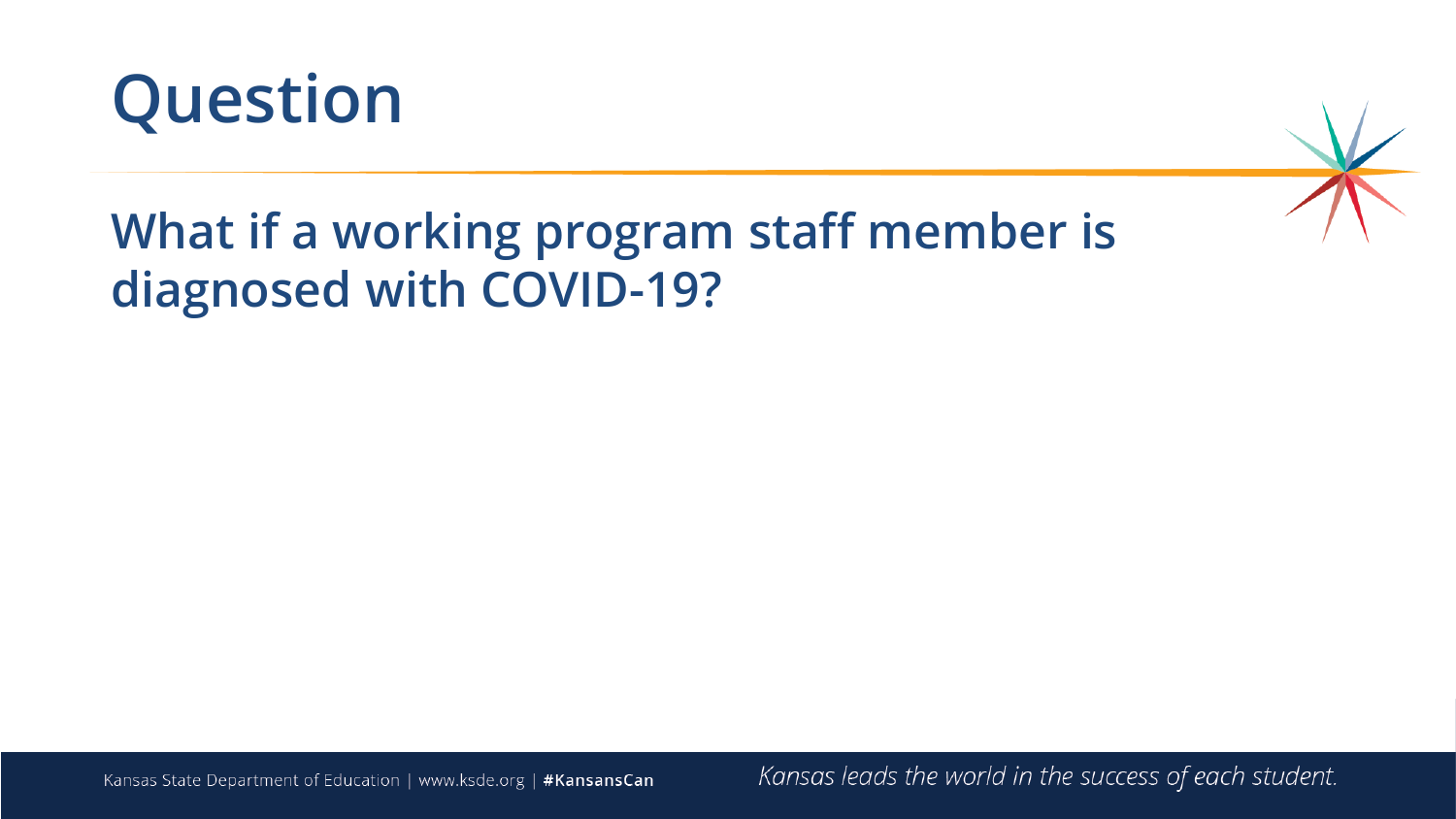- Report a diagnosis of COVID-19 or close contact with a diagnosed individual to supervisory personnel.
- Take precautionary measures as determined by local health officials which may include:
	- Guidance on what actions to take to allow the individual to return to work based on the level of transmission in the community
	- More advanced protective practices for others
	- Quarantine guidance for incidences of close contact
	- Temporary closure of facilities or cancellation of events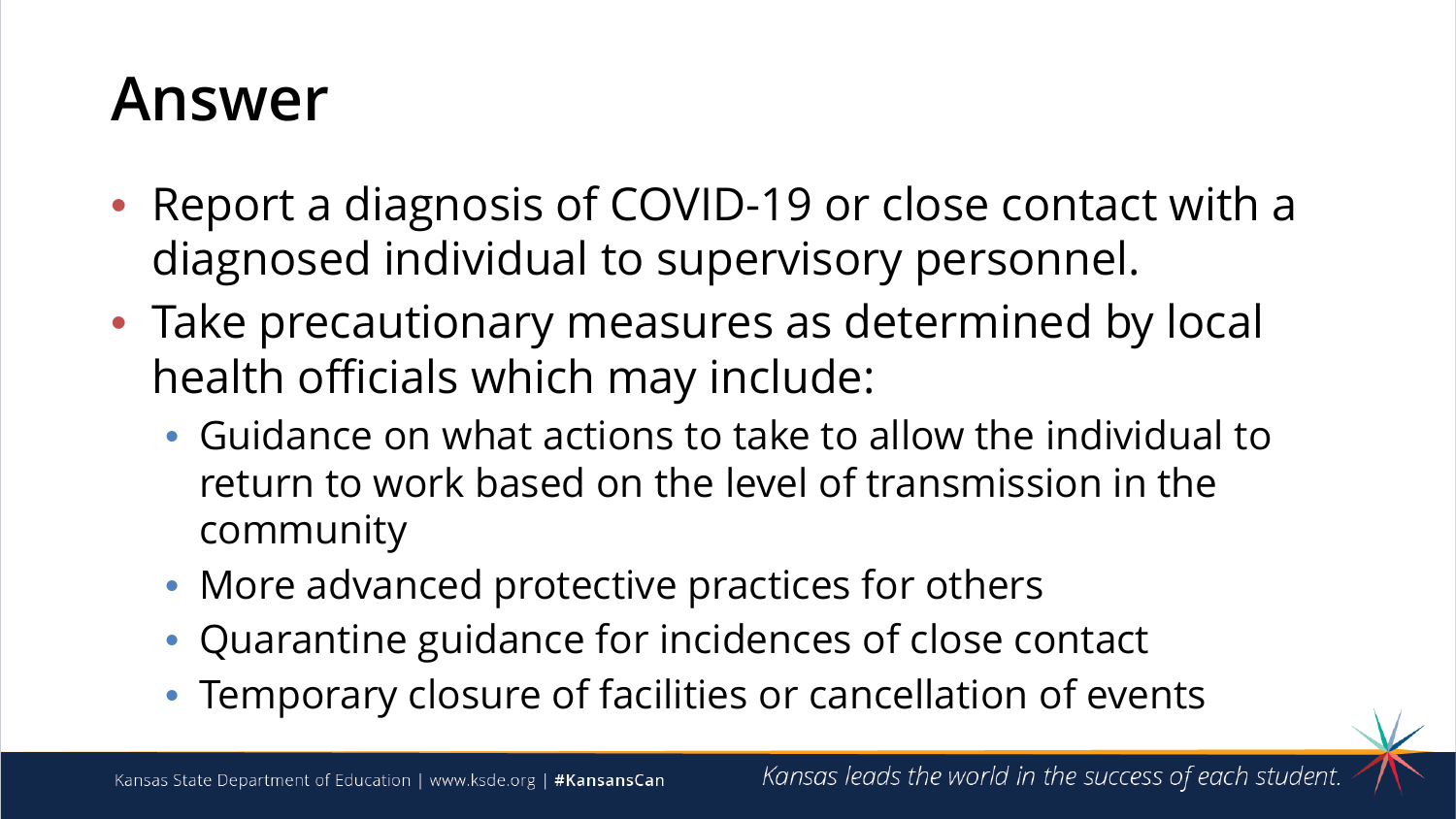



### **What should a Sponsor do if there are not enough staff to provide meal services?**

Kansas State Department of Education | www.ksde.org | #KansansCan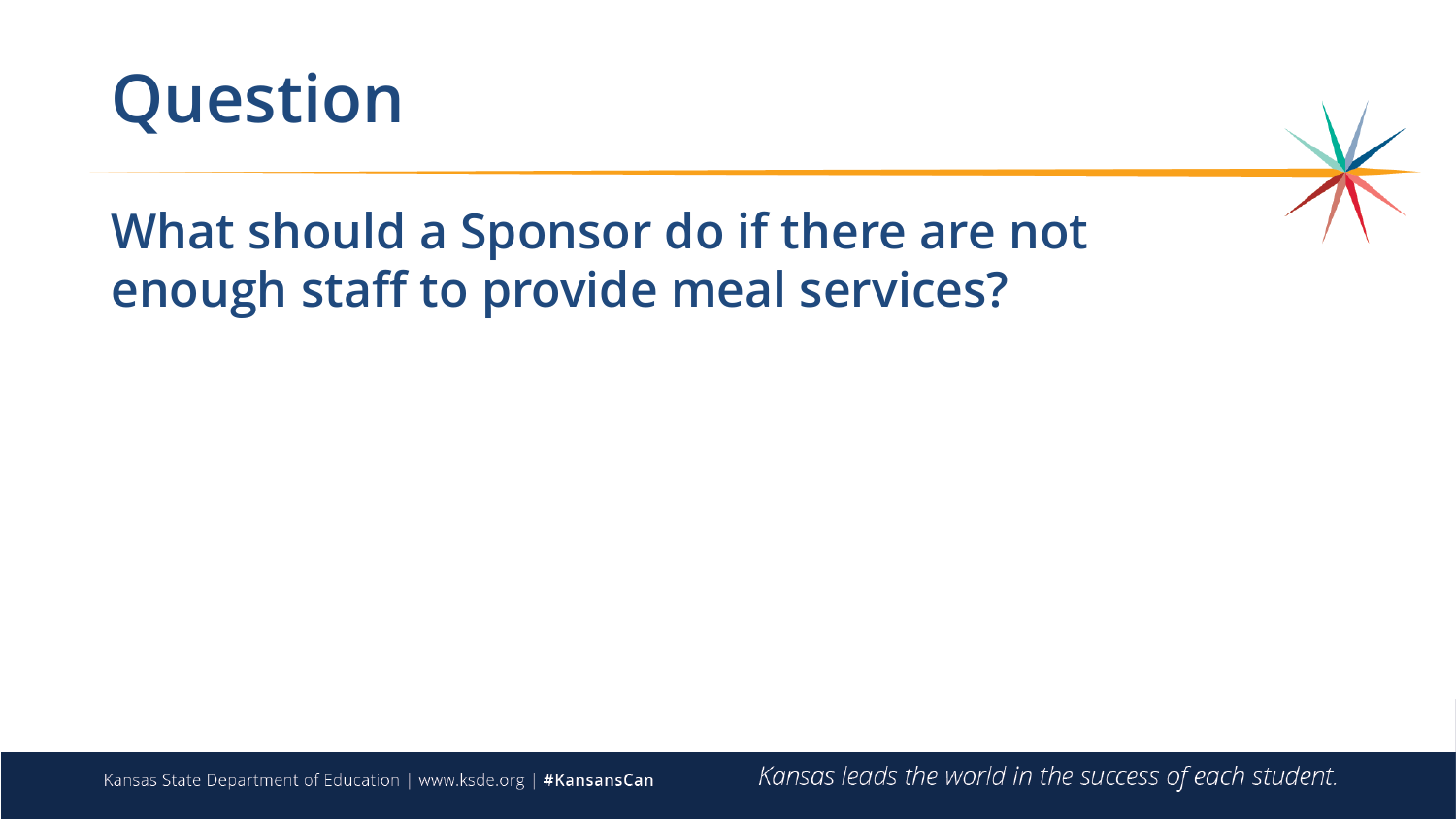- Recruit volunteers to help under the direct oversight of a nutrition program staff person.
- Contact KSDE Child Nutrition & Wellness staff to see if another Sponsor can provide meals.
- Consider a plan where multiple meals are provided at a time as waivers allow.
- Provide shelf stable and convenience options to reduce demand on labor.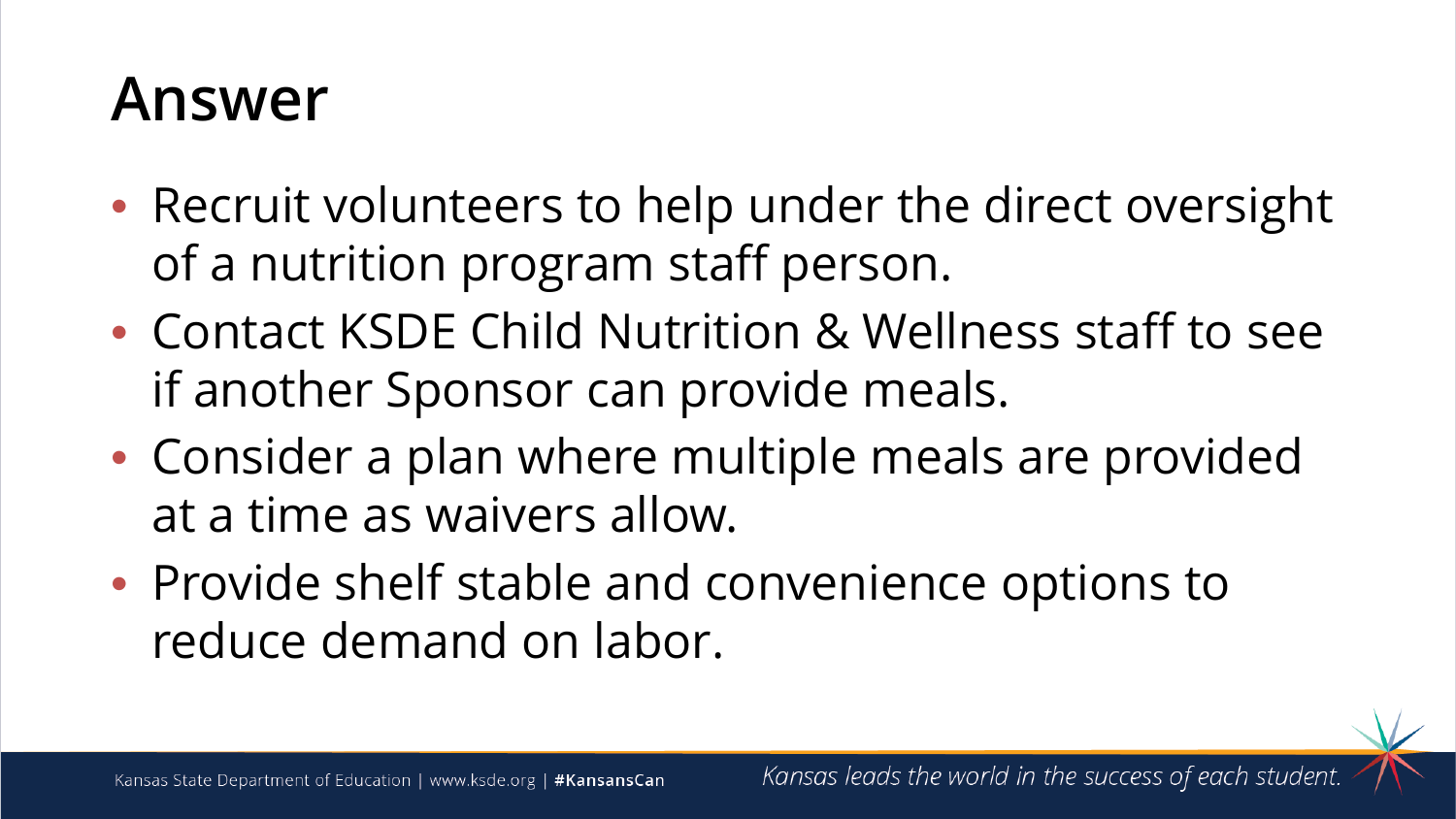

### **Can program operators enlist the help of student helpers and adult volunteers to help during meal services?**

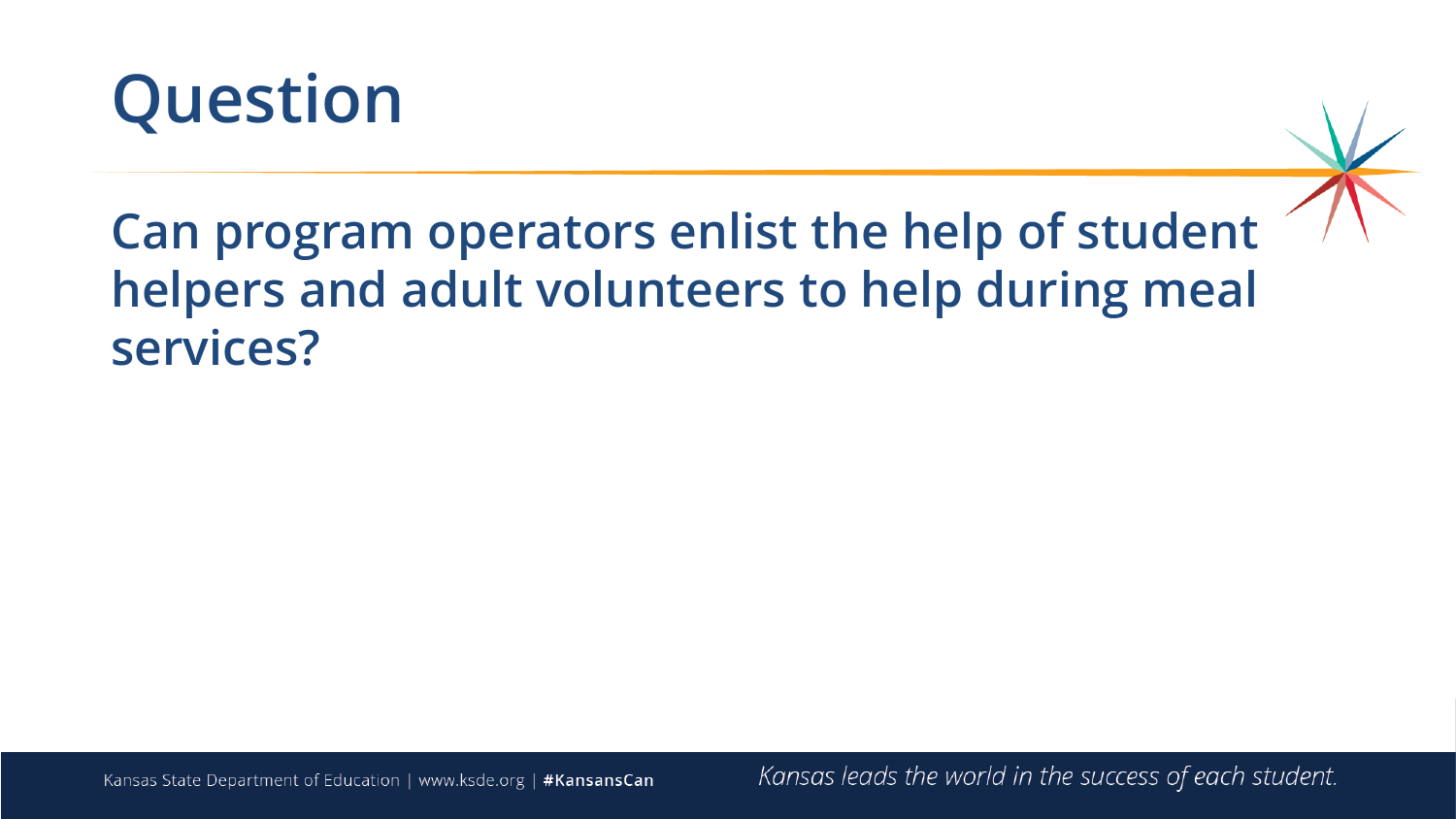- Student helpers and adult volunteers can be part of the plan to provide meal services in the operation.
- Ensure they understand they should not help if they are feeling ill or have symptoms of concern.
- Train on precautions needed to protect program integrity and personal safety.

As a best practice, allow only program staff, custodial staff, and approved volunteers to enter program areas.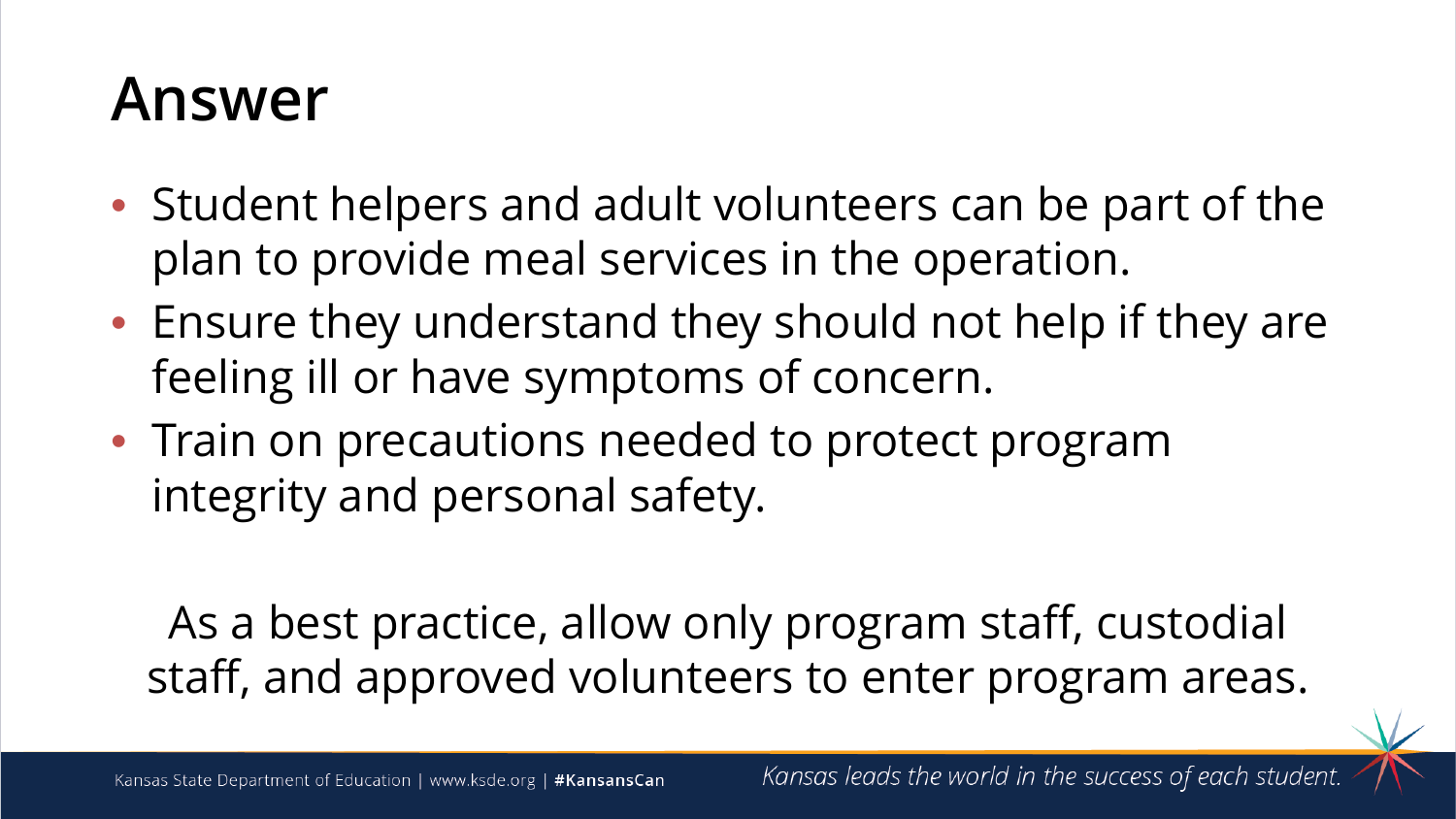# **Question \***

**Is there any guidance regarding school organizations, such as concessions personnel, using the nutrition program kitchen after regular hours while there is a pandemic?**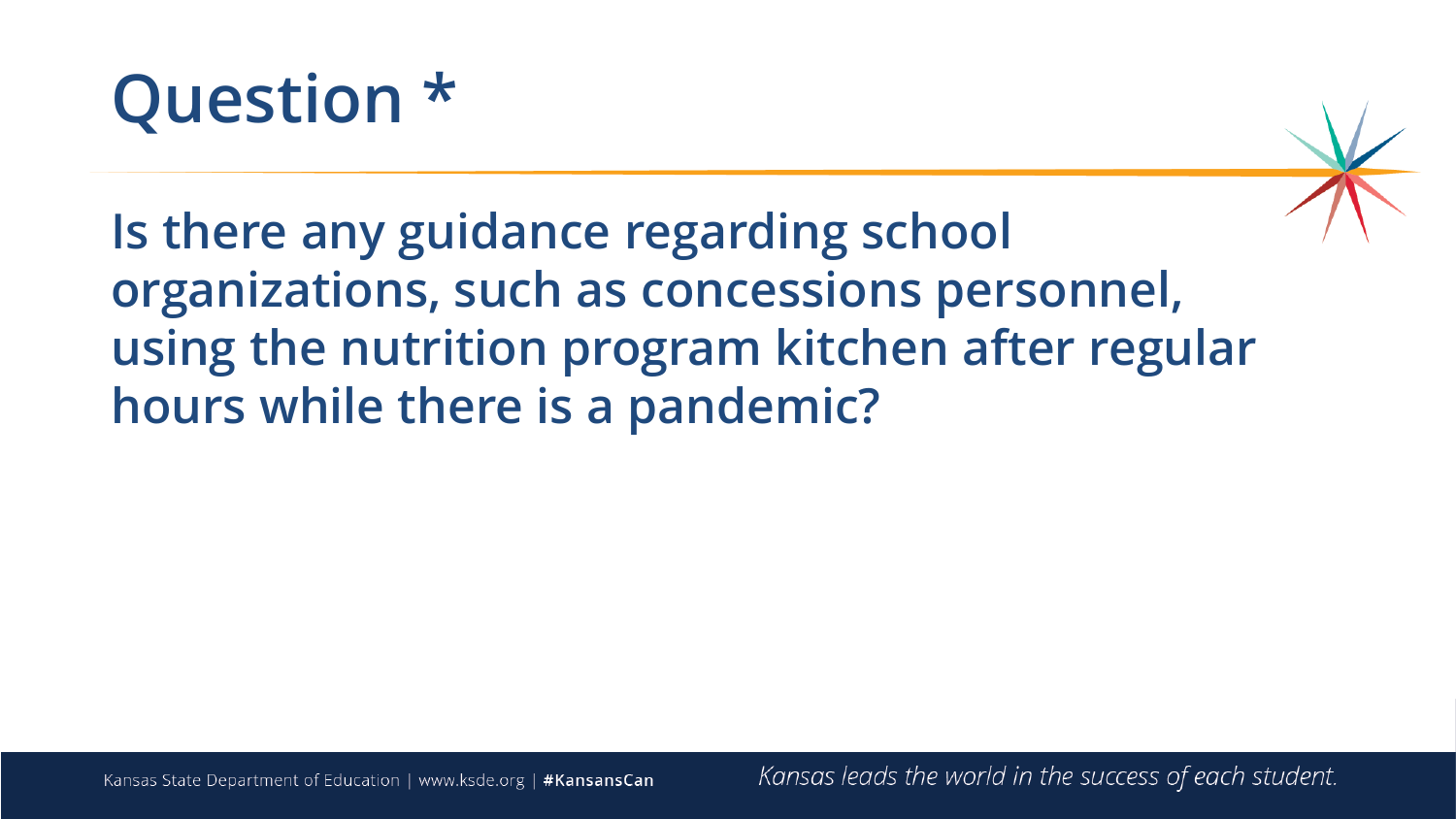- As a best practice to manage risks, it is recommended that only program staff, custodial staff, and approved volunteers enter program areas.
- The decision to offer the kitchen facility for use by another organization is a local decision.
- It is a requirement to protect program foods. The nutrition program food supply would need to be secured in some way if the facility is used by nonprogram personnel.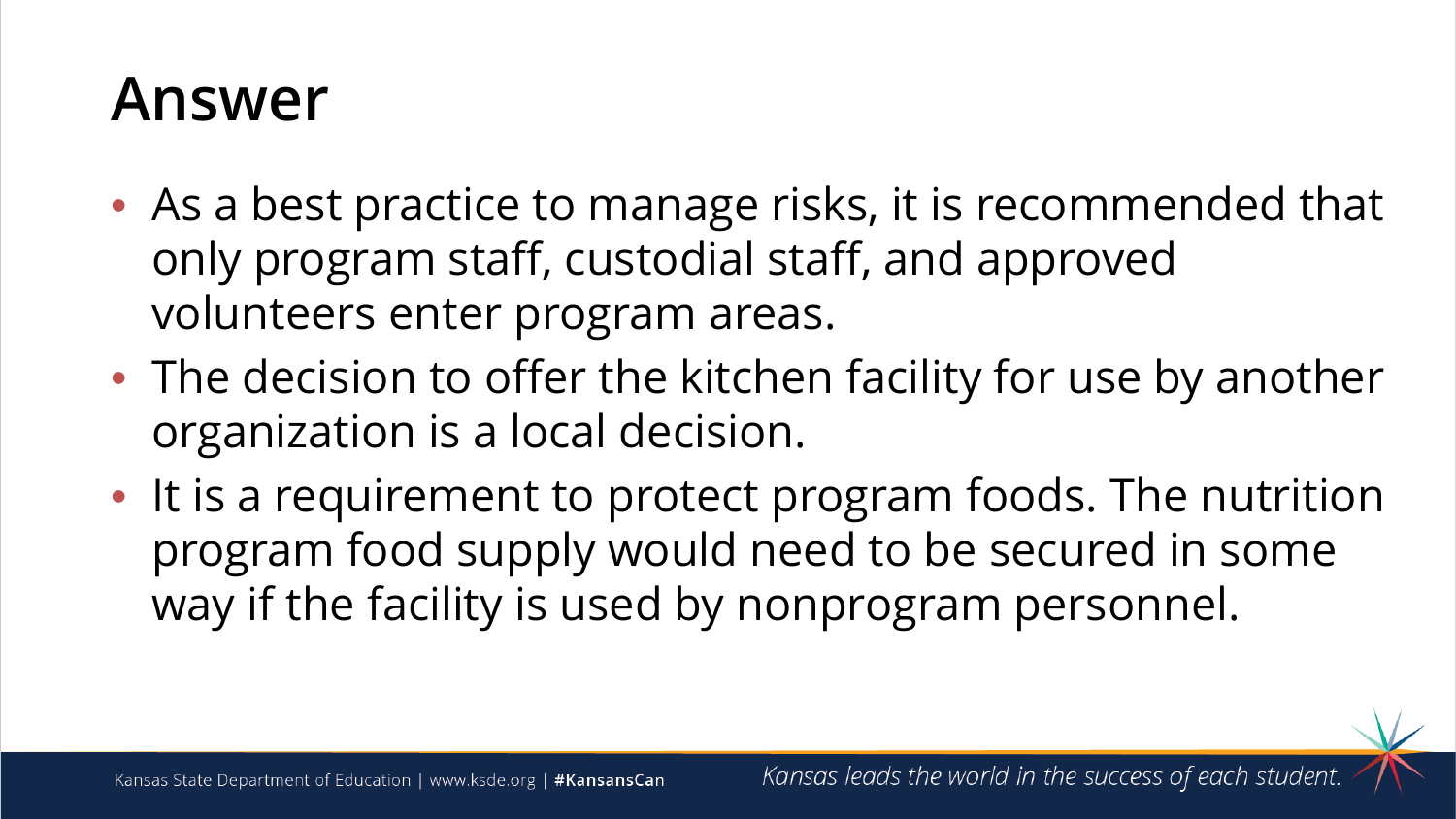



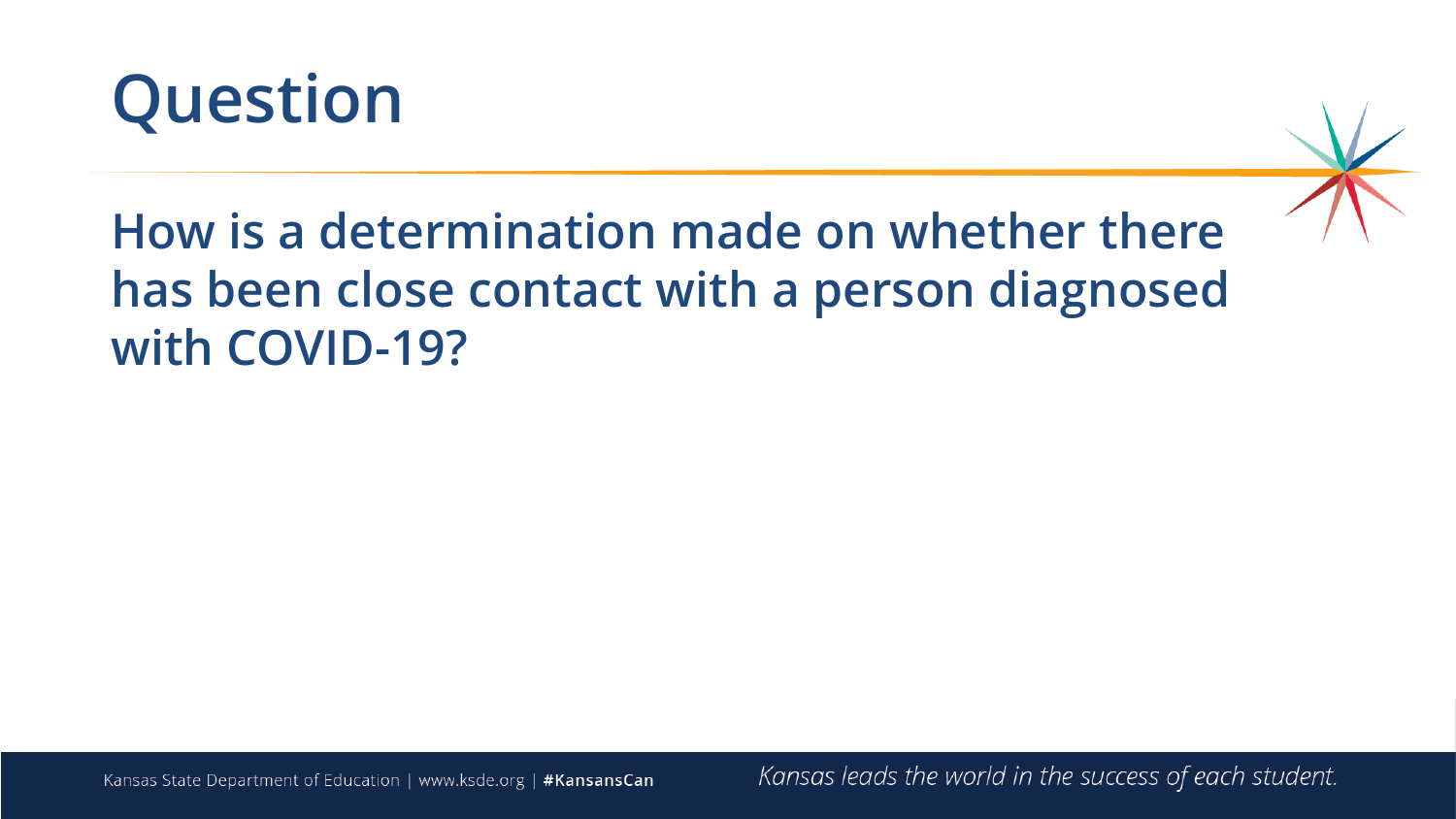When making a determination of staff close contact, know that…

- Close contact is currently defined as within 6 feet of a confirmed or suspected COVID-19 positive individual for 15 cumulative minutes within a 24 hour period of time.
- Close contact includes direct contact with the infectious secretions of a COVID-19 case.
- Close contact identified individuals may be required to quarantine until they have met the criteria for release as set by local health authorities.
- Short term exposure, such as walking past someone, is not considered close contact.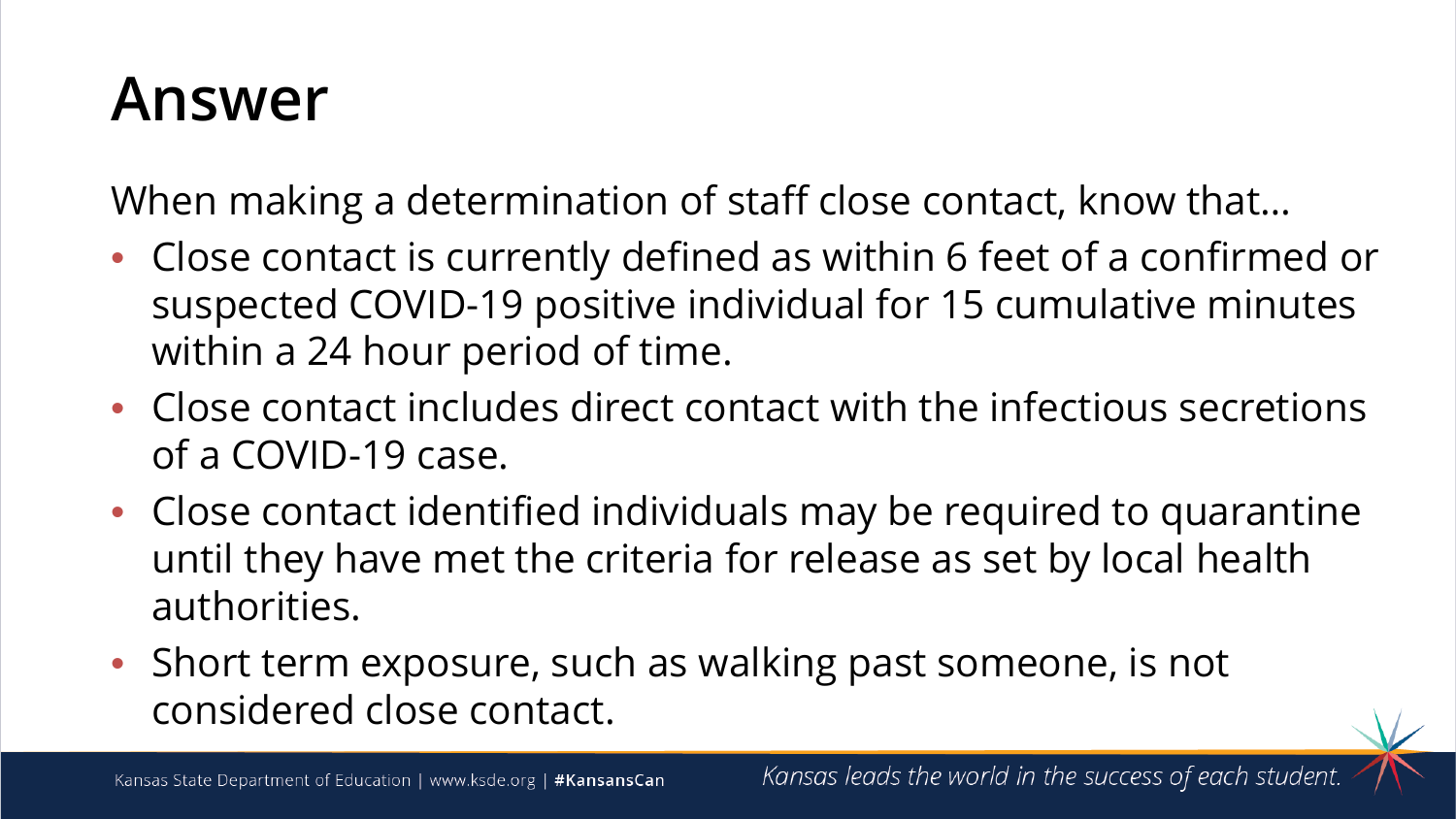

### **Is there a requirement to wear a face covering in K-12 public and private schools?**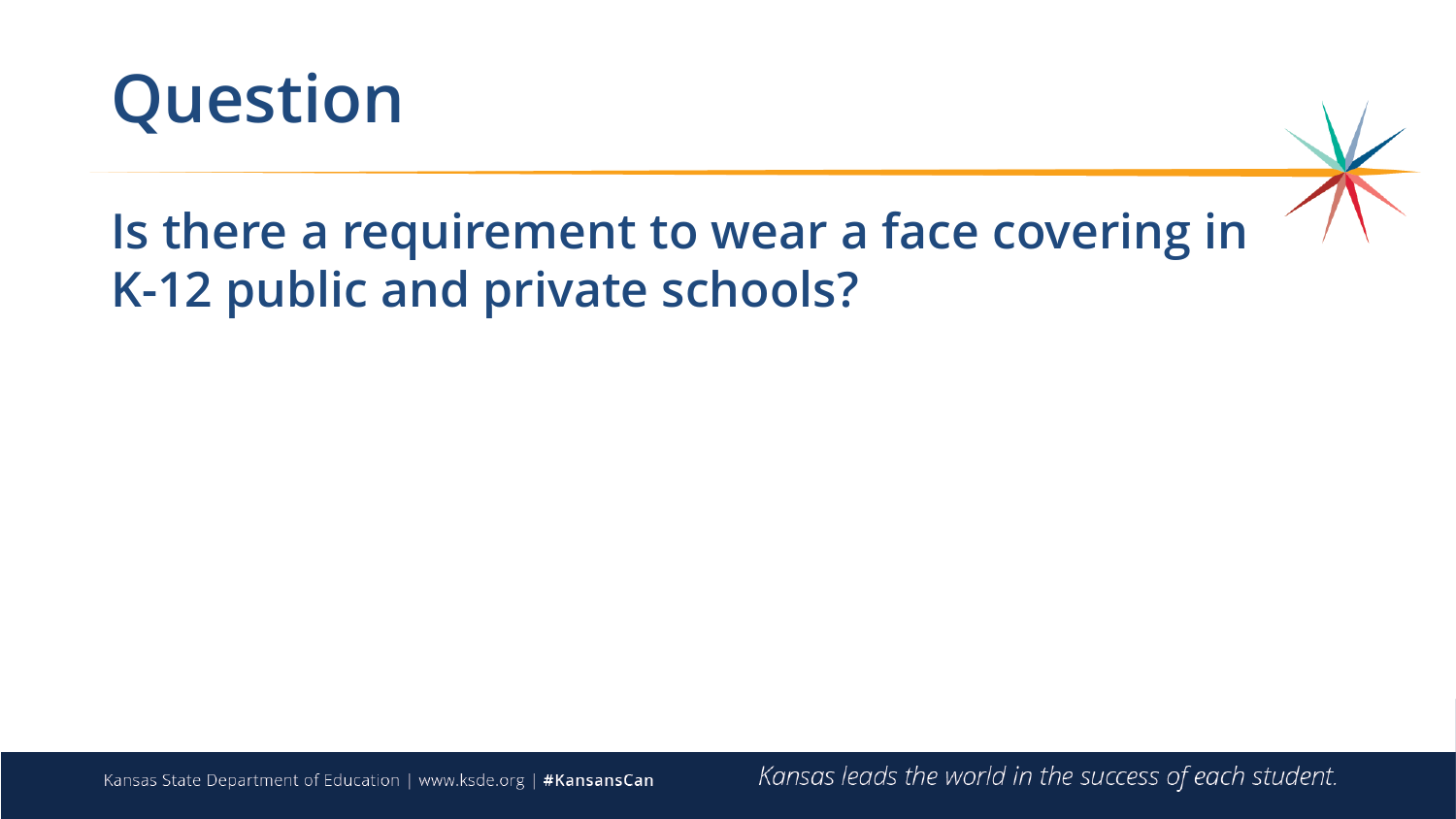The spread of COVID-19 can be significantly reduced when face coverings are used as a source control.

- The CDC and Navigating Change 2020 guide strongly recommend wearing face coverings in public settings where physical distancing measures are difficult to maintain.
- Executive Order 20-59 Executive Order NO. 20-59 mandates face coverings for all students, faculty, staff, vendors, and other visitors to public or private K-12 school buildings or facilities, with exceptions for eating, small children, medical conditions, and certain disabilities. Check with County Commissioner regarding order.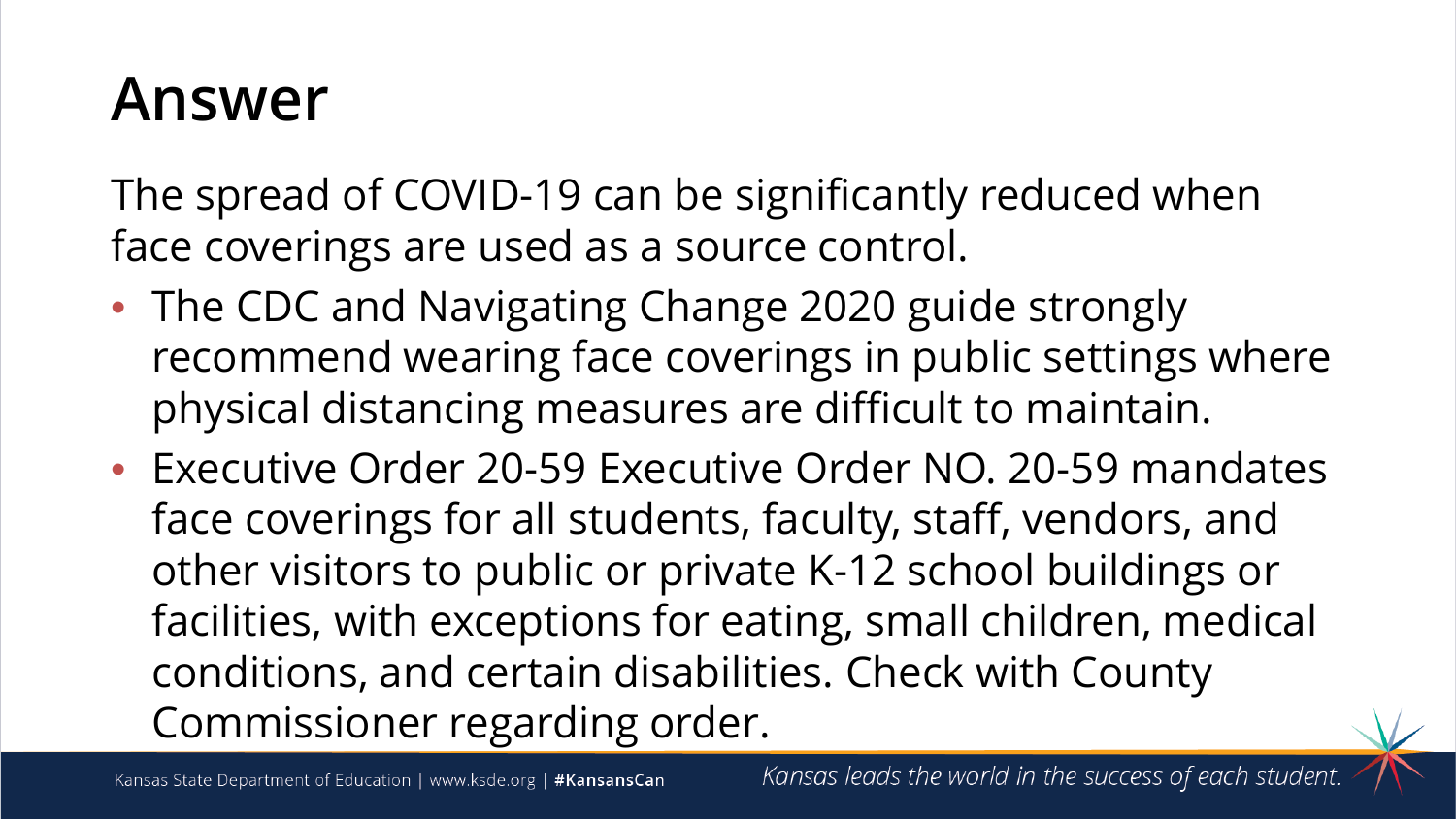

### **What type of face covering should be worn in a general use situation?**

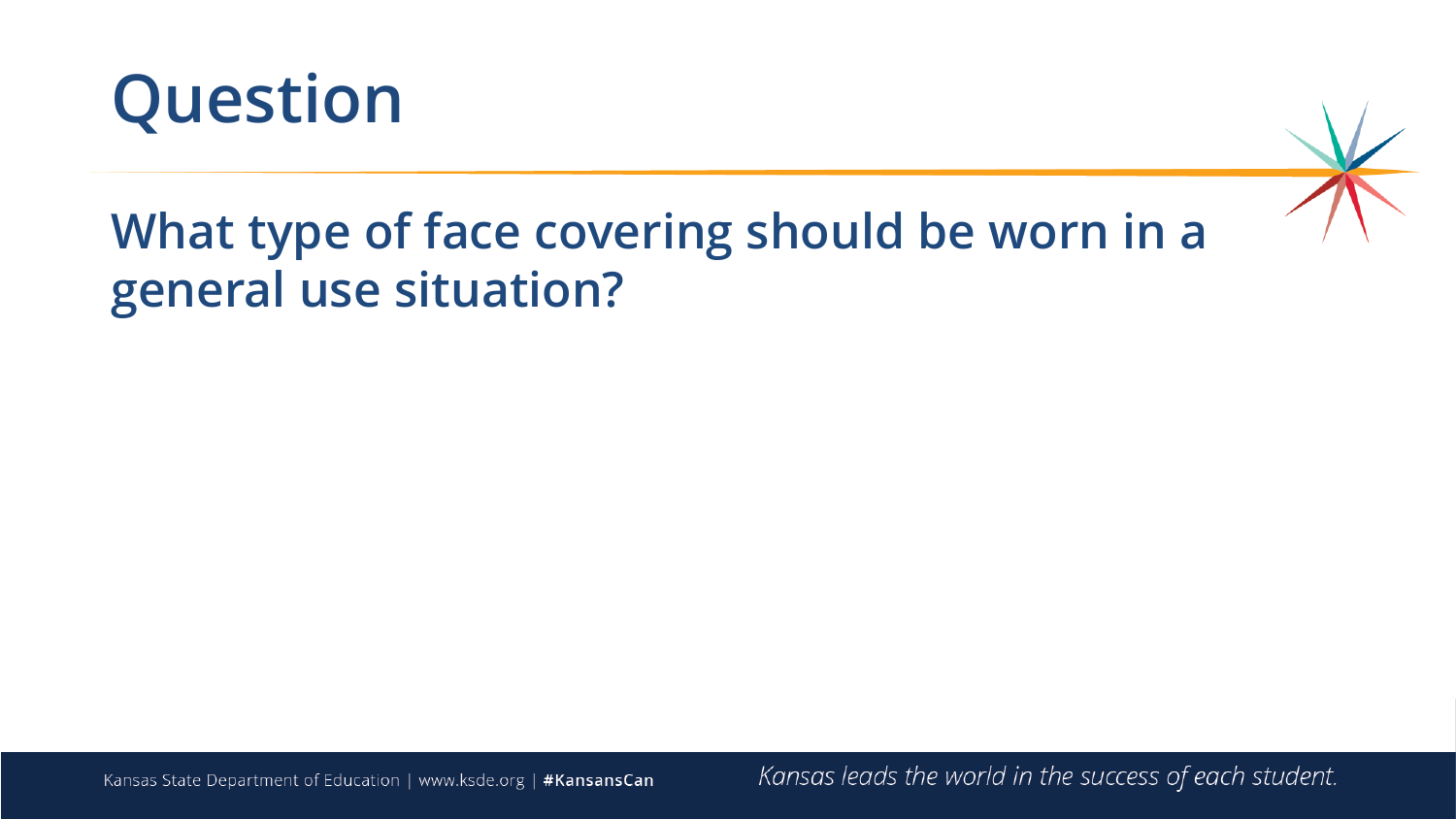A mask or face covering for general use…

- Means a covering of the nose and mouth that is secured to the head with ties, straps, or loops over the ears or is simply wrapped around the lower face.
- May be factory-made, sewn by hand, or can be improvised from household items such as scarves, bandannas, t-shirts, sweatshirts, or towels.
- Does not include surgical masks, respirators, masks with exhalation valves or masks with vents, or face shields. A face shield may be used with a face mask or in unique circumstances and should be cleaned and disinfected after each use.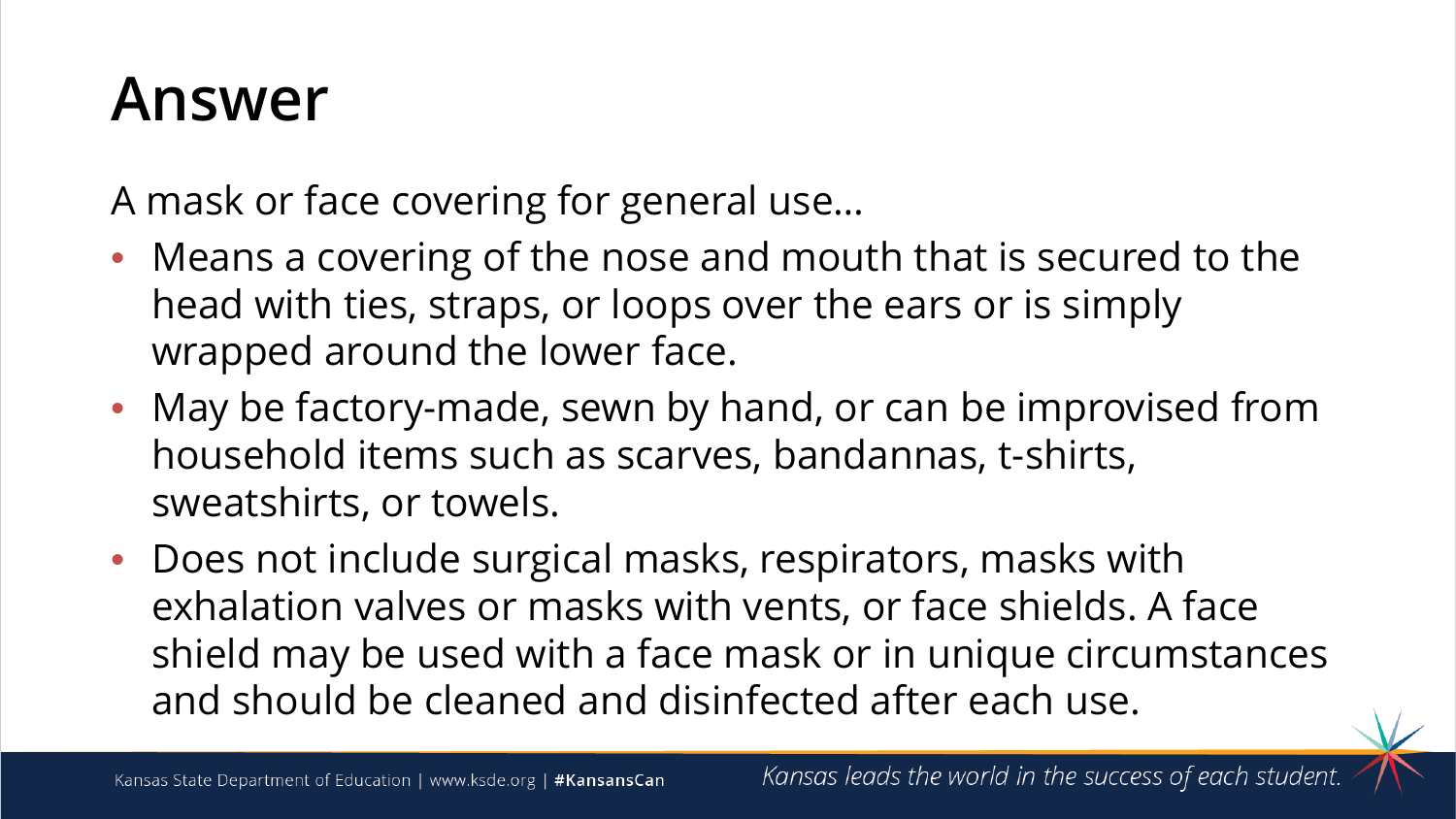# **A cloth face mask should…**



Cover the nose and below the chin



Include multiple layers of fabric



Fit snugly but comfortably against the side of the face



**Allow for breathing** without restriction



**Be secured** with ties or ear loops



Be able to be laundered and machine dried without damage or change to shape

Kansas State Department of Education | www.ksde.org | #KansansCan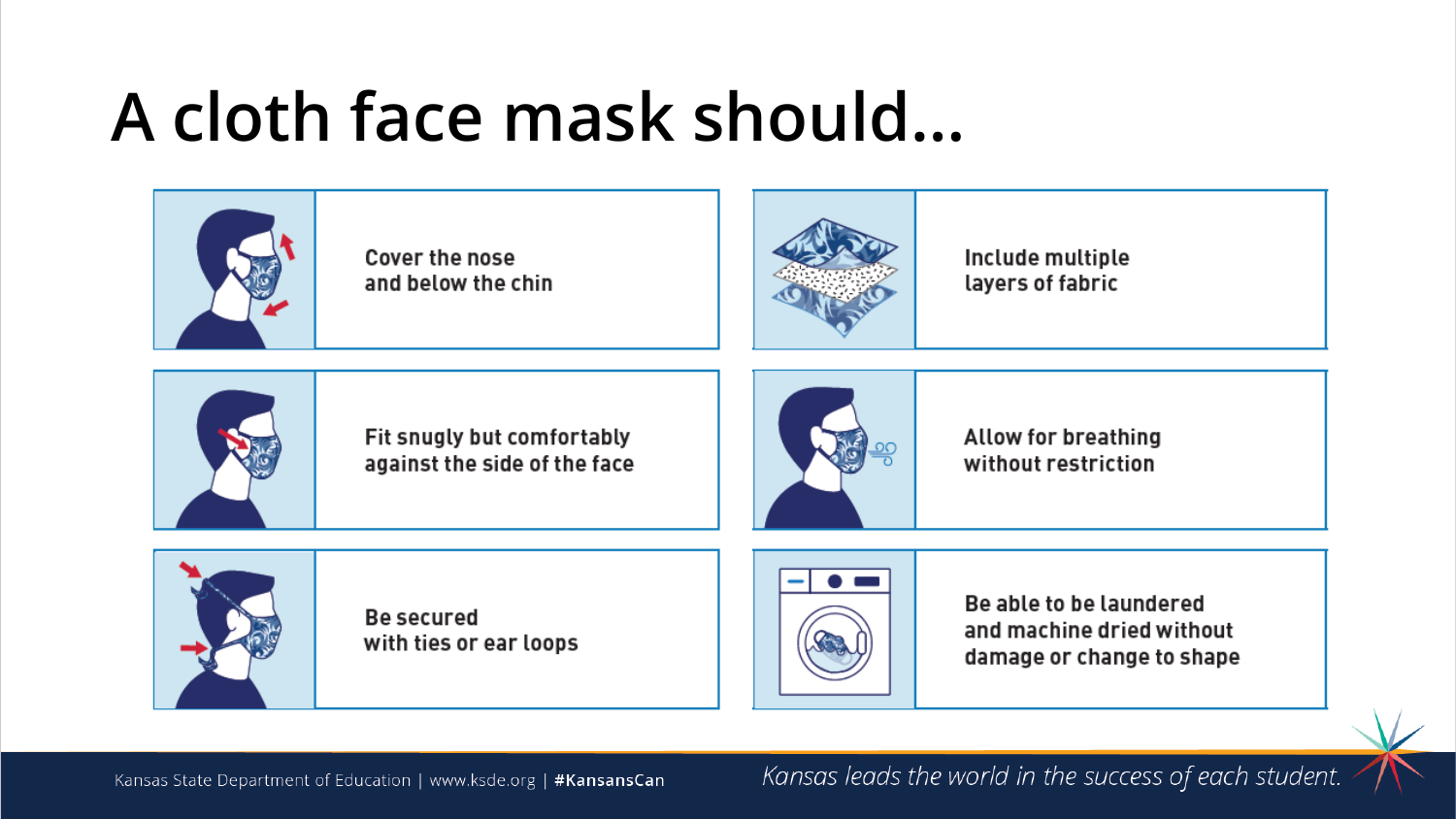

### **How should program staff protect themselves from transfer of the virus from delivered products?**

Kansas State Department of Education | www.ksde.org | #KansansCan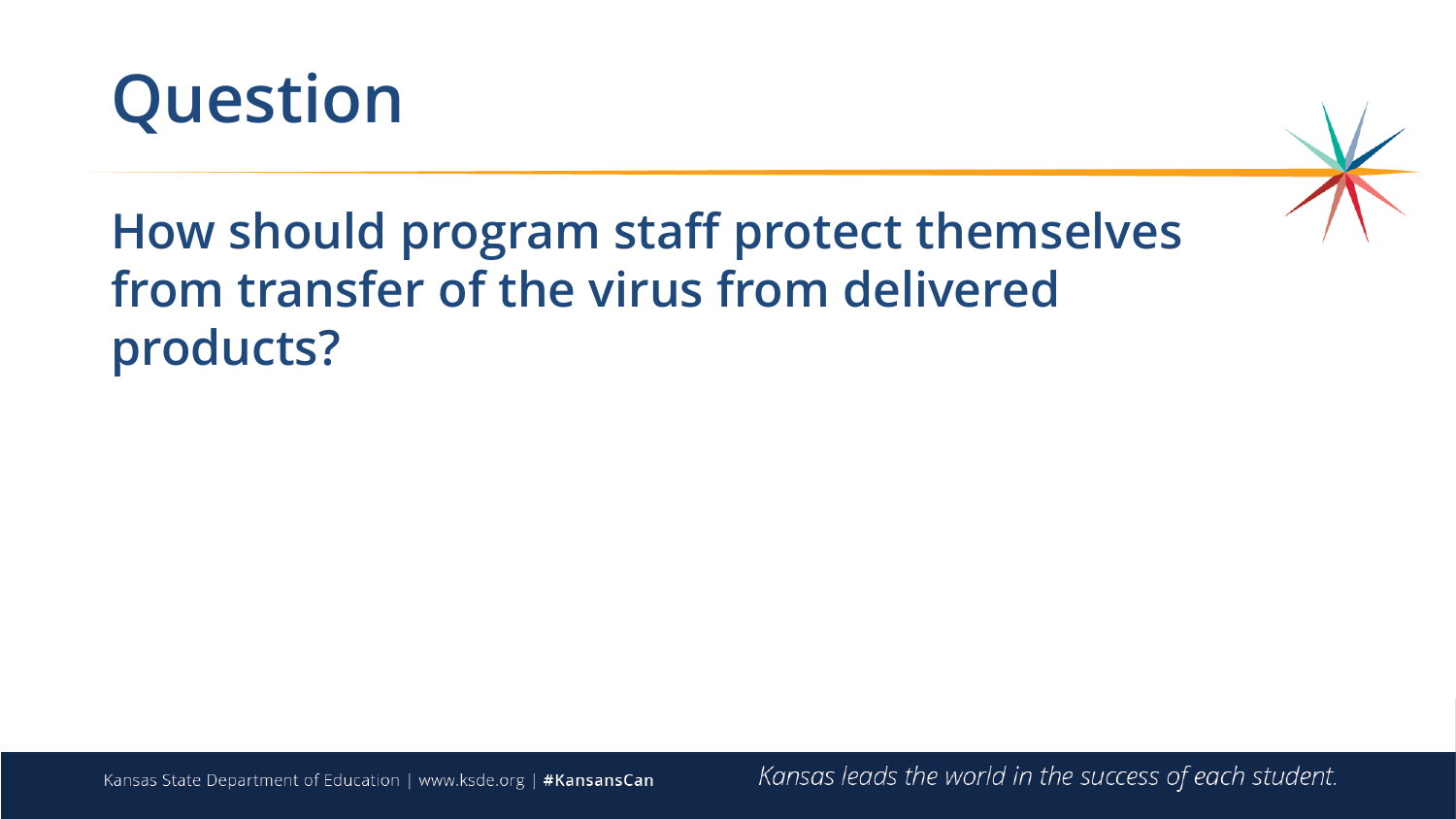- Foods and food packaging have not been identified as likely sources of COVID-19 transmission, but COVID-19 can survive on surfaces (up to 24 hours on cardboard and up to 72 hours on plastic and stainless steel).
- As a precaution, wear single-use gloves to receive delivered products. Do not touch eyes, nose, or mouth during the unpacking process. Dispose of gloves. Wash hands.
- Do not place boxes or packages of delivered product directly on counters or other production spaces.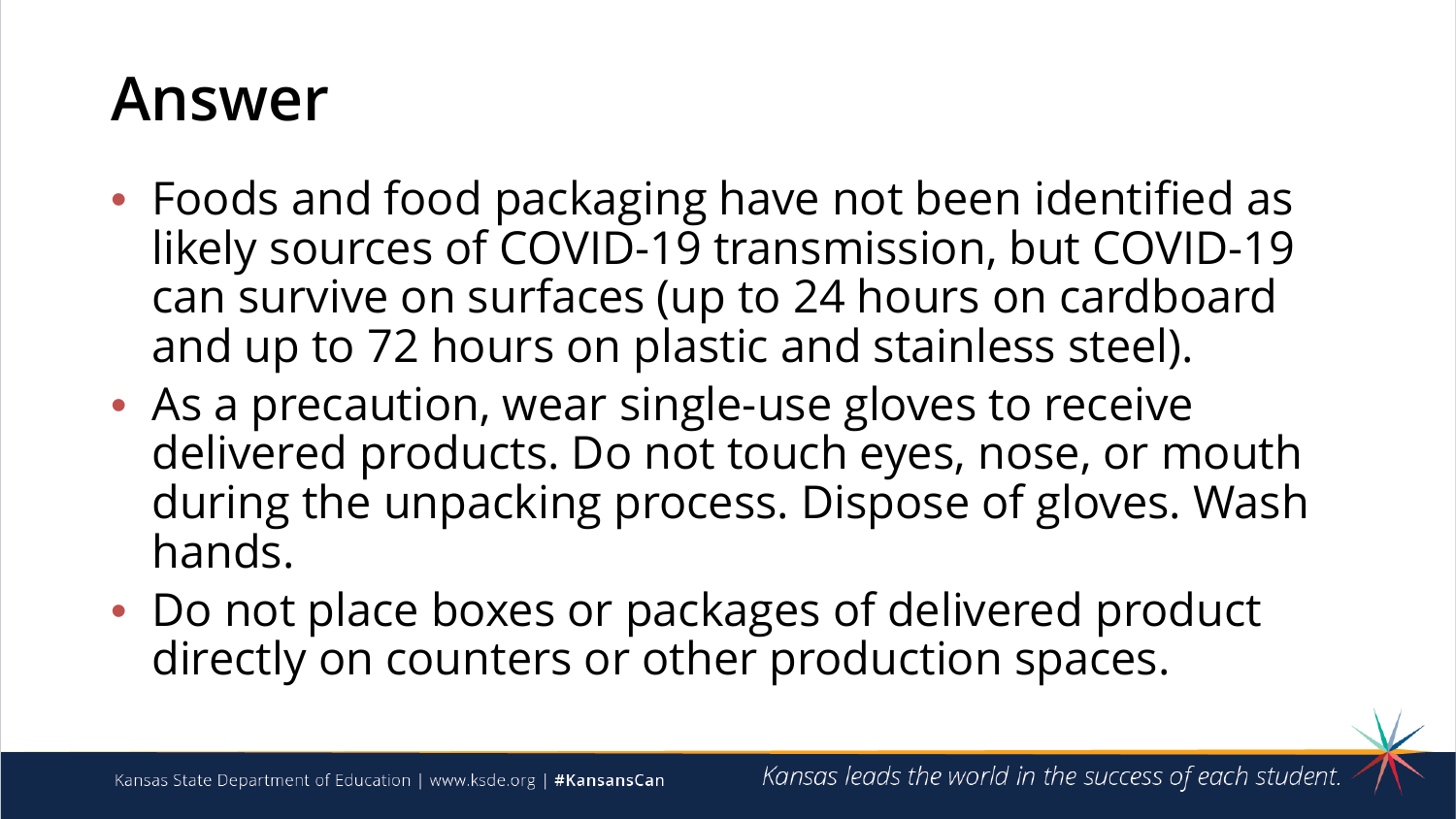# **Cleaning, Sanitizing, Disinfecting**

To protect program customers from contamination and possible illness, it is critical to prepare foods in a clean and safe environment.

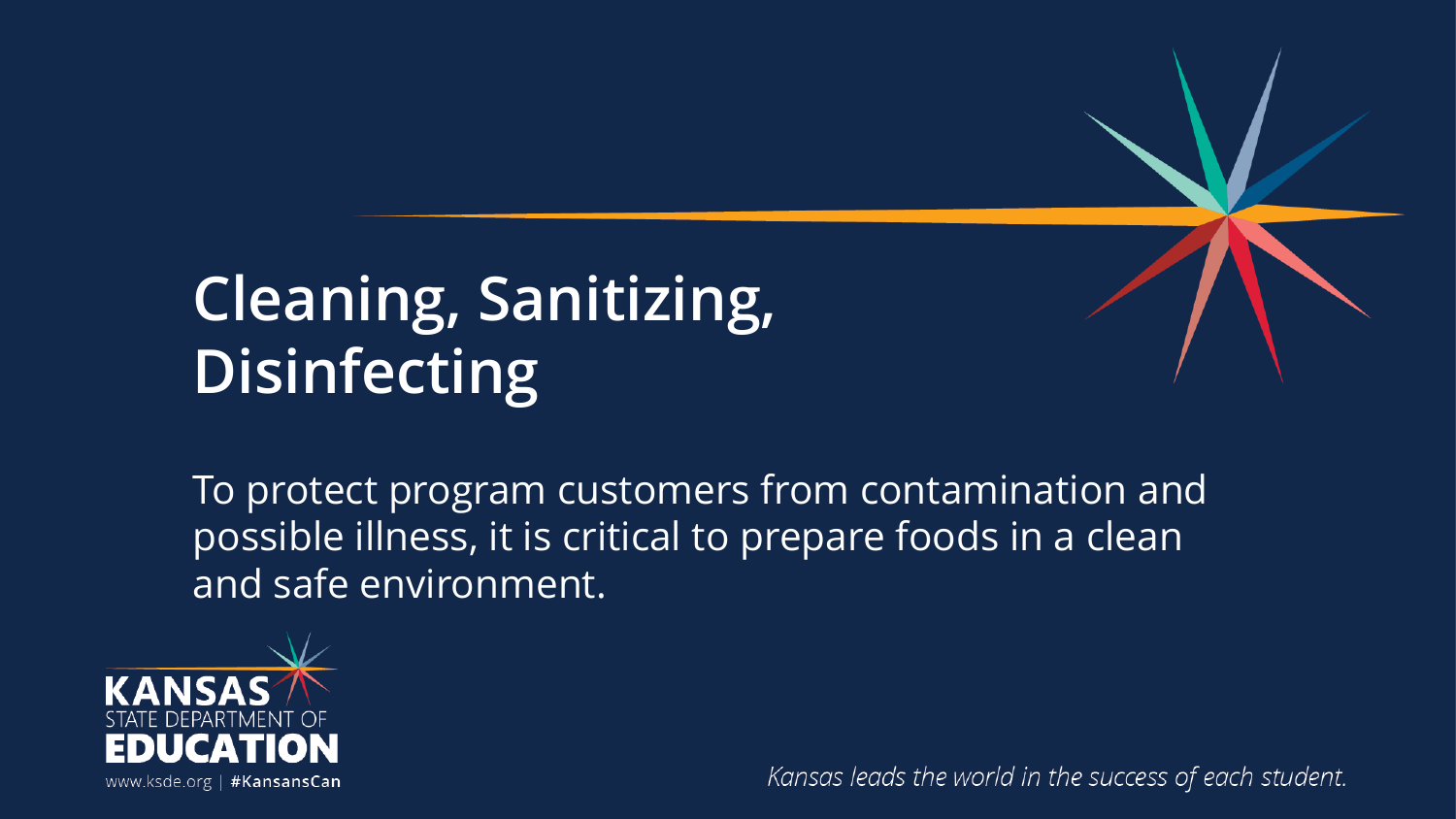

### **Is a sanitizing solution effective against corona viruses?**

Kansas State Department of Education | www.ksde.org | #KansansCan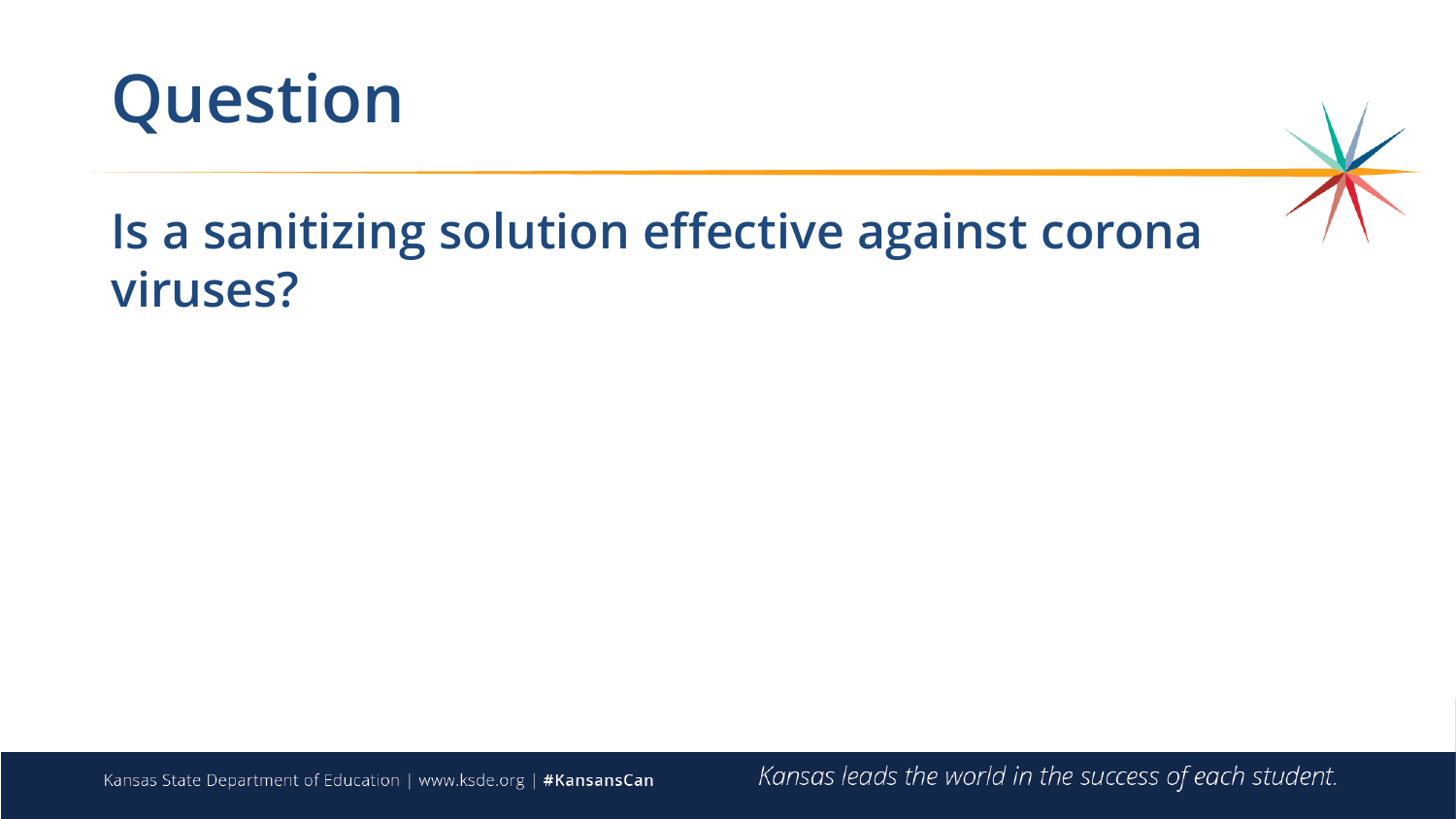It depends on the chemical used to make the sanitizing solution. Most sanitizing solutions do not eliminate all traces of a virus microorganism. A sanitizing solution is appropriate for use on food-contact surfaces that are used often and undergo frequent wash, rinse, and sanitize cycles.

There are new formulations of sanitizing solutions that are effective on corona viruses and are deemed safe for use on food-contact surfaces without an additional rinse step. Check the product label for more information.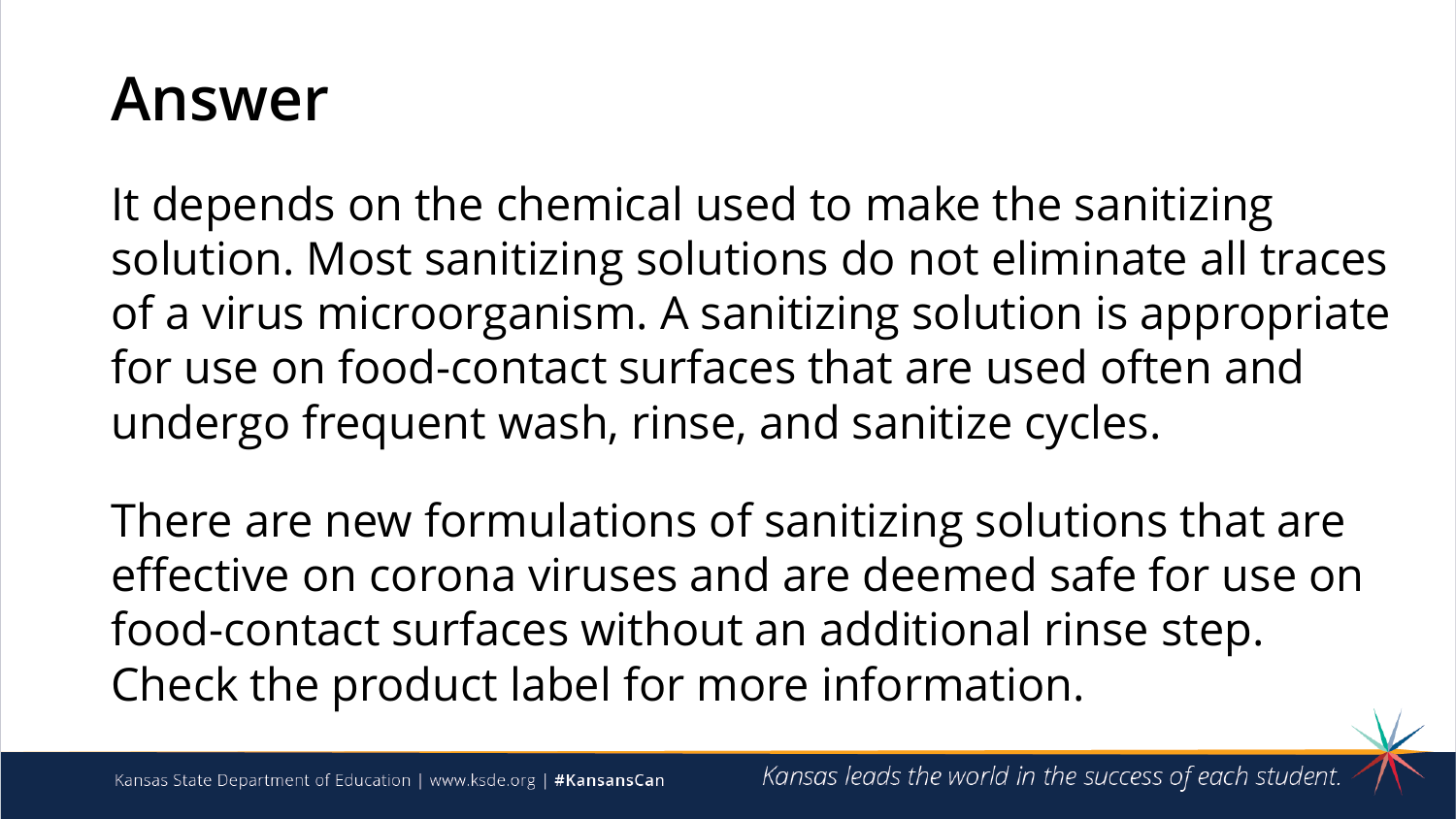

### **What is the difference between a sanitizing solution and a disinfectant?**

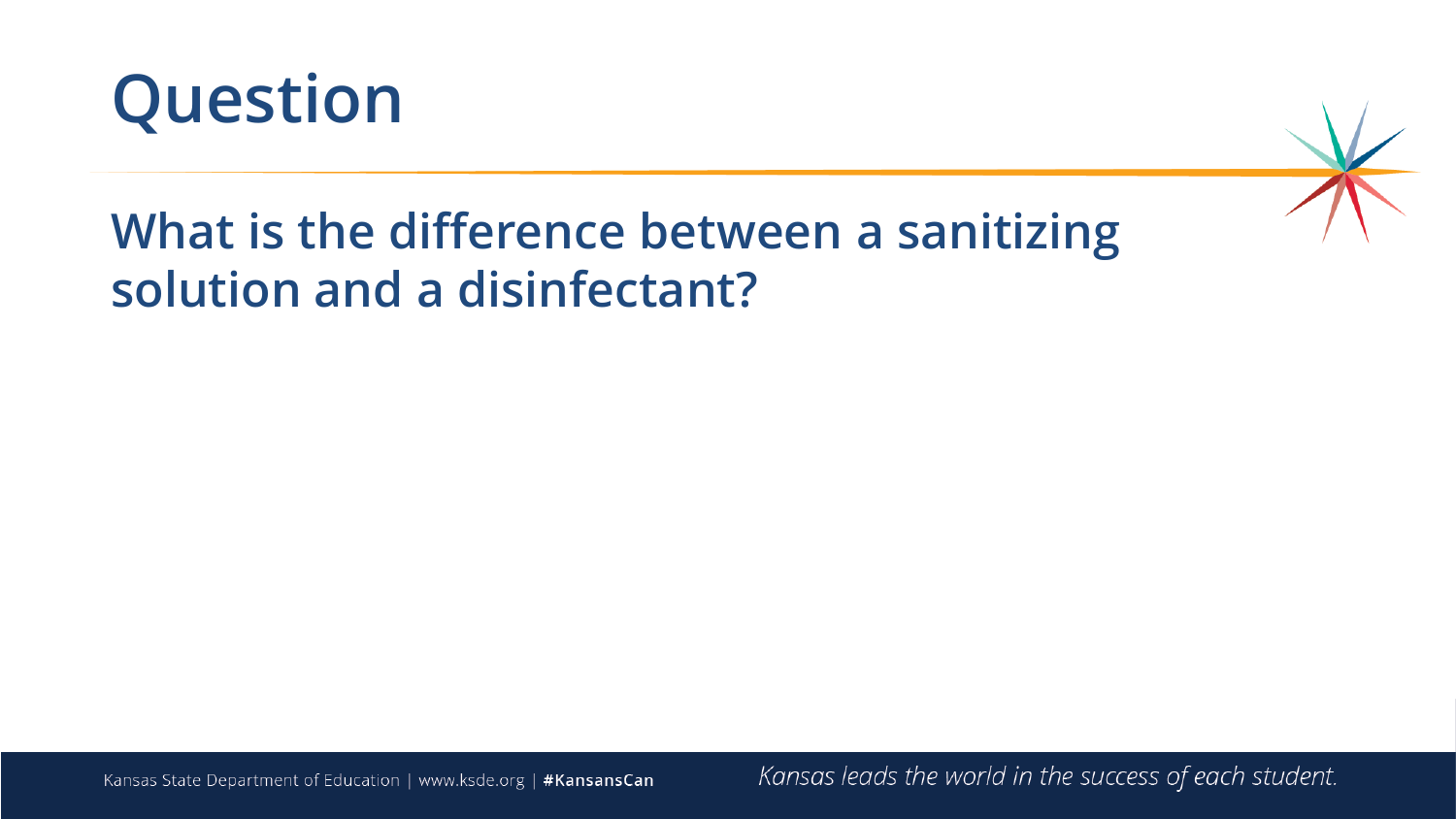- Disinfectants are more effective against a broader range of viruses.
- Disinfectants are stronger solutions that can be used on high touch hard surfaces that do not come in contact with food.
- Disinfectants can be used on food-contact surfaces to more aggressively manage the spread of a viral agent or in response to a viral contamination incident. When a food-contact surface is disinfected, it must be followed by a rinse.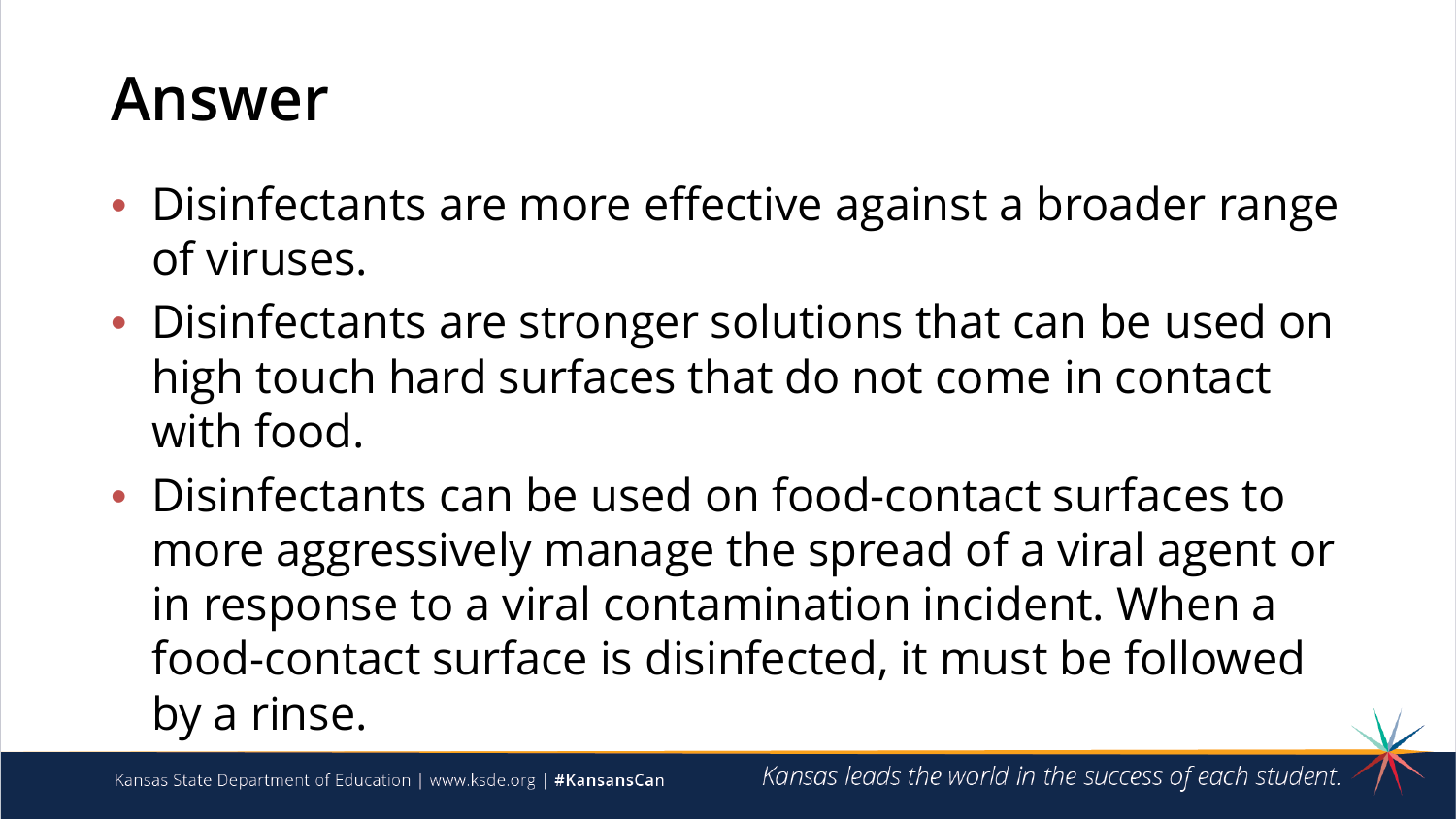# **To disinfect a surface…**

- Use a properly diluted chemical disinfecting solution (bleach solutions, alcohol solutions with 70% alcohol, and/or EPA-registered disinfectants).
- Allow the disinfectant to remain on the surface for the manufacturer's recommended contact time.
- Wear appropriate personal protective equipment, such as gloves and eye protection, and properly ventilate the area.
- Rinse a disinfected food-contact after the recommended contact time with the disinfectant.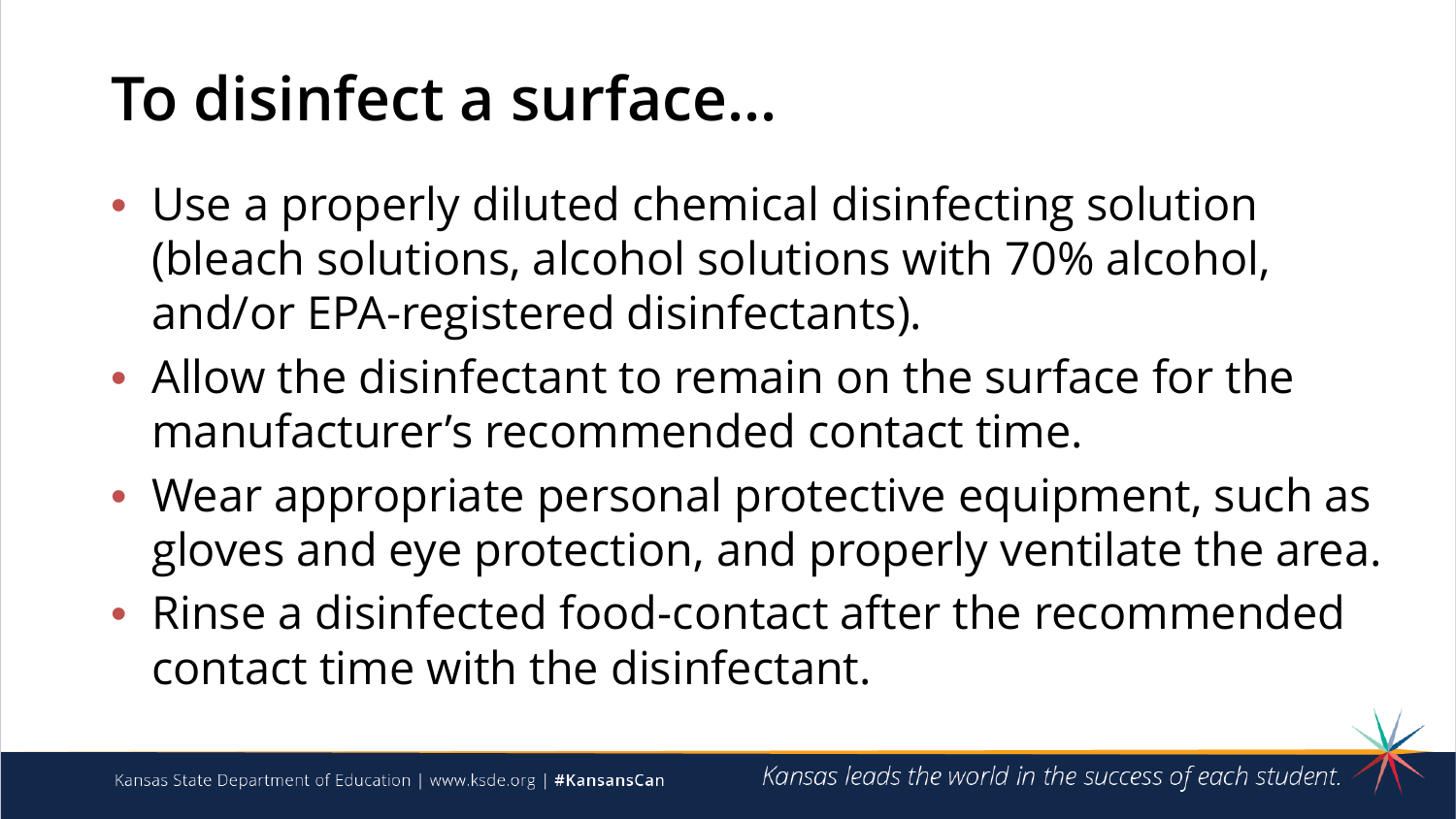



**Is it acceptable to simply use soap and water to wash the cafeteria tables between lunch service periods on the same day?**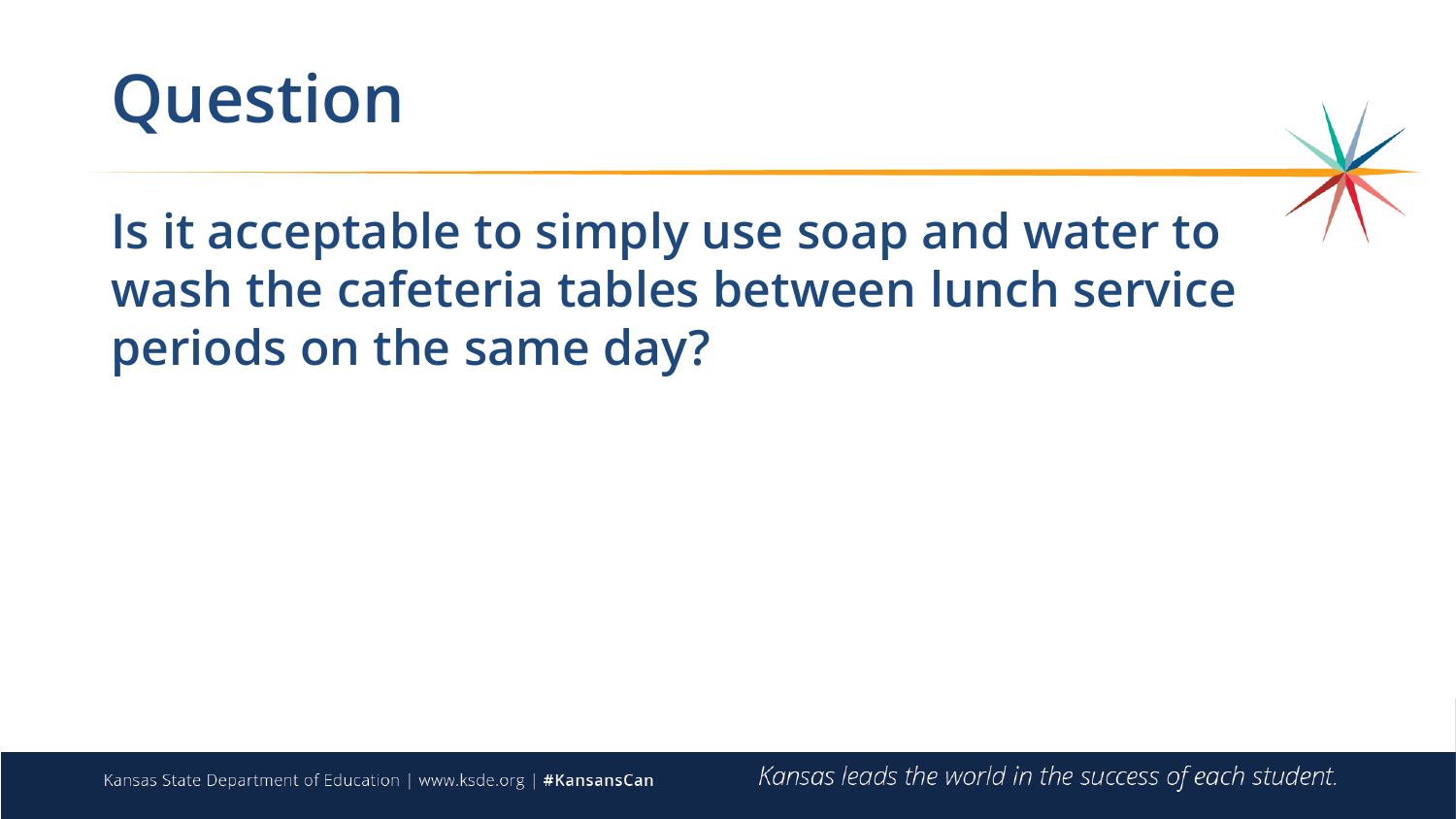- During meal service, wipe the tables with a dishrag held in a properly diluted sanitizing solution.
- After service, wipe with soap and hot water to dislodge food debris and viral pathogens on the table surface.
- As a best practice, follow up with a rinse and sanitize on the cafeteria tables.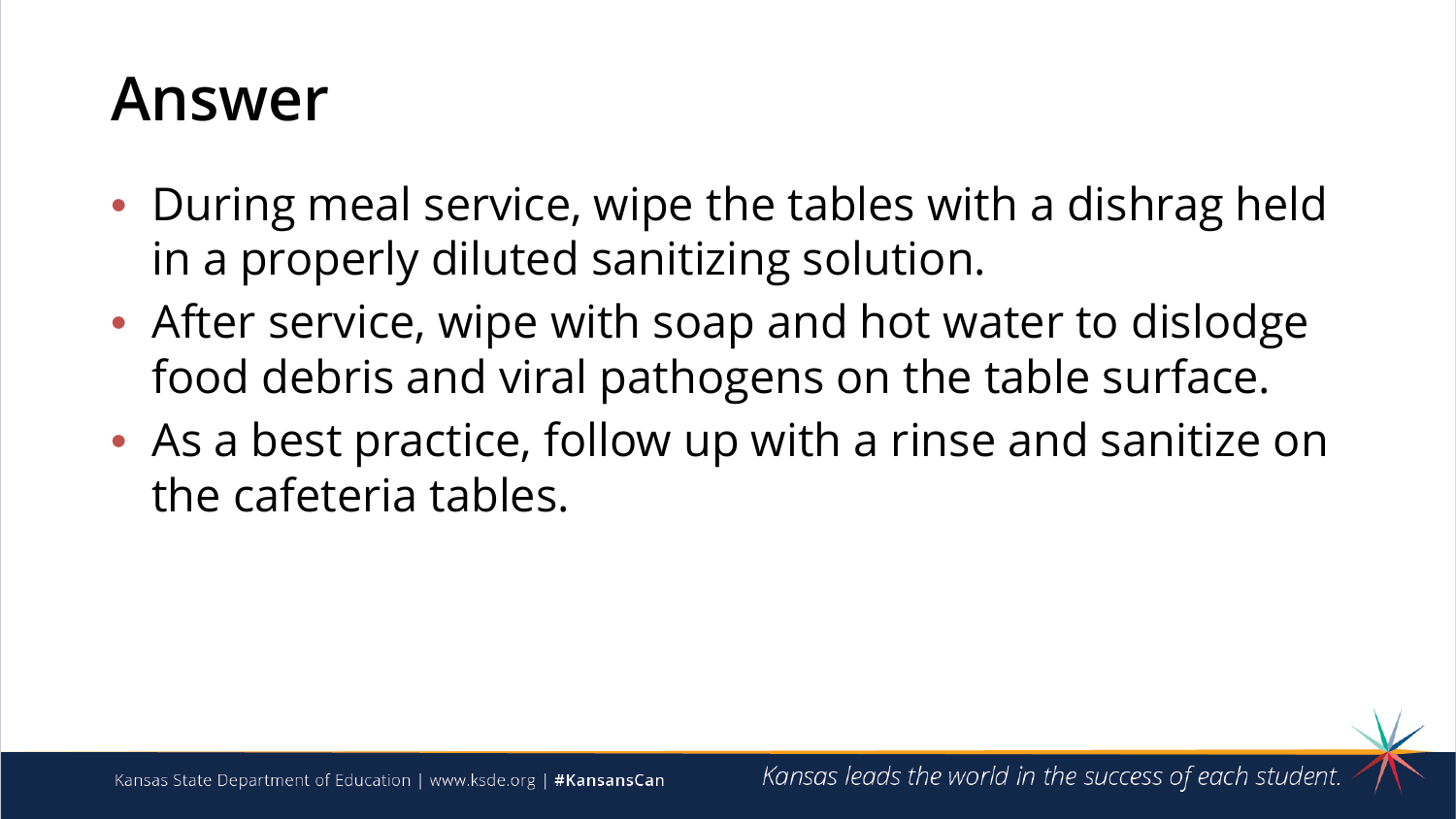

**Is it acceptable to serve meals on reusable serviceware during the pandemic response if the serviceware is washed, rinsed, and sanitized between uses?**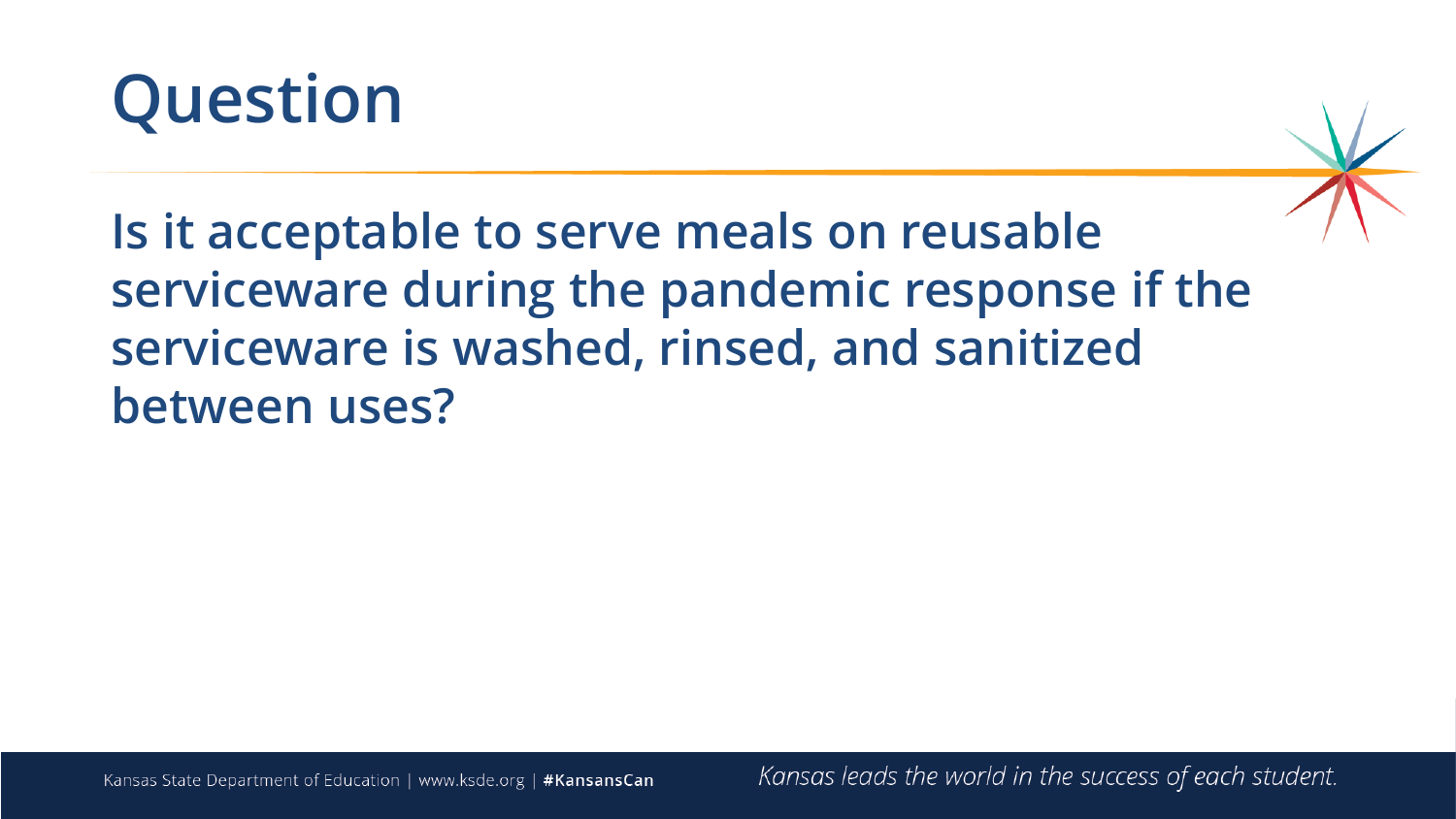A traditional wash, rinse, and sanitize are acceptable for use on food-contact surfaces that are used often and undergo frequent wash, rinse, and sanitize cycles. The COVID-19 virus has a fatty outer layer that is easily dislodged with ongoing cleaning and sanitizing.

To more aggressively manage the spread of a viral agent, food-contact surfaces can also be periodically disinfected, followed by a rinse step.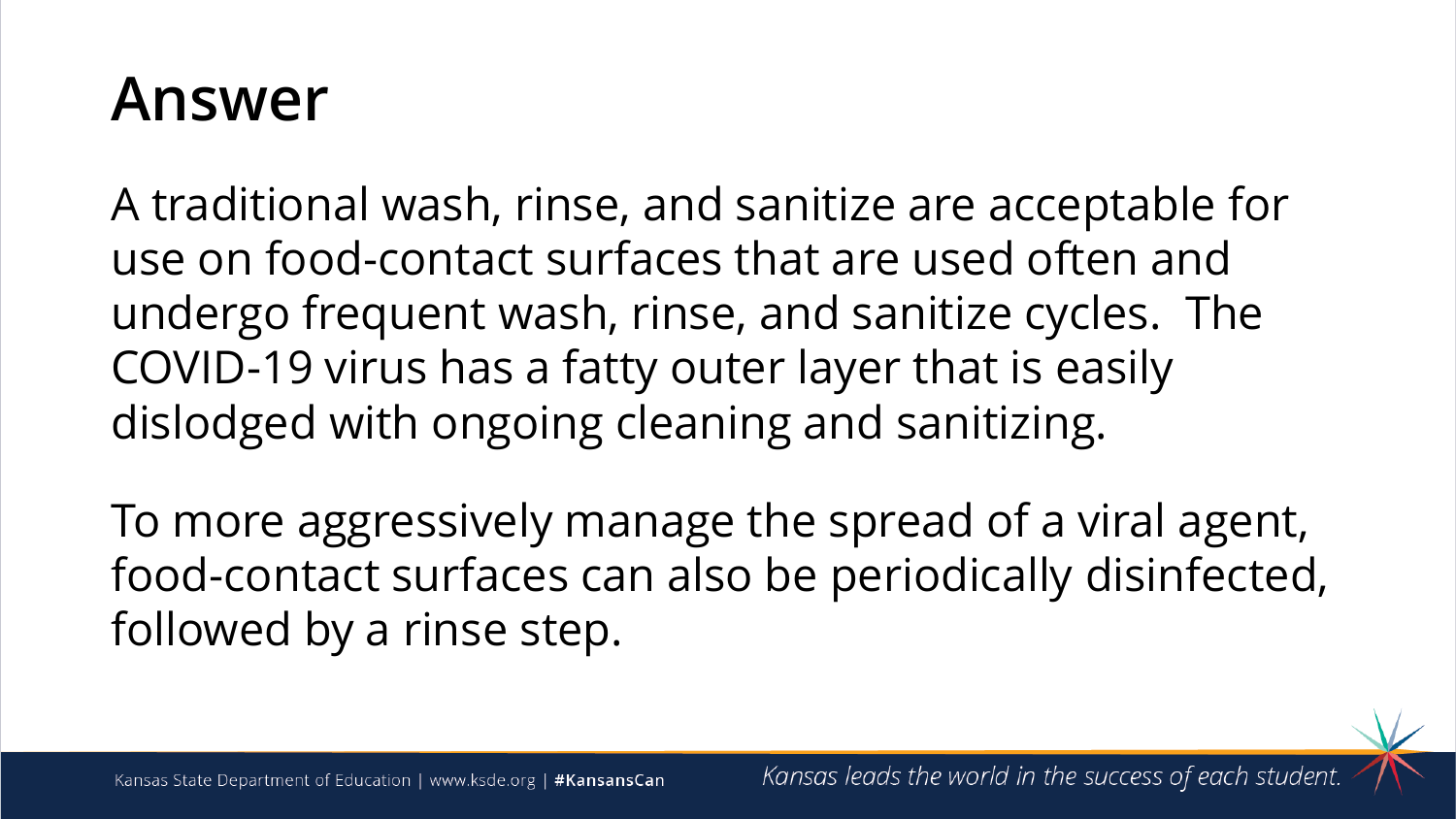

#### **Can an ultraviolet disinfection lamp kill the new coronavirus?**

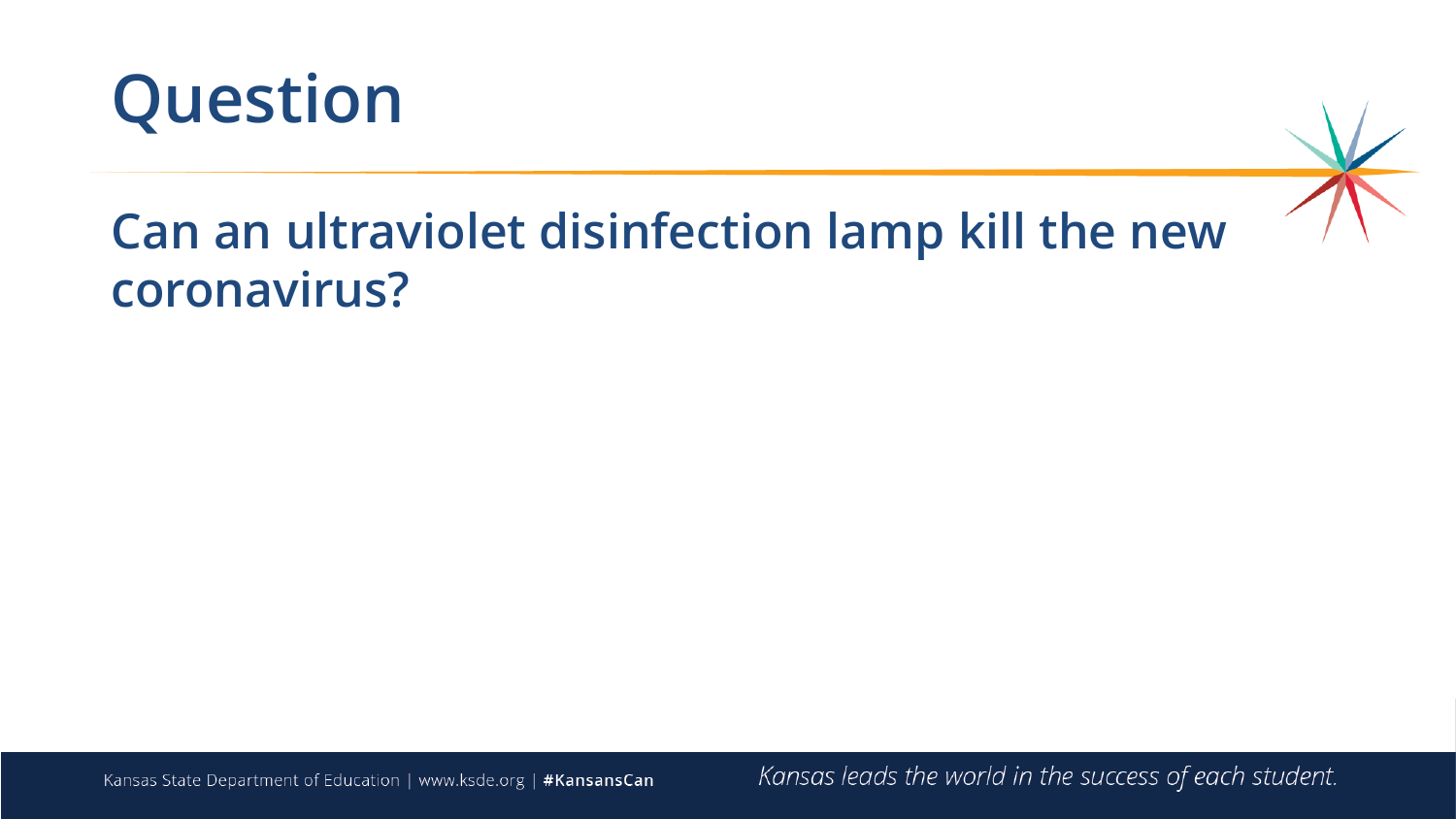- While a certain type of UV radiation is effective against viruses, this type of UV light can damage skin.
- If used, UV light should only be used on objects or surfaces.
- Until they develop a safe way to use UV light for people, follow other protocol to manage risks for people.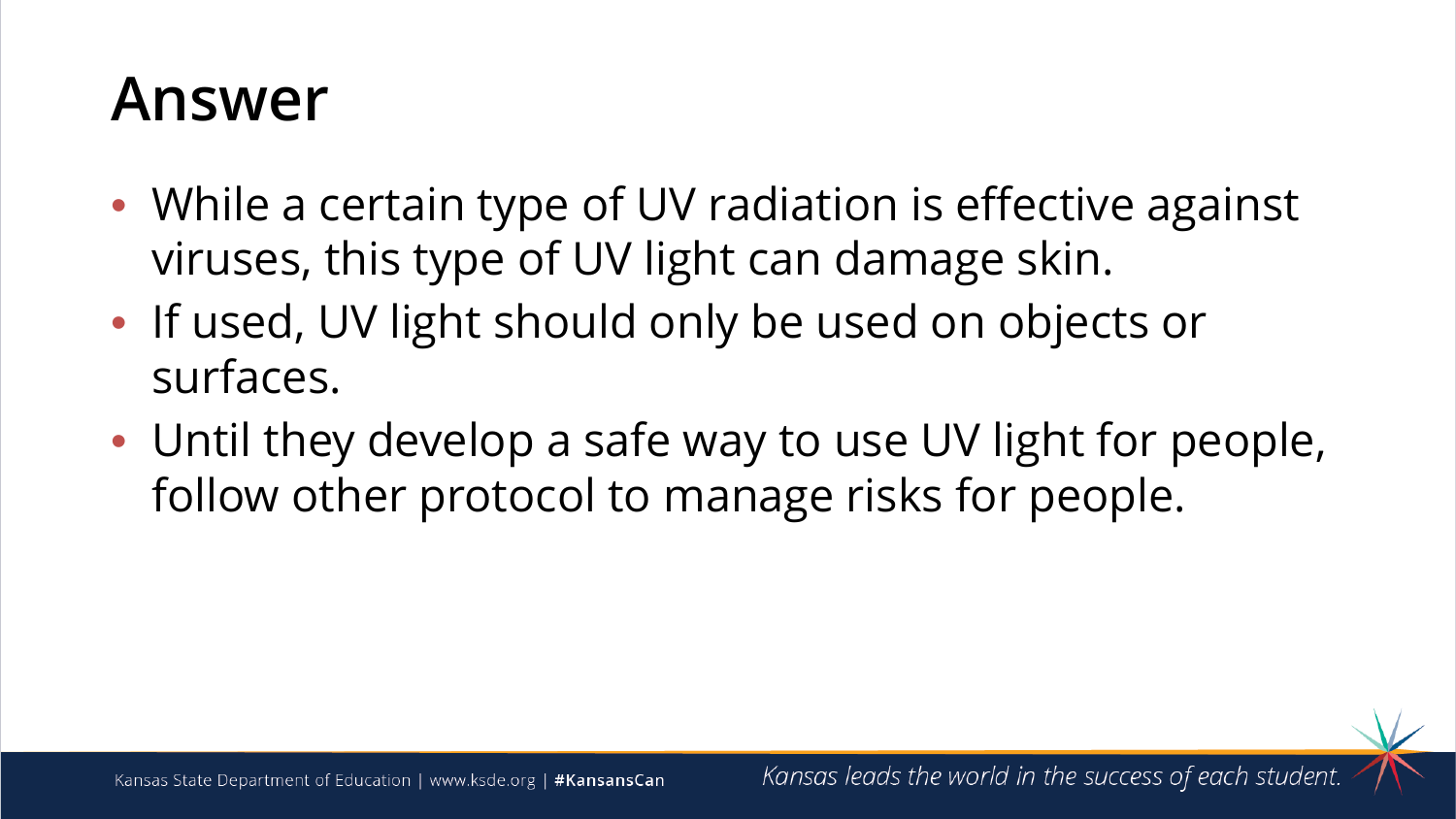



### **Can microwaves kill the new coronavirus?**

Kansas State Department of Education | www.ksde.org | #KansansCan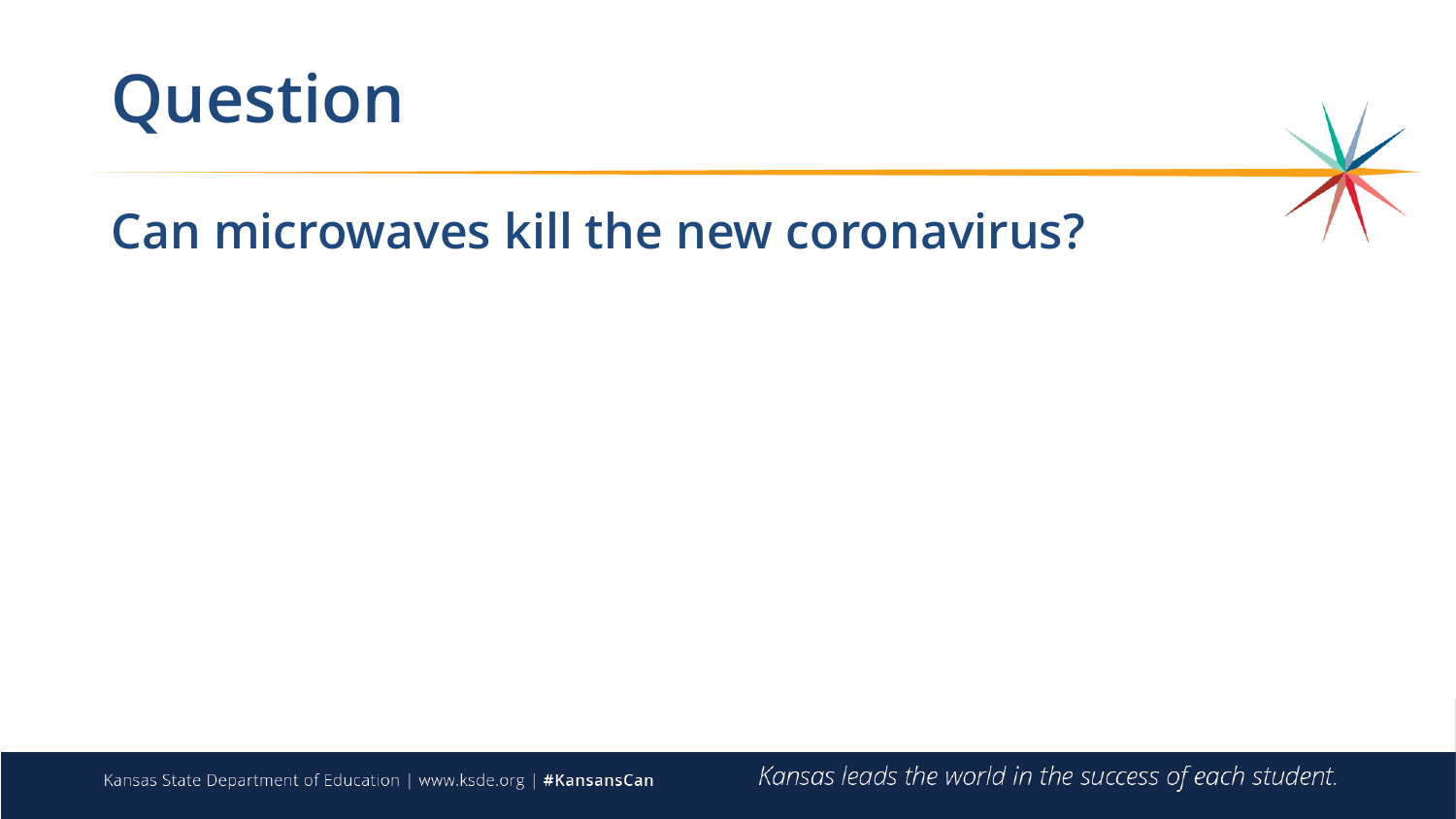- The use of microwaves is not recommended for destroying the virus, since results are inconsistent.
- Variables that hinder success include low frequency, low moisture, surface quality, surface texture, and positioning of the item in the microwave.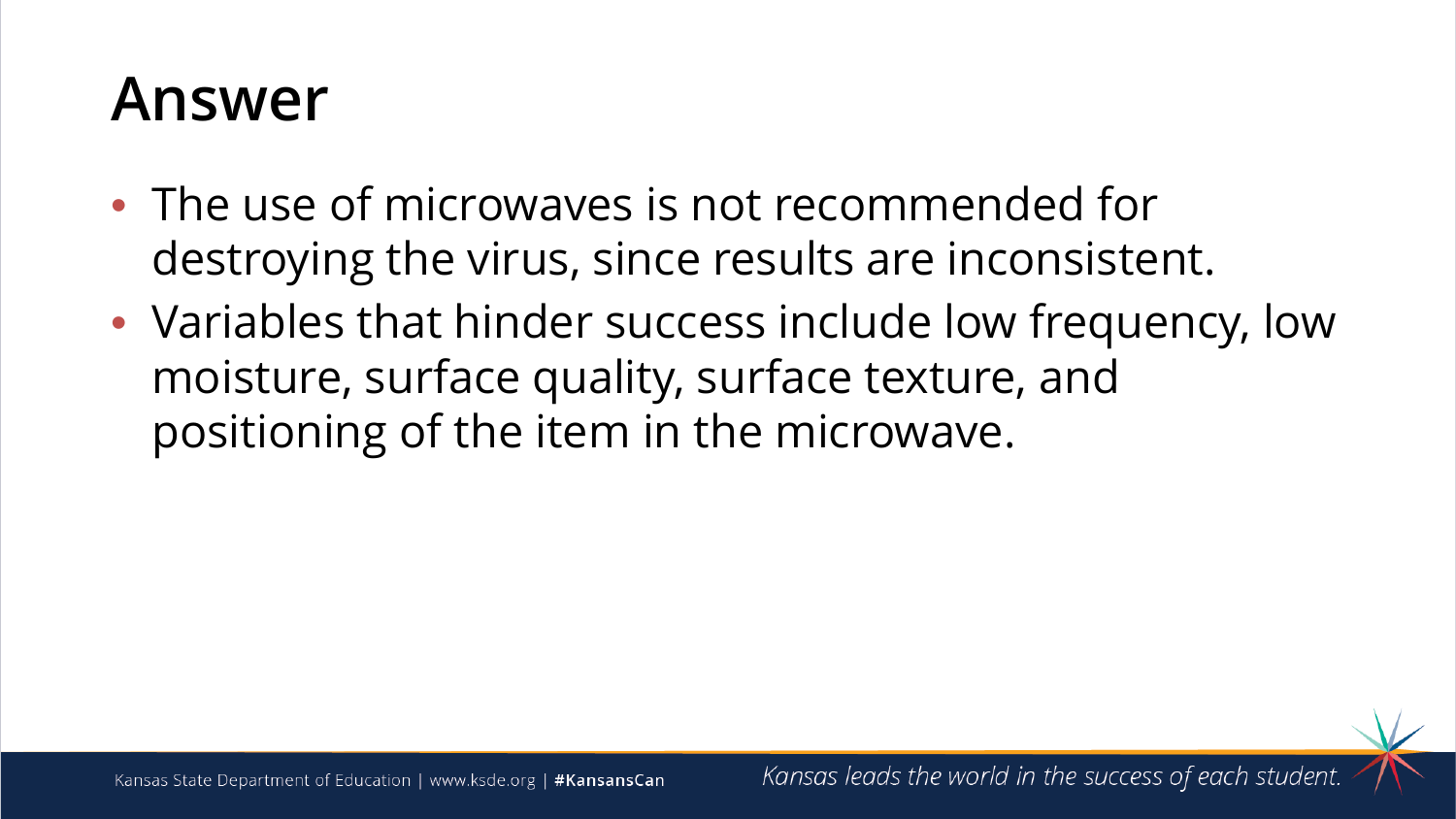

**Some schools are encouraging students to use personal reusable water bottles that can be filled at newly installed bottle filling stations around the school. Is it the responsibility of the nutrition program to clean, rinse, and sanitize student water bottles?**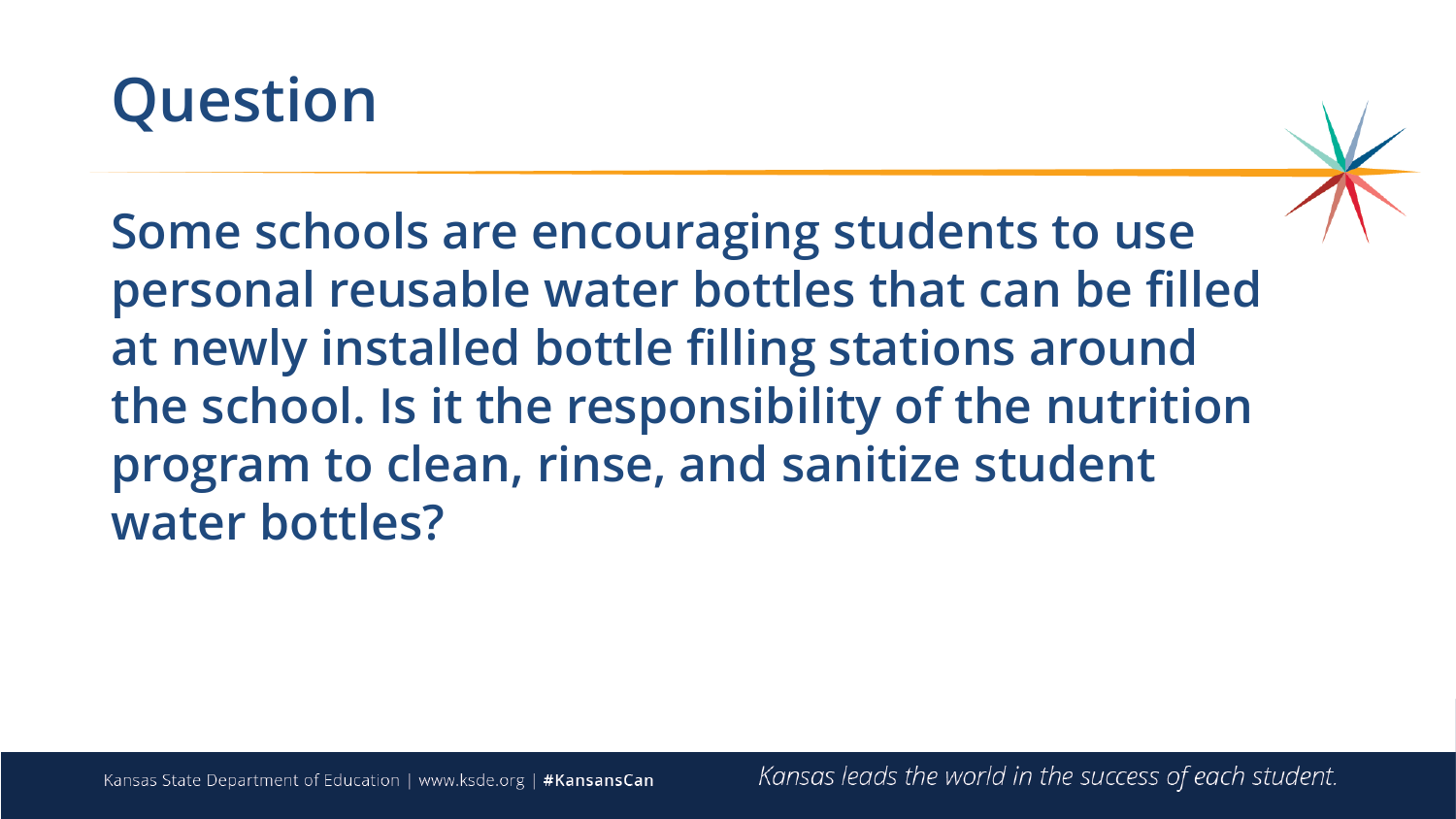It depends!

- If the water bottles are part of the nutrition program equipment (like trays) then the nutrition program has the responsibility to wash them.
- If the water bottles belong to the students, it is their responsibility to take them home to wash them.
- If the water bottles belong to the school, but are not part of the nutrition program equipment, then, as a best practice, nutrition program staff could allow a school staff person (or responsible older properly trained student) to run them through the dishmachine at the end of the day before the machine is drained and cleaned.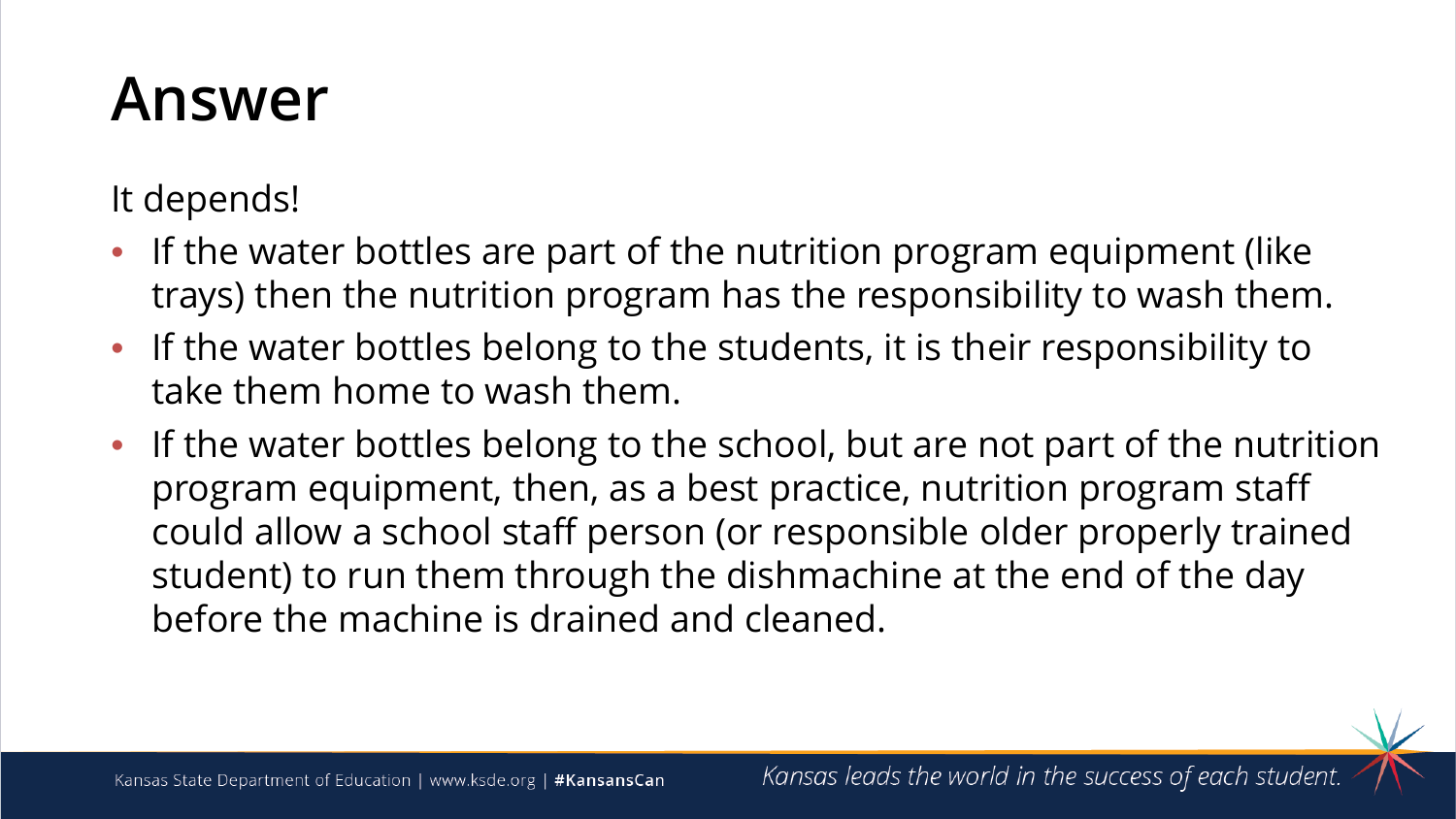

**Is there guidance on cleaning school delivery vehicles or vehicles that deliver bundled meals to remote learning students?**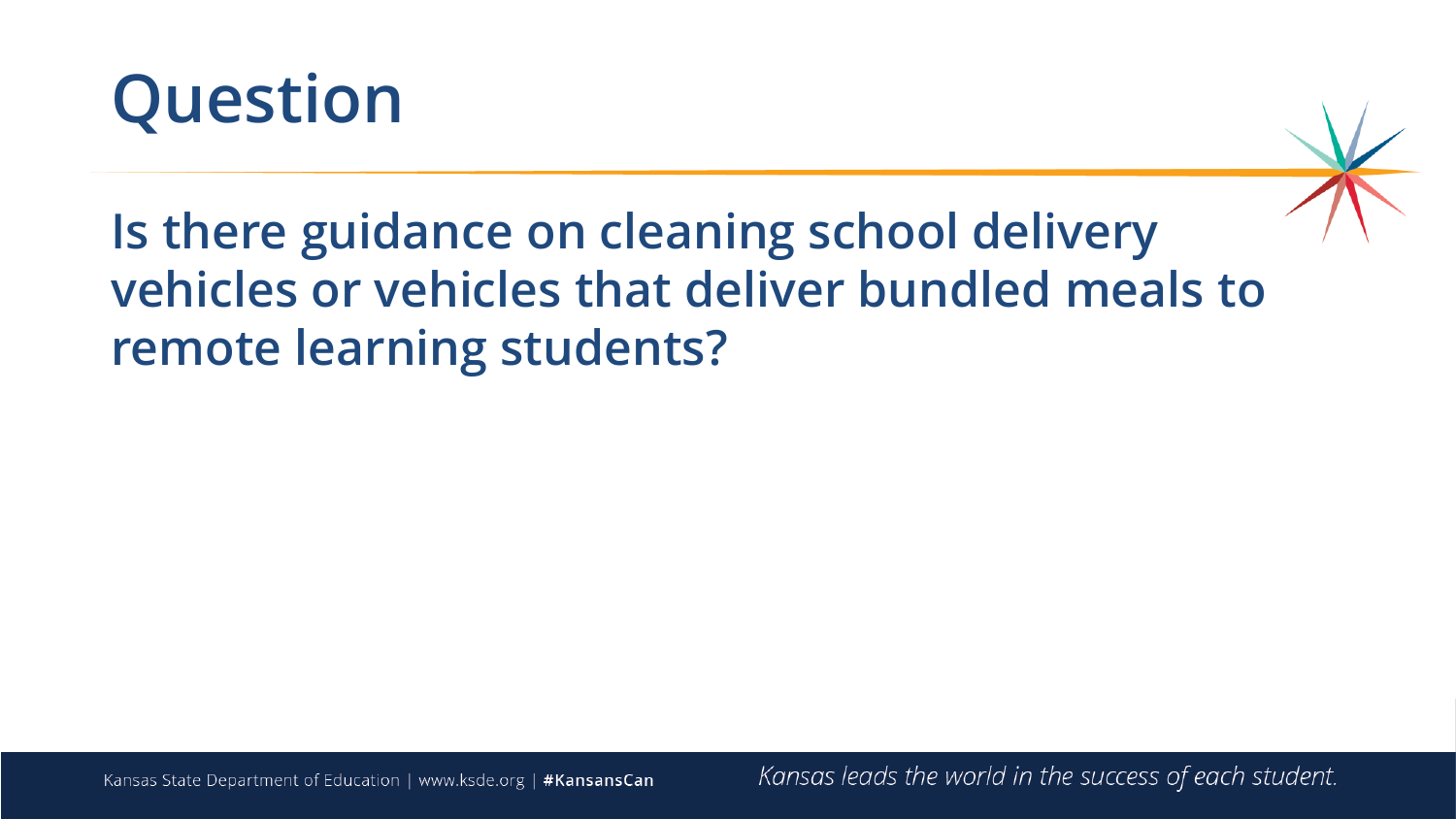Yes, here are some suggestions:

- Carry cleaning supplies and disinfectant spray or disposable wipes and a trash bag in a delivery vehicle.
- Clean and disinfect frequently touched vehicle surfaces at the beginning and end of each shift.
- Routinely clean and sanitize coolers and insulated bags used to deliver foods.
- Encourage the use of a hand sanitizer or disposable sanitizing wipes by staff delivering packaged foods.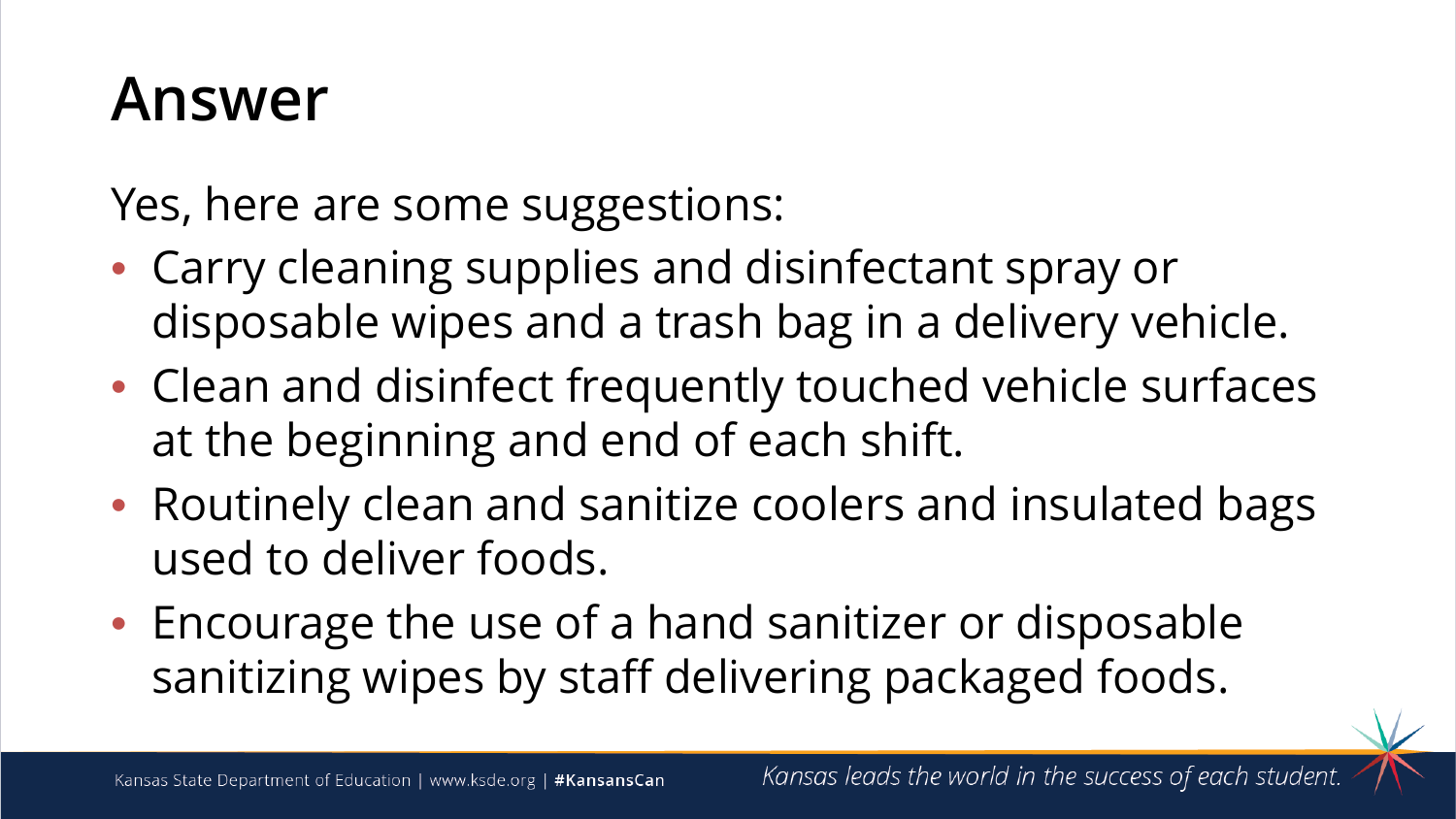

**Is there any guidance regarding cleaning and disinfecting vending machine surfaces during the pandemic?** 

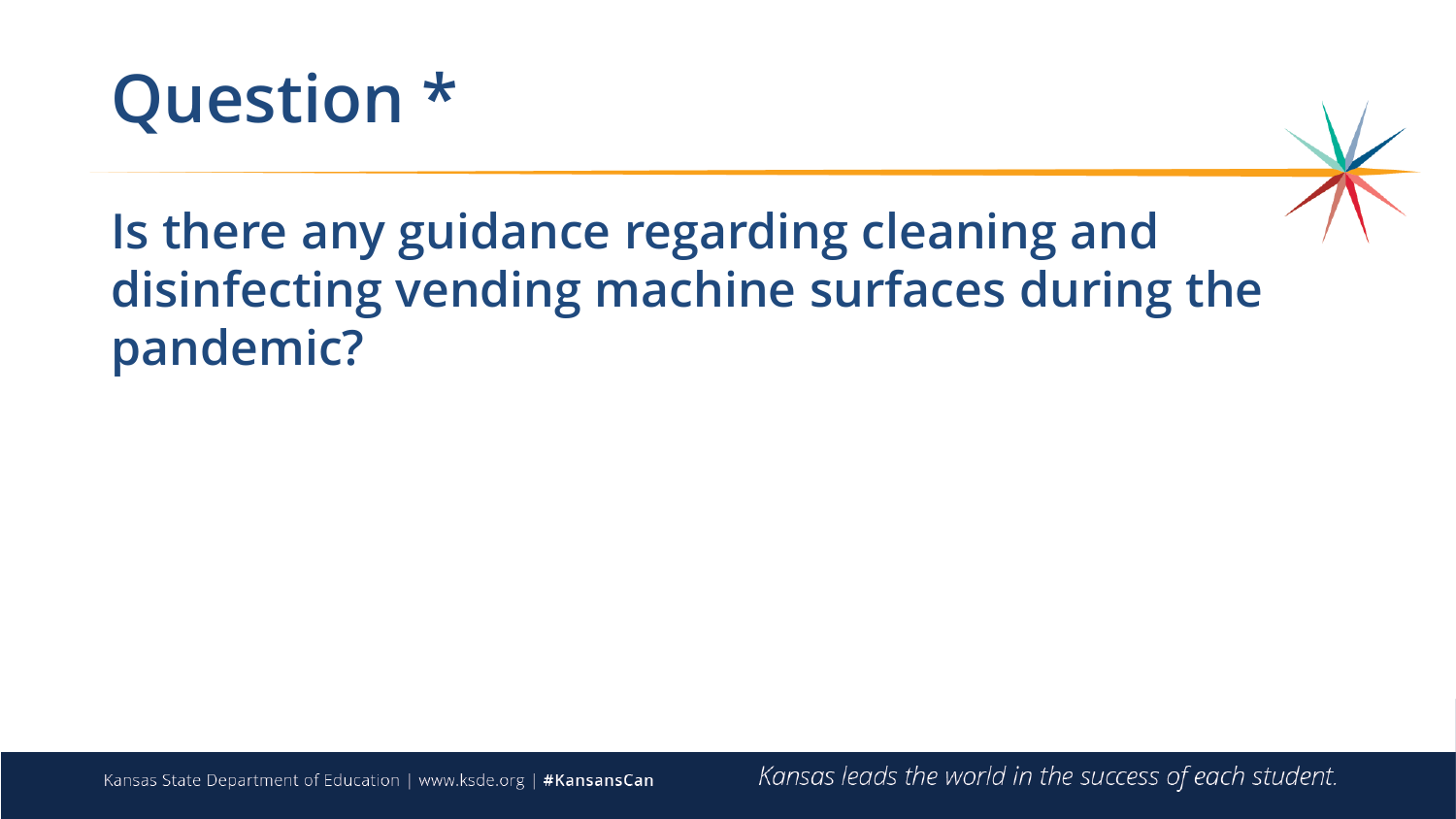• Vending machine surfaces would be considered a high touch nonfood-contact surface and should be periodically disinfected (can be hourly, daily, weekly as decided locally).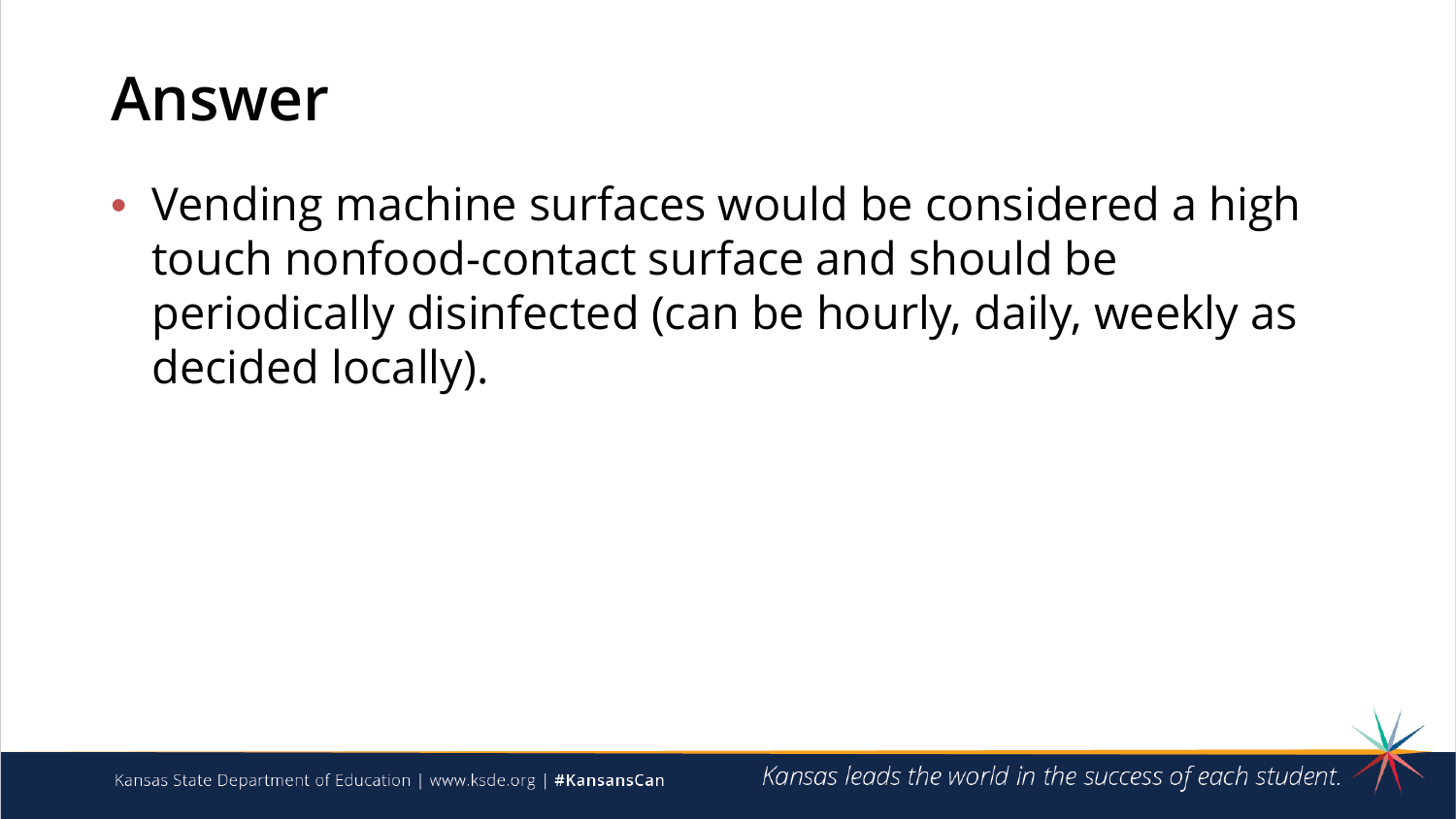# **Preparing and Holding Foods**

This pandemic has compelled us to rethink how program meals can be made available to children in a variety of learning situations.

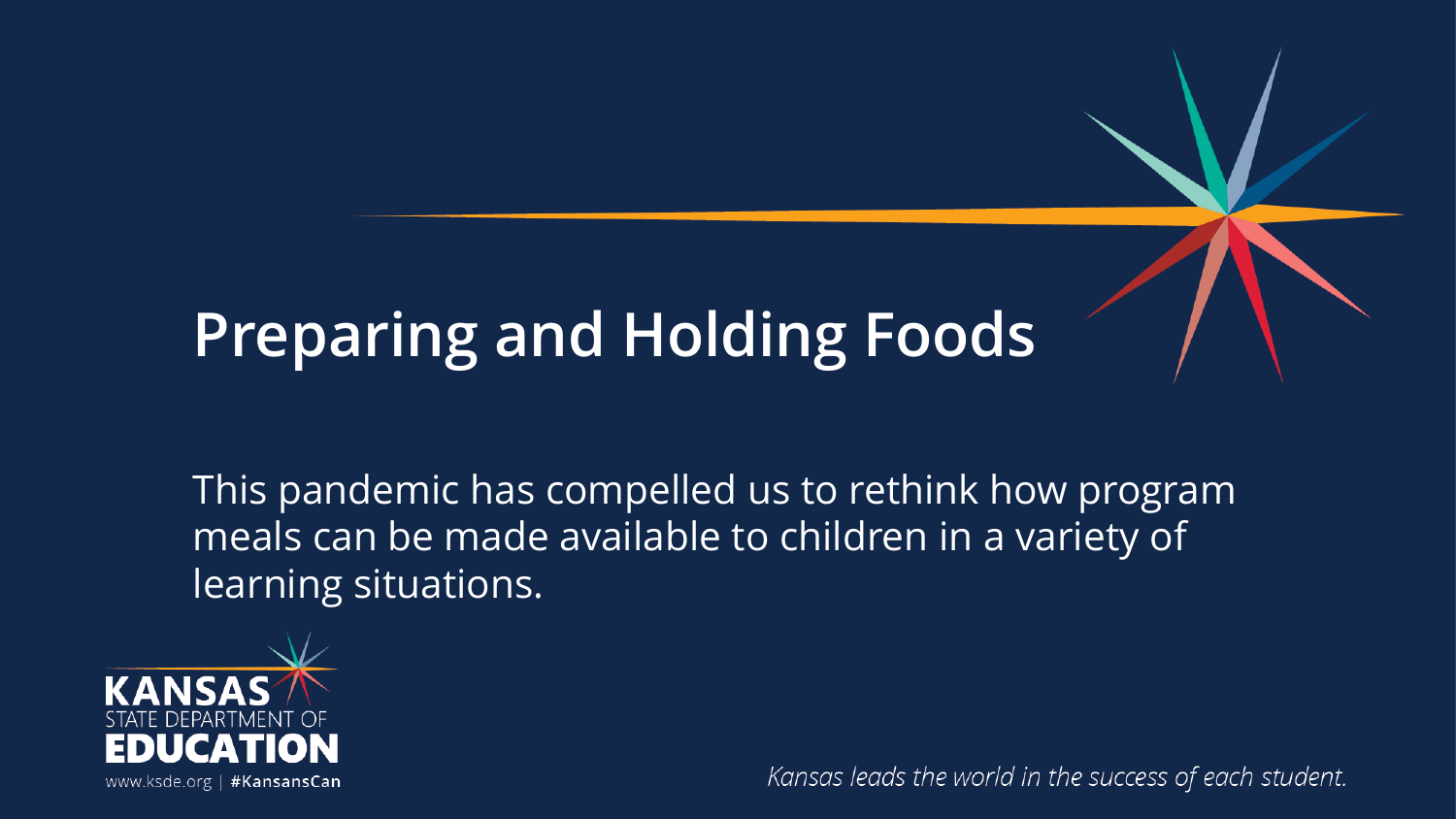

### **Must all program foods provided to students for take home consumption be in ready-to-eat form?**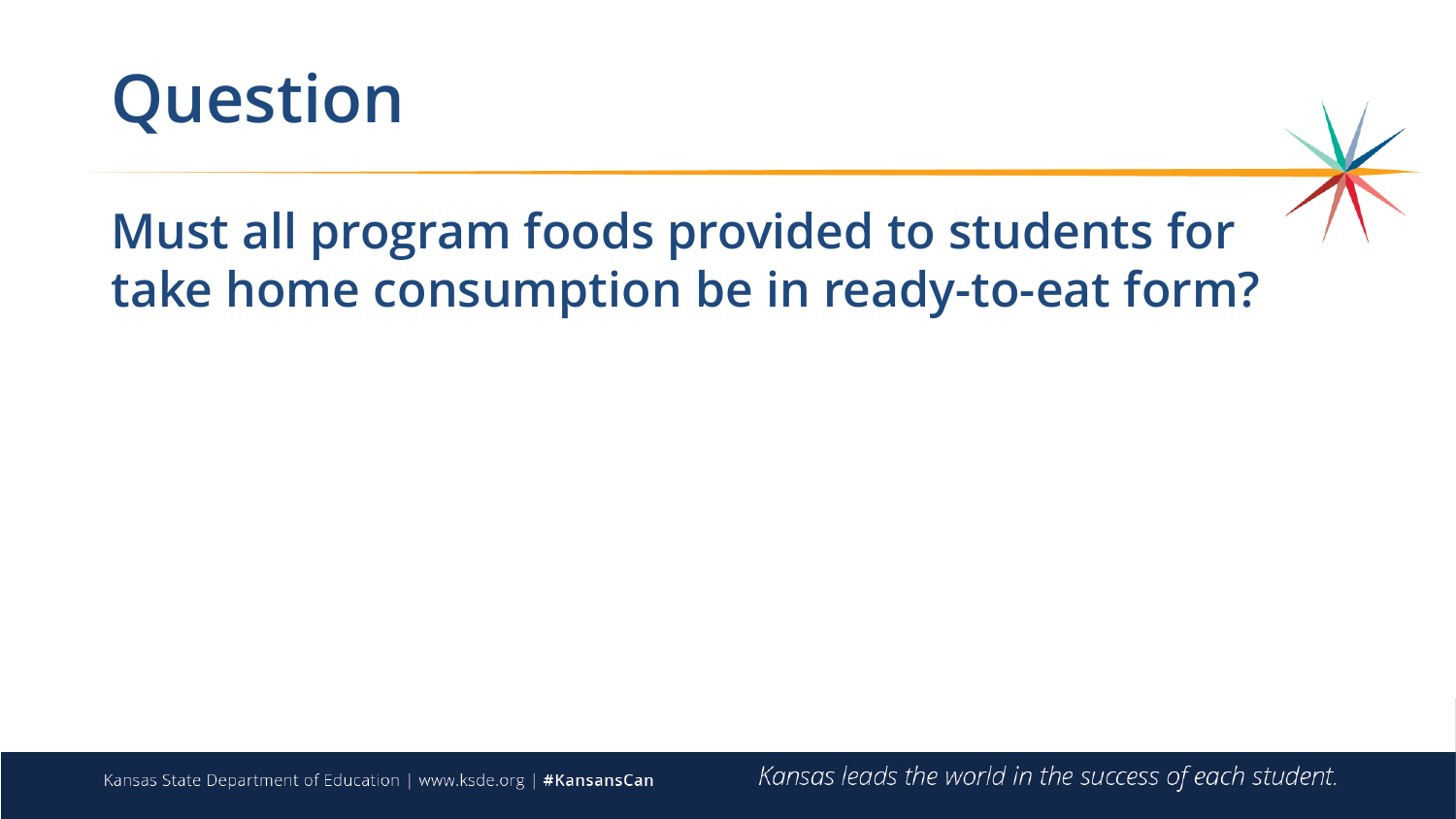- Meals served in child nutrition programs must be prepared according to State and local health and safety standards.
- While the Kansas Department of Agriculture (KDA) recommends that foods be in ready-to eat form when made available to households as part of child nutrition program meal service during the pandemic response, KDA has determined there is no prohibition on sending home non-Ready-To-Eat (RTE) foods.
- KDA strongly recommends not sending non-RTE items such as raw meats to minimize the risk of cross-contamination, as well as, food safety concerns for students who do not have the means to cook raw meat to proper end point temperatures.
- If non-RTE items are sent home, they must have safe-handling, cooking and holding directions.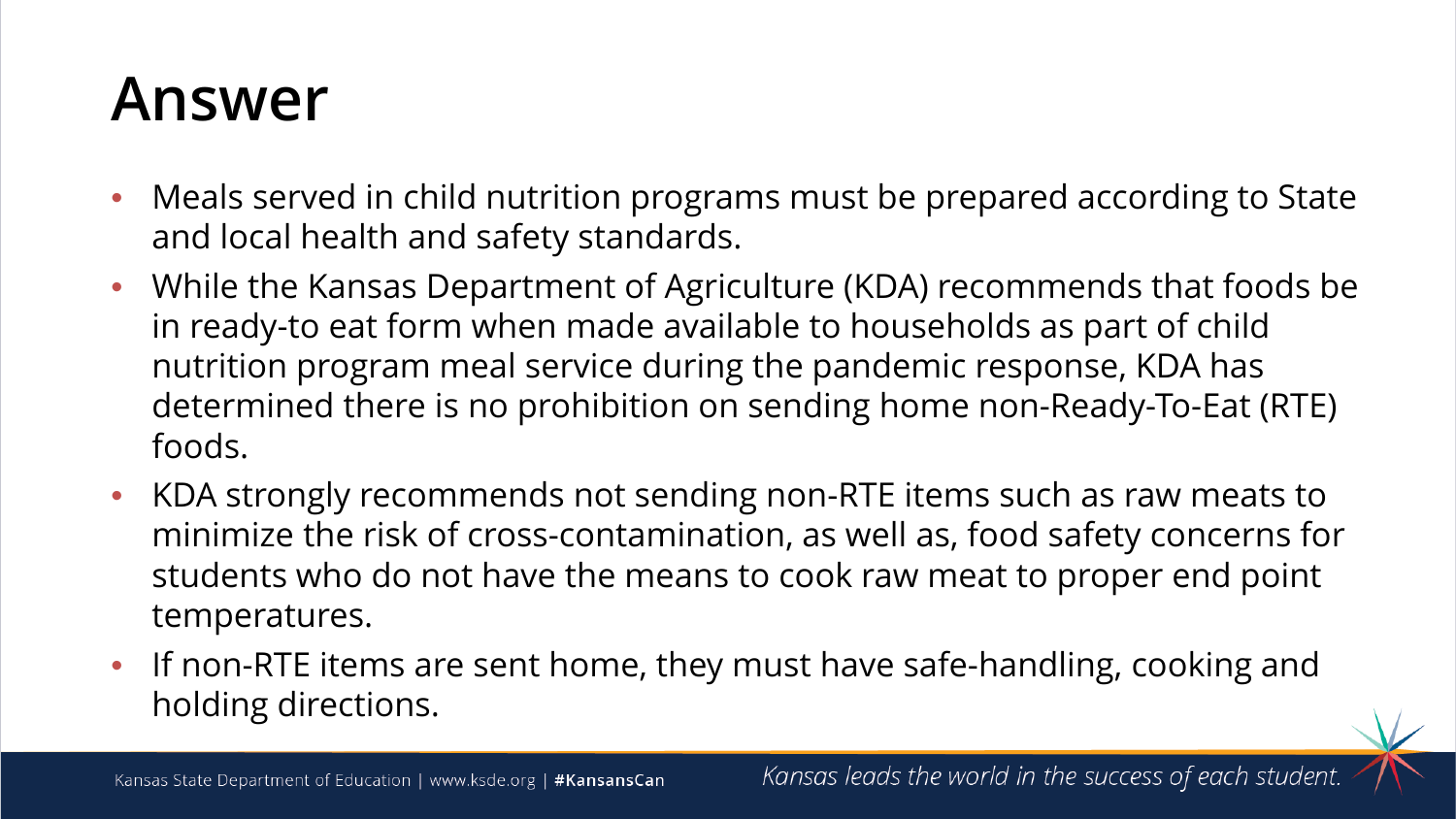



### **Is there a difference between the term "precooked" and the term "fully cooked" on a product label?**

Kansas State Department of Education | www.ksde.org | #KansansCan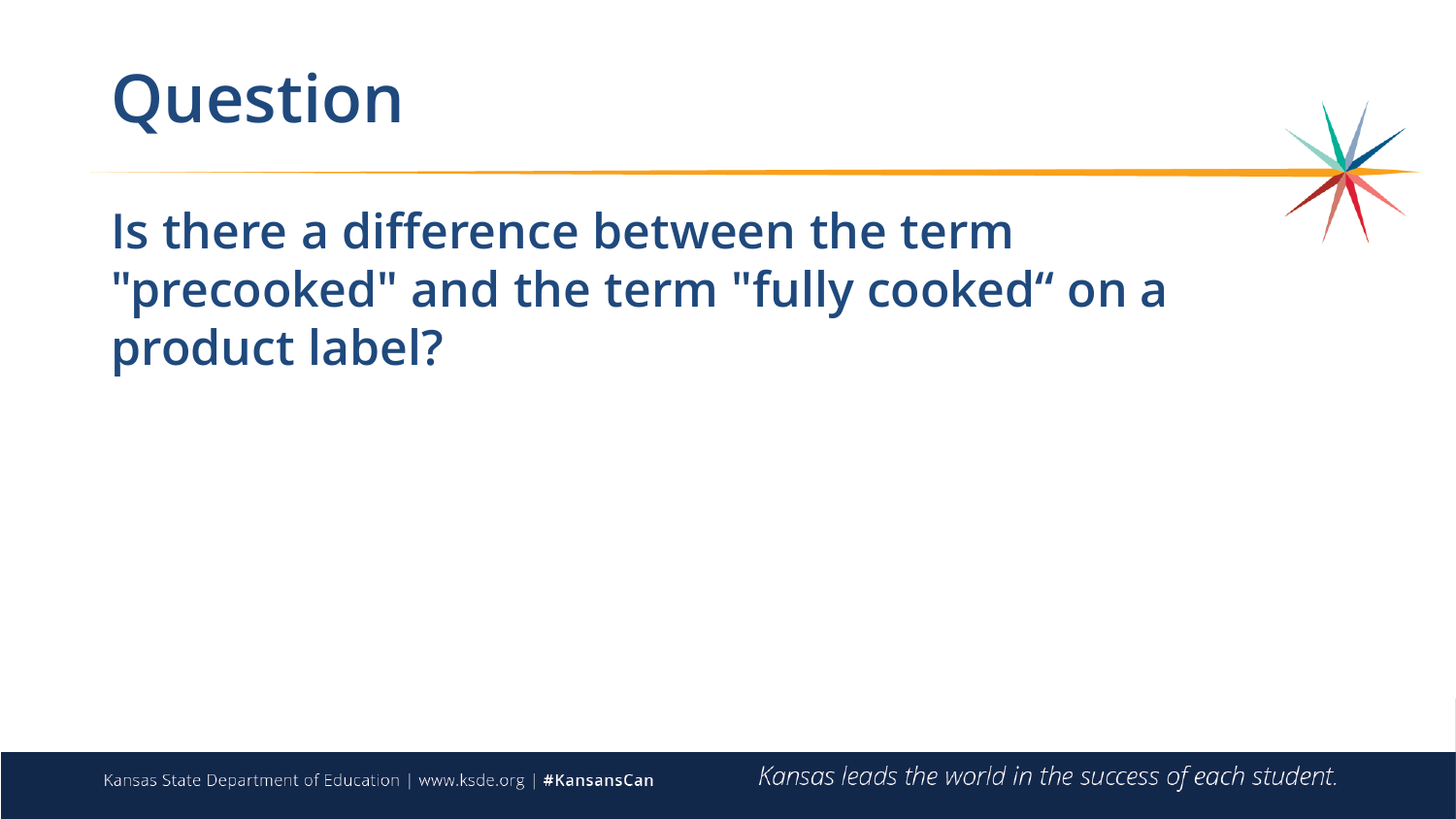Yes, here are some guidelines:

- If the product label says "precooked" there is no guarantee the product is fully cooked and ready-to-eat. Check with the manufacturer.
- If the product label says "RTE" (ready-to-eat) or "Fully Cooked", it means the product has been sufficiently cooked and is safe to eat with no further preparation required. A RTE or fully cooked frozen product can simply be thawed for service.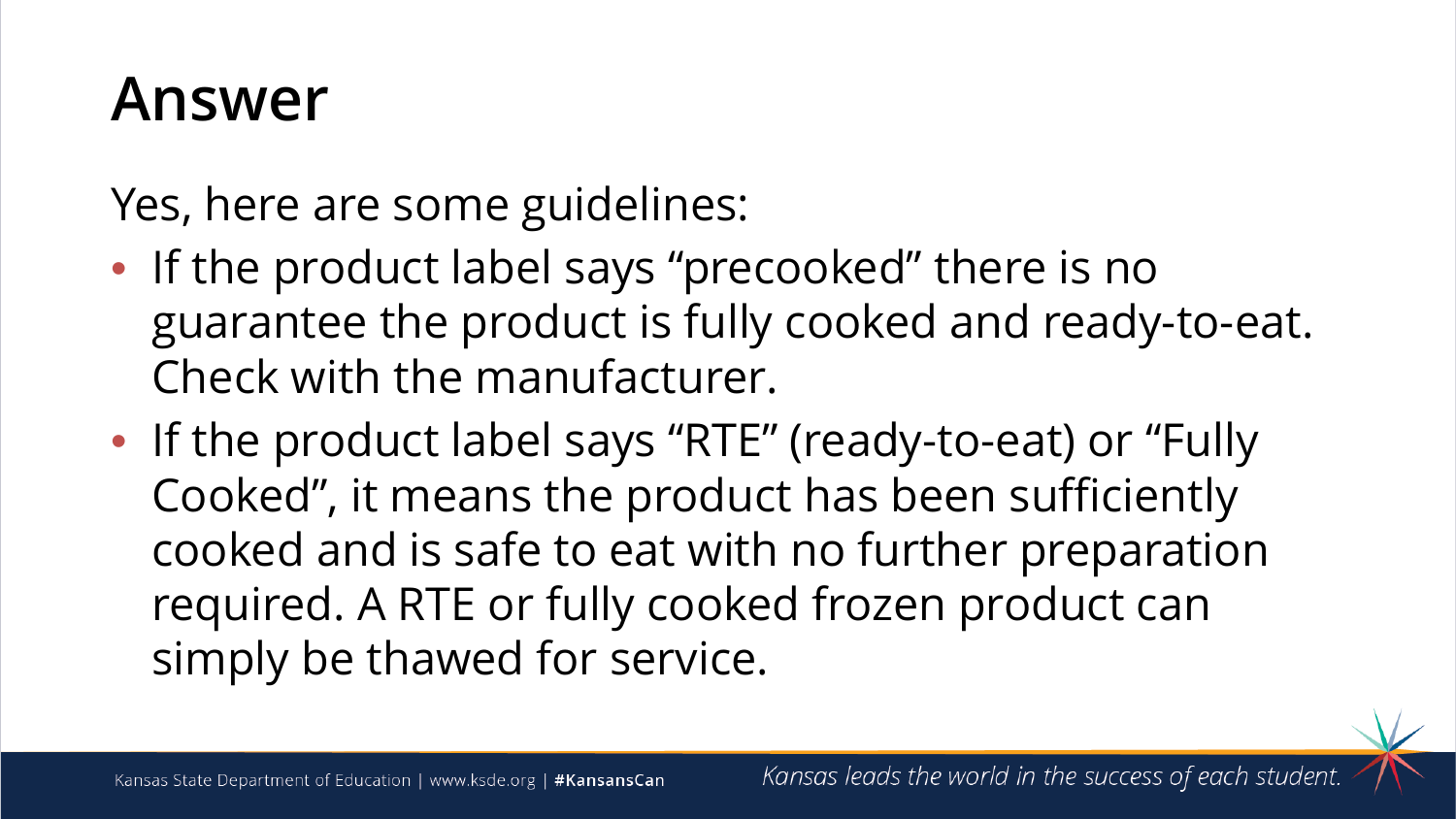

#### **Are raw whole potatoes considered a ready-toeat food?**

Kansas State Department of Education | www.ksde.org | #KansansCan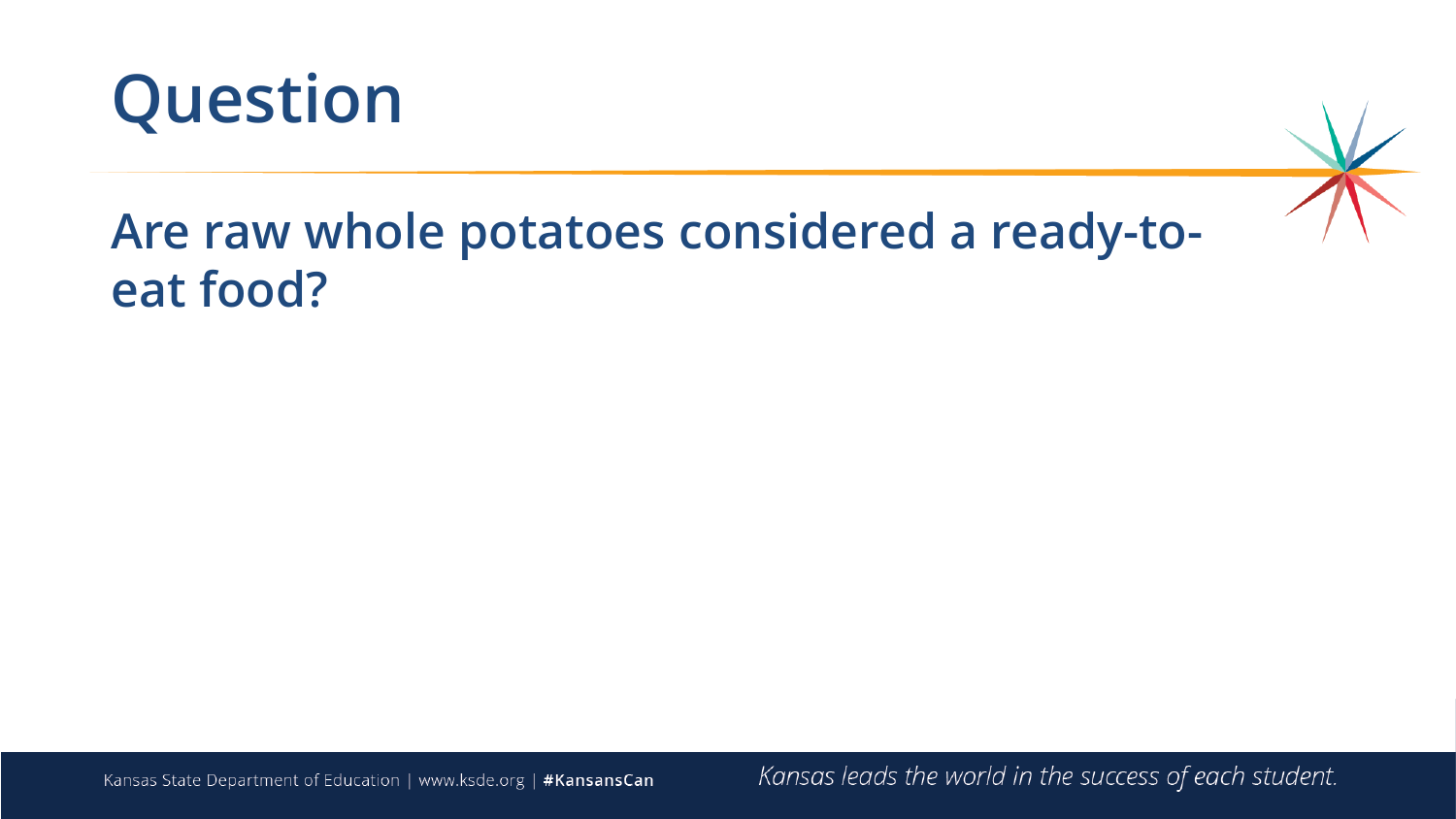- For people who like to eat raw potato, it can be considered a raw fresh vegetable food. Much like broccoli it can be consumed raw or cooked.
- Once peeled, a raw potato should be held cold.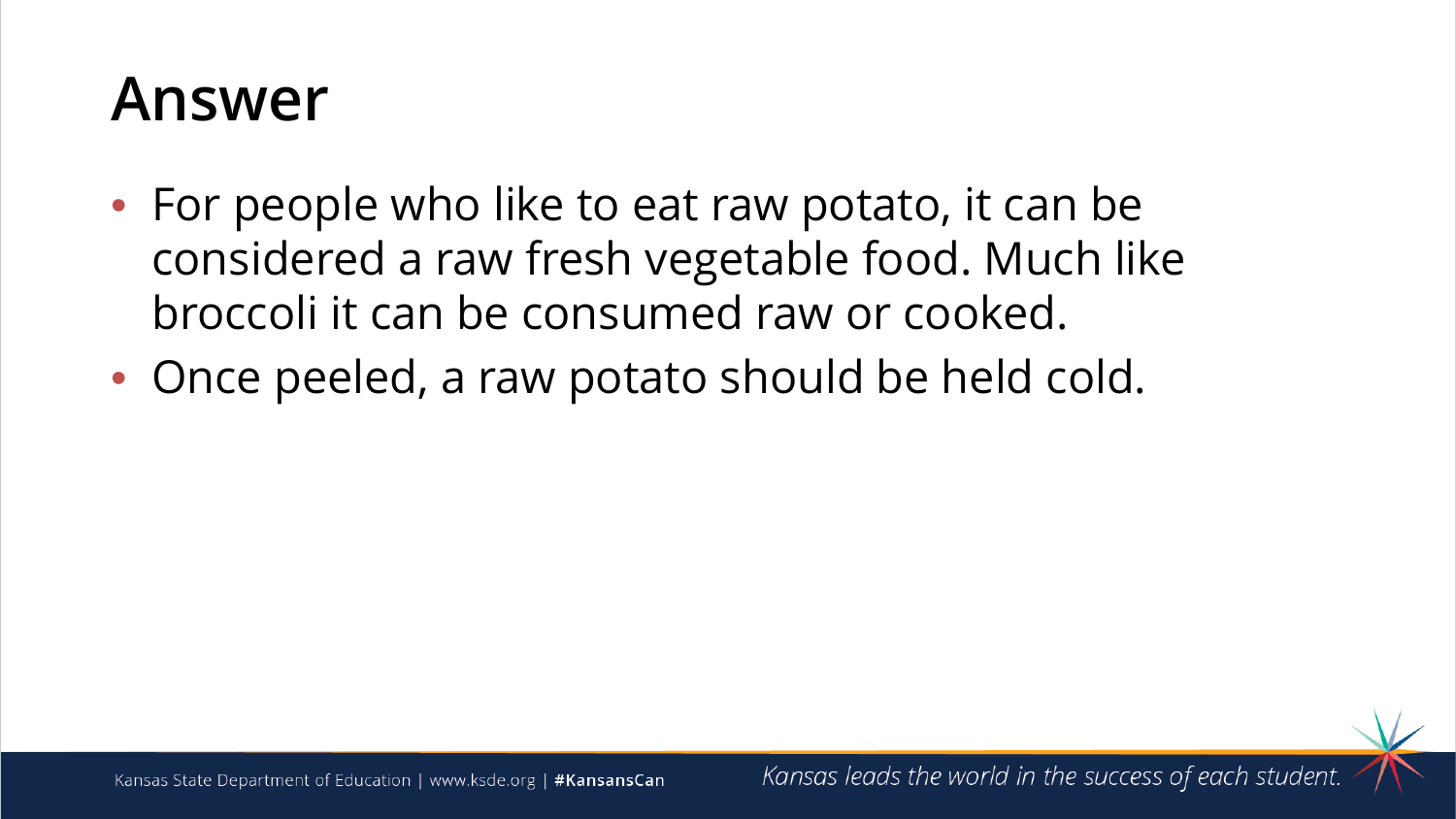



### **Can fresh fruits and vegetables be rinsed in vinegar water, soapy water, or bleach water to remove viral contaminants?**

Kansas State Department of Education | www.ksde.org | #KansansCan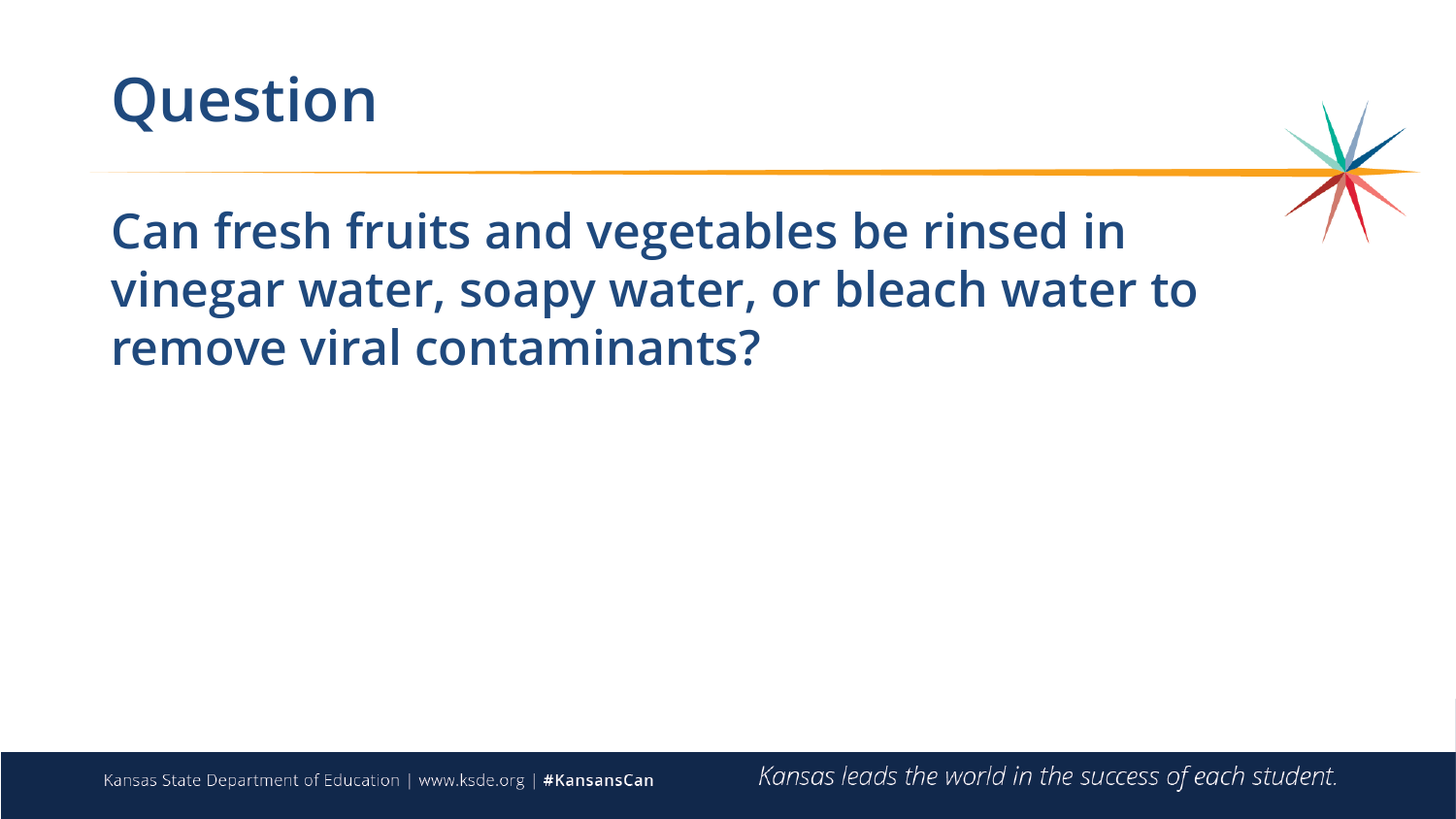No, rinsing fruits and vegetables in soapy water or bleach solutions is not an approved practice in child nutrition programs, since it could result in chemical contamination of the foods. Rinsing fresh produce in vinegar may be effective for control of bacteria, but not viruses.

The best practices for washing fruits and vegetables has not changed.

- Use clean drinkable water to remove debris, surface pesticides, and harmful microorganisms from fresh produce.
- When handling ready-to-eat fruits and vegetables, apply the no bare hand contact rule.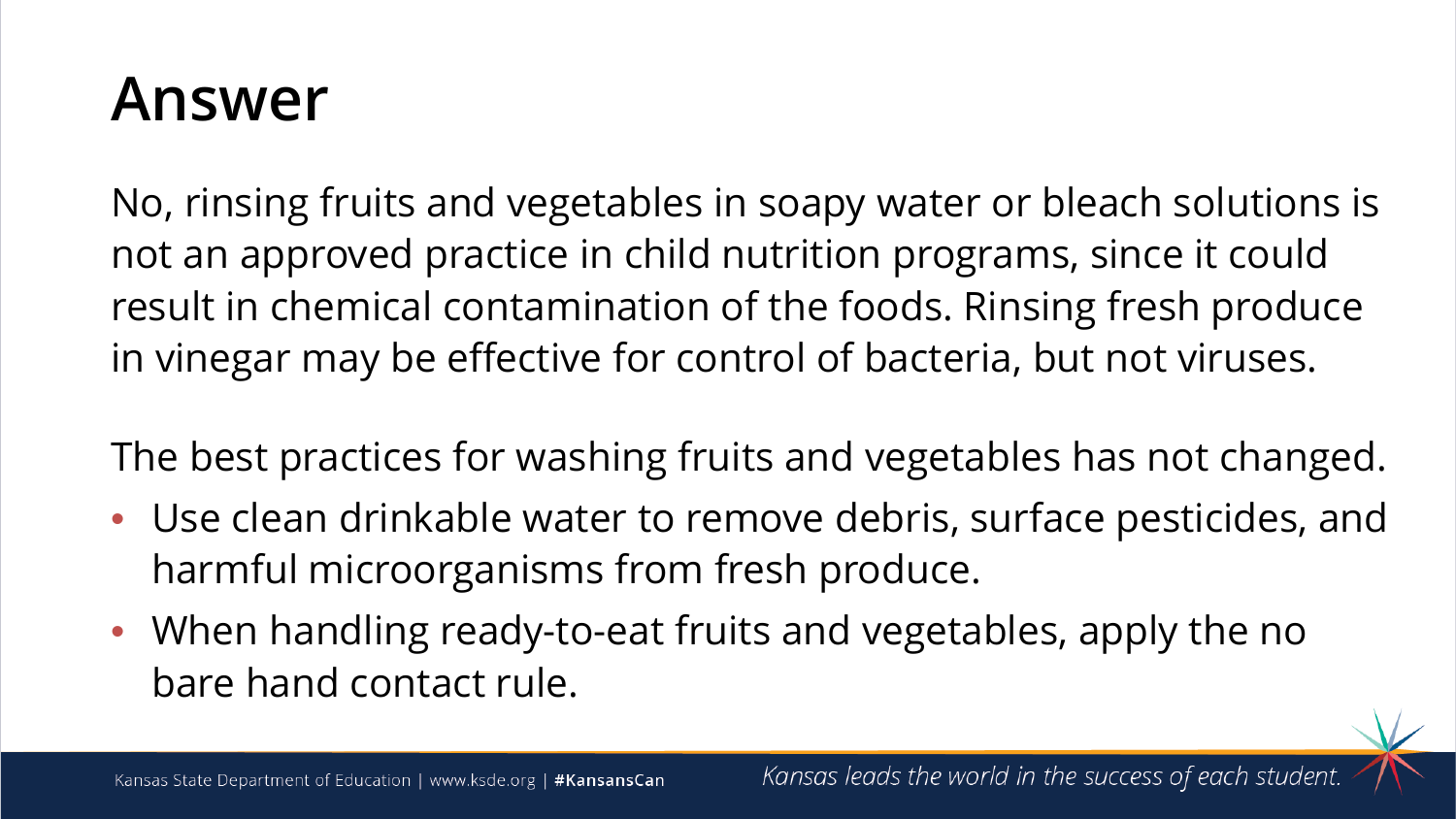



### **What are the rules for using Time as a Public Health Control for potentially hazardous foods?**

Kansas State Department of Education | www.ksde.org | #KansansCan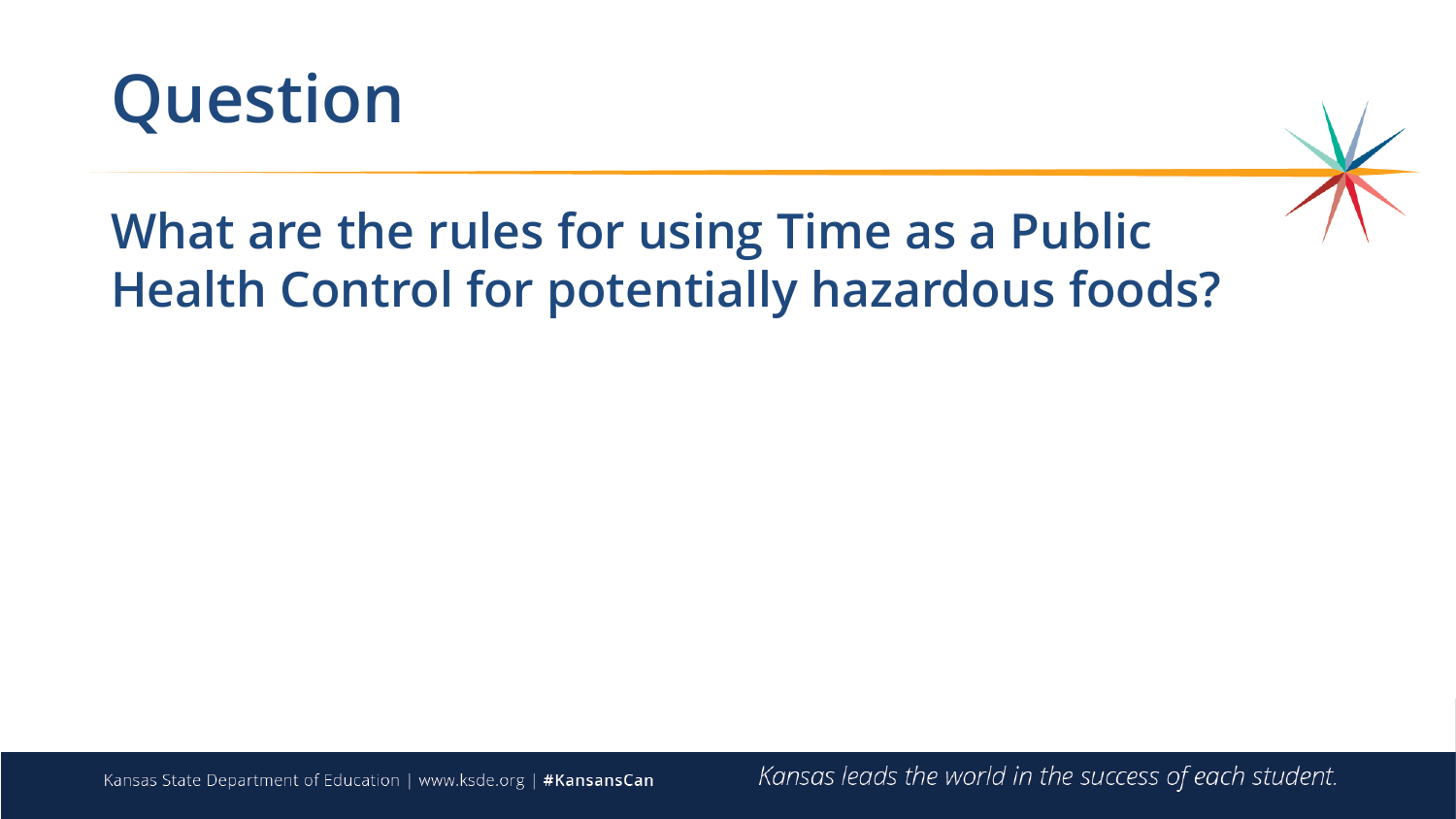- If Time as a Public Health Control is used for a cold potentially hazardous food, the food shall have an initial temperature of 41ºF or less when removed from cold holding and be served/discarded within 4 hours.
- If Time as a Public Health Control is used for a hot potentially hazardous food, the food shall be cooked to a proper internal temperature, and have an internal temperature of 135ºF or greater when removed from hot holding. The food must be served/discarded within 4 hours.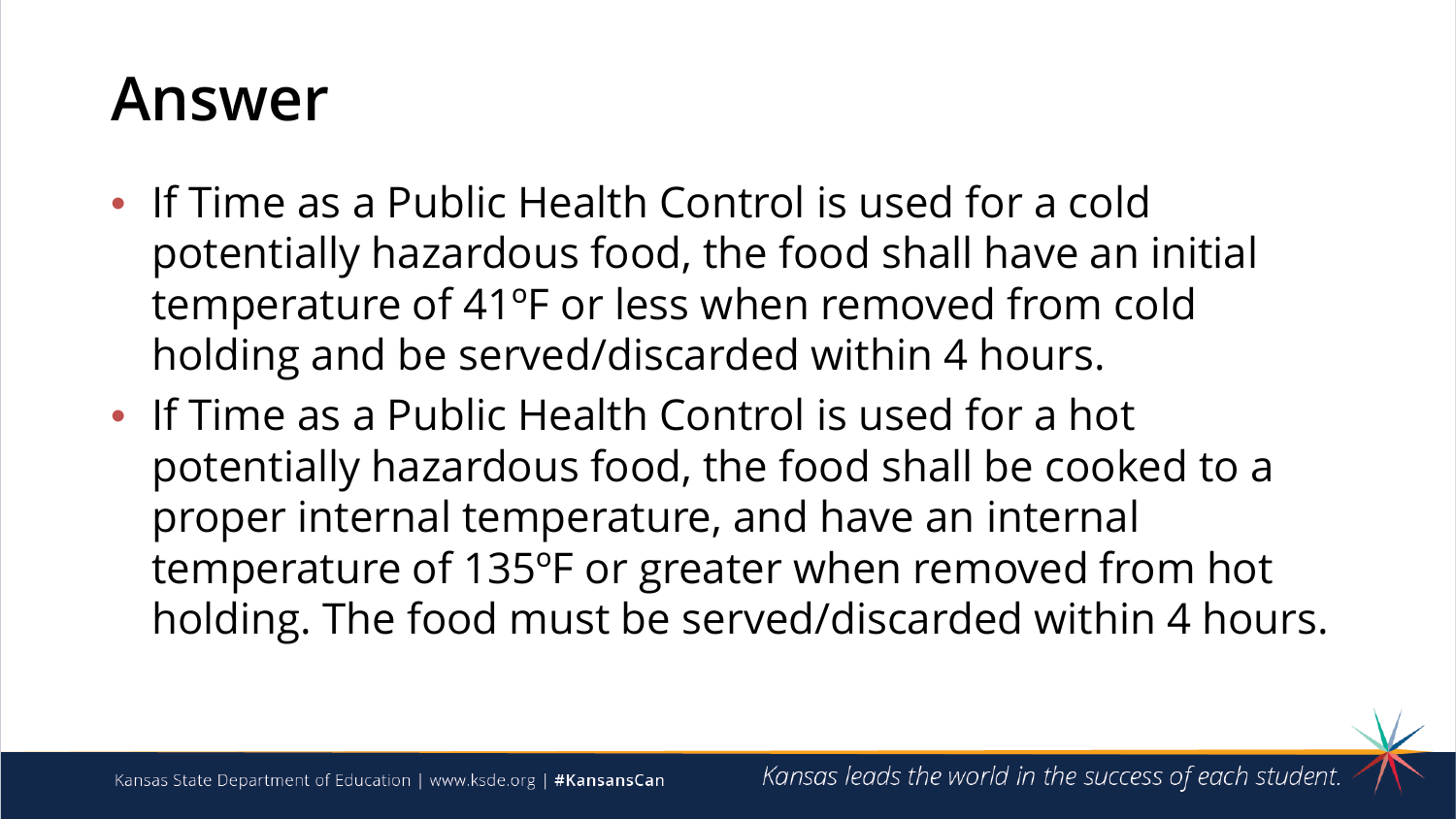

**Our nutrition program just purchased a bag sealing machine. Are there any special food safety concerns when using a mechanical packaging device?**

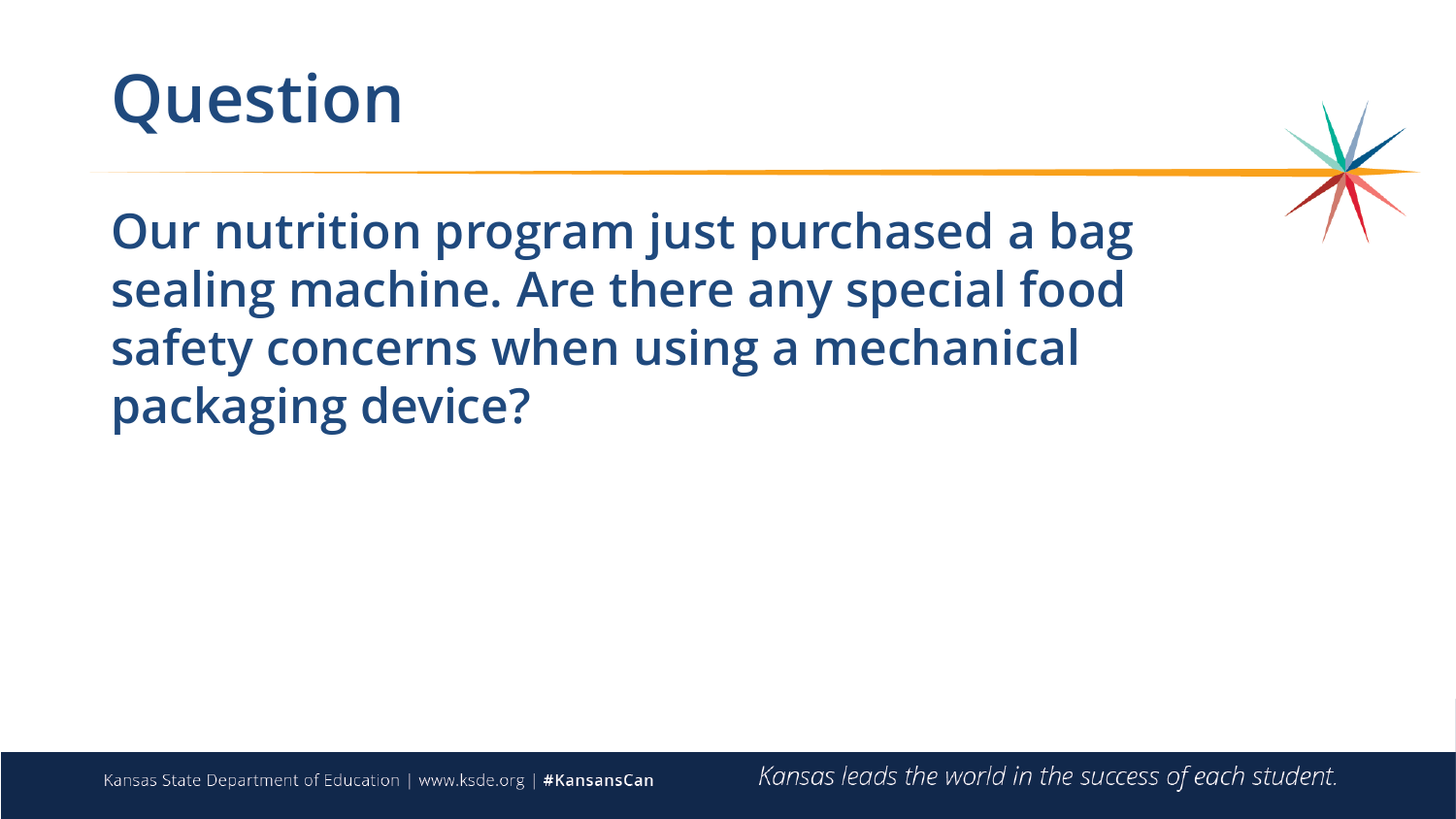Yes, there are concerns depending on the process used. Sealing and packaging of foods in a child nutrition program could involve use of Cold-Seal packaging. In child nutrition programs, Cold-Seal Packaging methods can be used for sealing…

- Shelf stable ready-to-eat foods,
- Cold, ready-to-eat potentially hazardous foods, and
- Cooked, ready-to-eat potentially hazardous foods that have been cooked to a proper internal temperature and cooled in compliance with the two-stage method of cooling before being sealed in a package or container.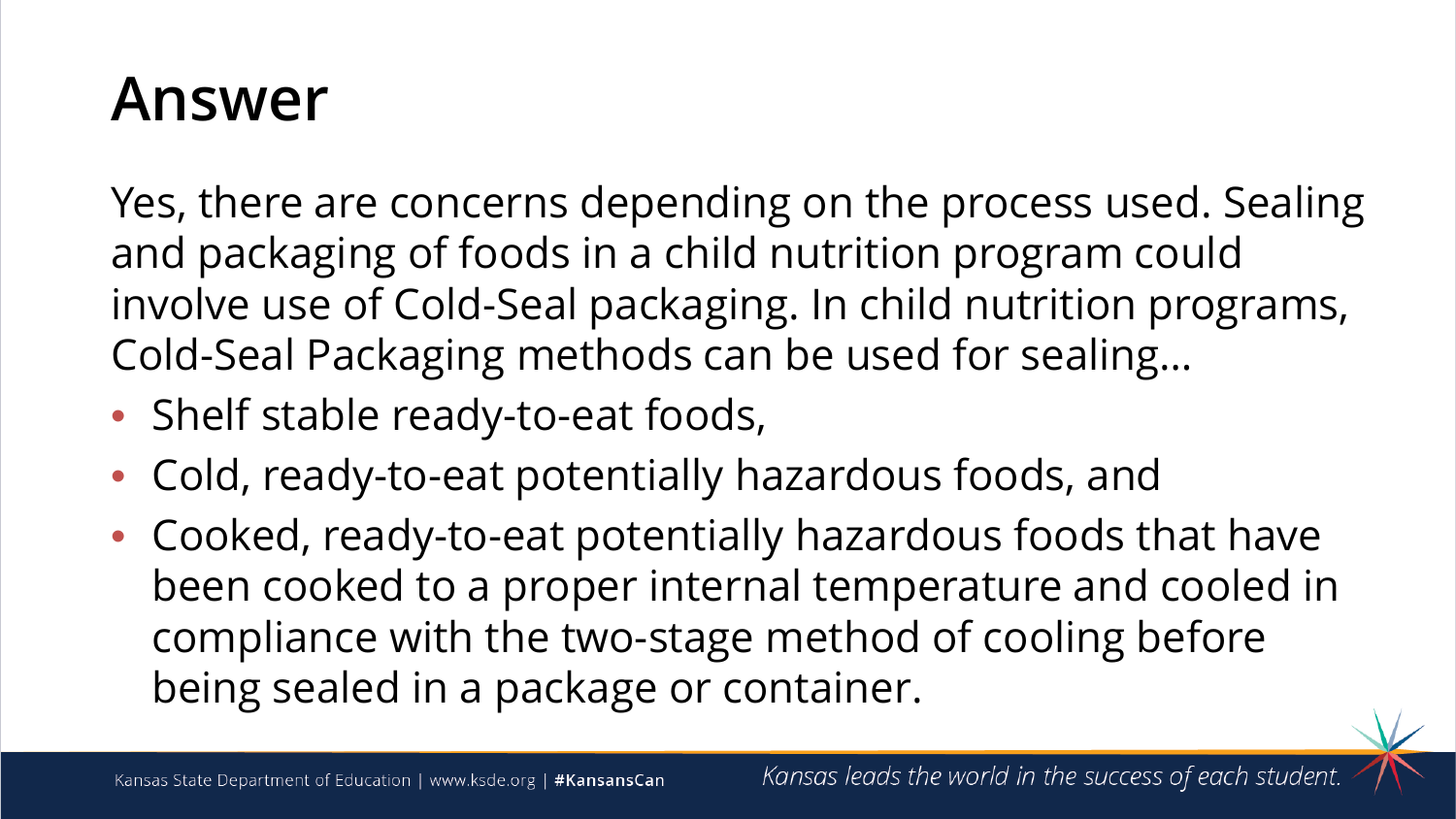# **Reduced Oxygen Packaging (ROP)**

Sealing and packaging of foods in a child nutrition program could also involve use of Reduce Oxygen Packaging (ROP) strategies under certain strict food safety protocol.

Reduce Oxygen Packaging (ROP) strategies involve a process in which a cooked food is hot filled and sealed into impermeable packaging, creating a high risk reduced oxygen environment. Refer to SOP 26 Using Sealers/Baggers to Package Ready-to-Eat Potentially Hazardous Foods in a Child Nutrition Program to learn the protocol and determine if a variance from the Kansas Department of Agriculture is needed.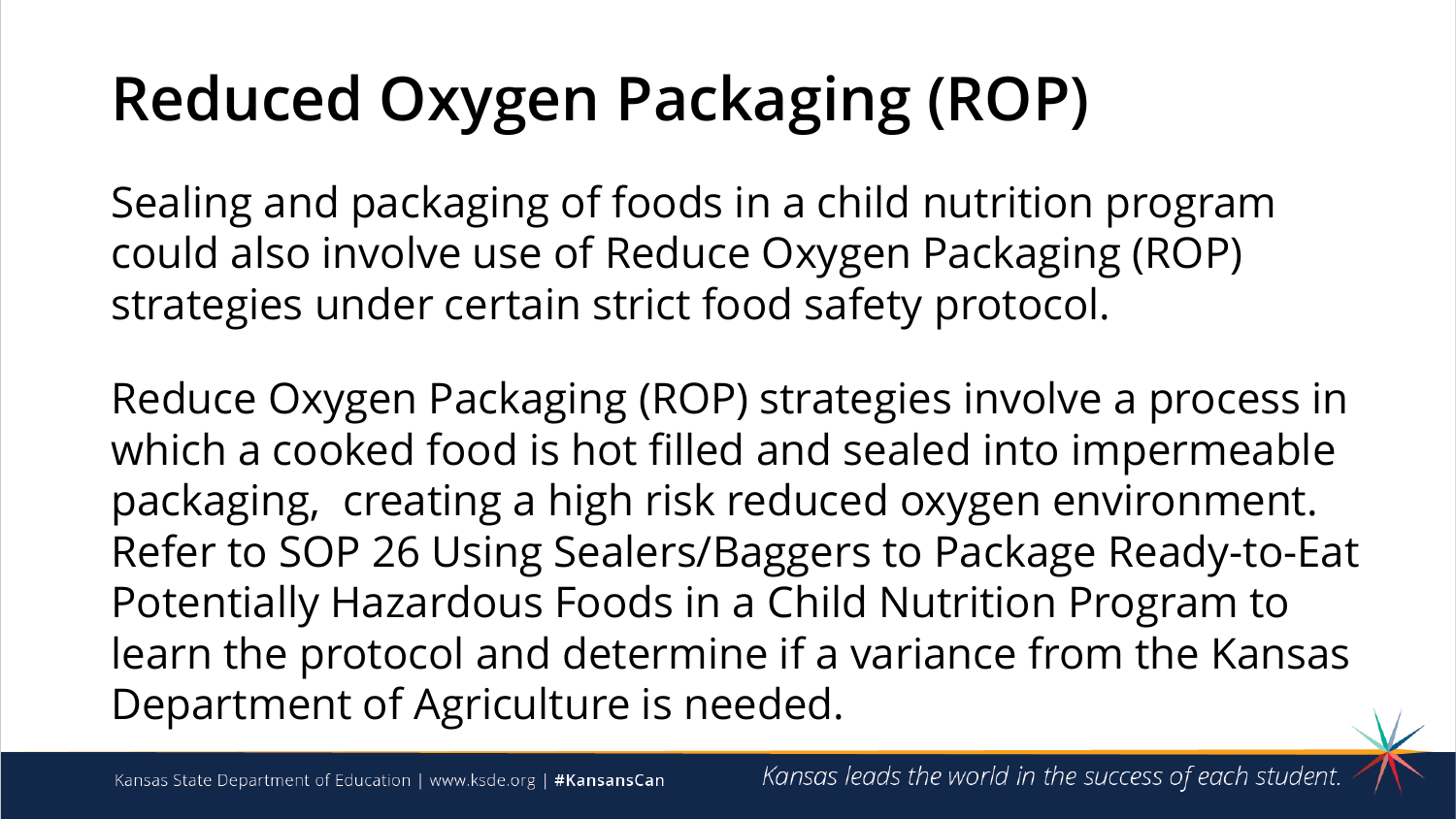



**Can program sites, cook, seal and hold potentially hazardous foods hot for service? Our program is considering sealing foods hot and keeping them hot until the students collect their trays to take to the classroom.**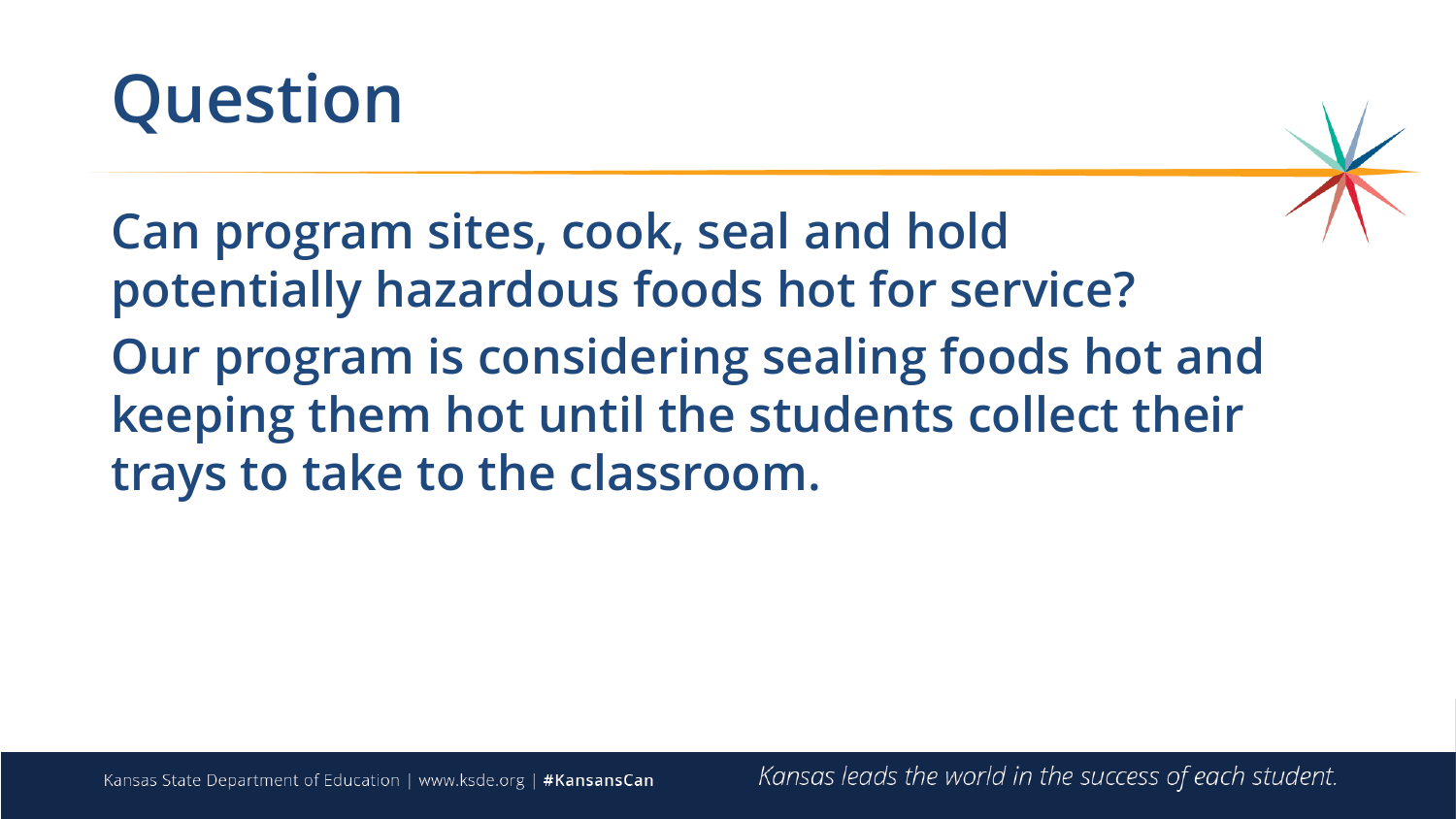Yes, as long as the sealed hot potentially hazardous food is held at 135°F above and the seal is released before distribution to the customer.

Using Time as a Public Health Control for this situation requires an approved variance from the Kansas Department of Agriculture.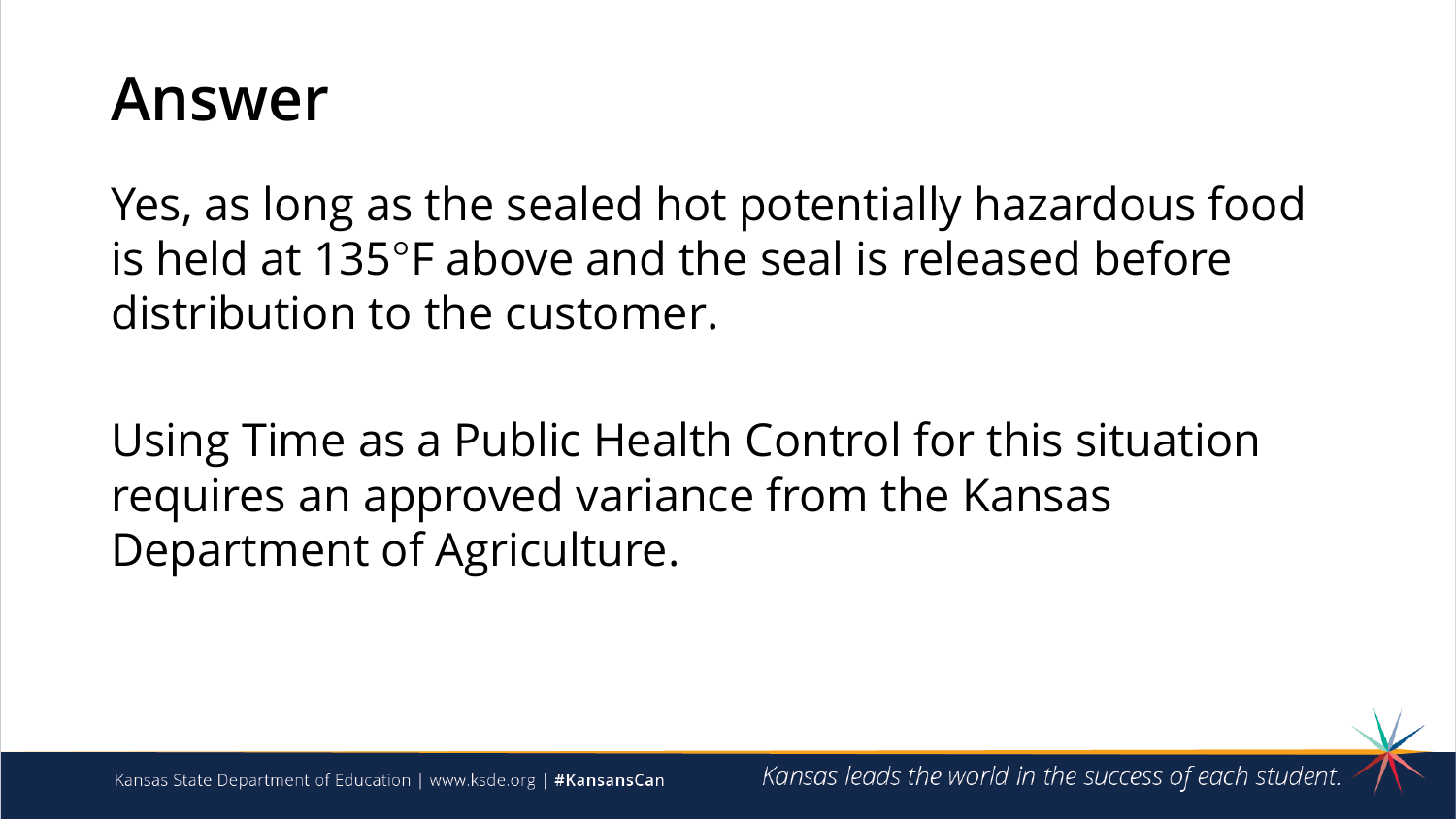# **Serving Foods**

Thanks to the innovative ideas and flexibility of program staff, program meals during COVID-19 are being served in unique locations and in creative ways.

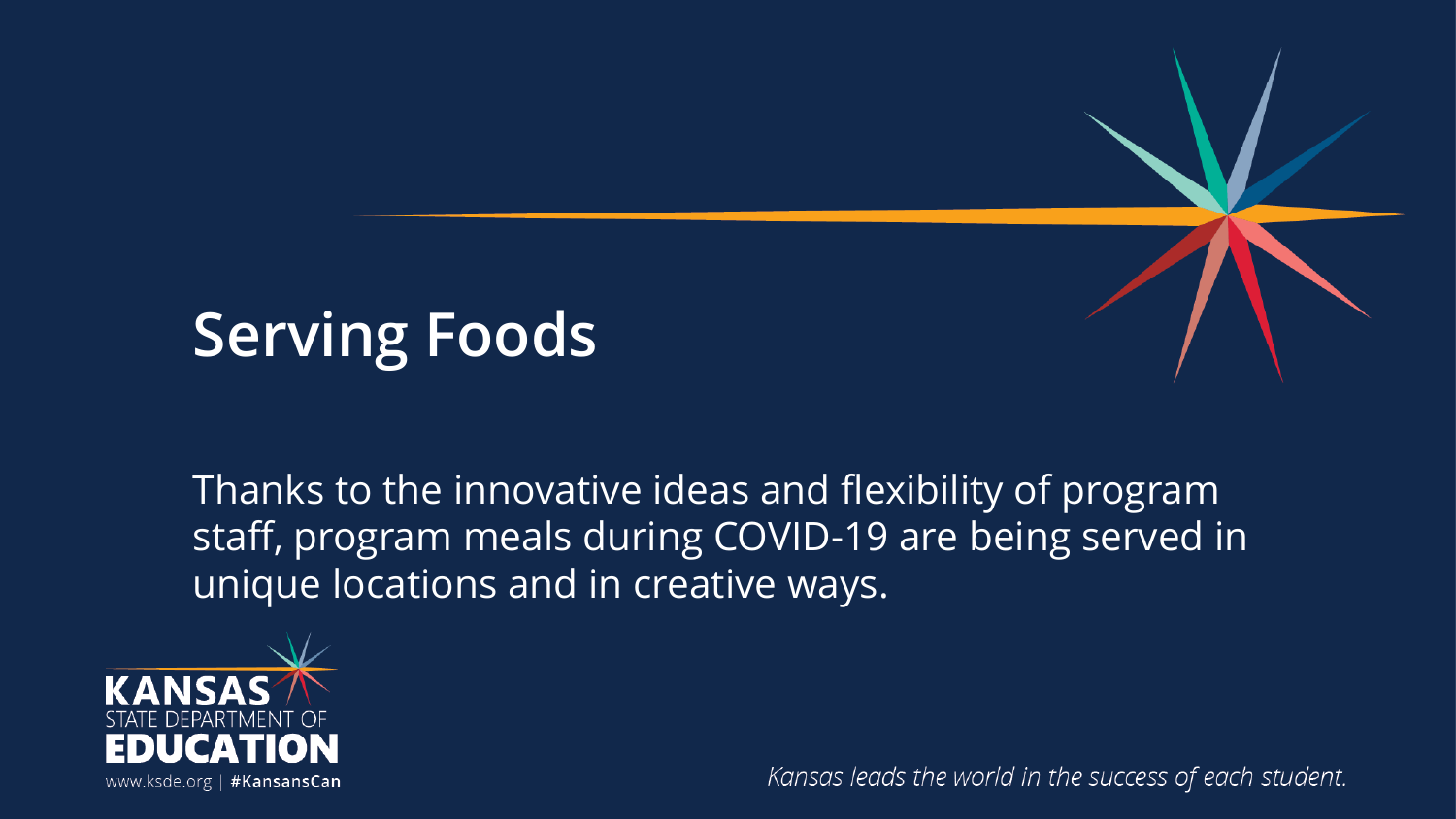

**Must a student's meal tray be covered if the student takes their own meal tray from the serving area to a classroom?**



Kansas State Department of Education | www.ksde.org | #KansansCan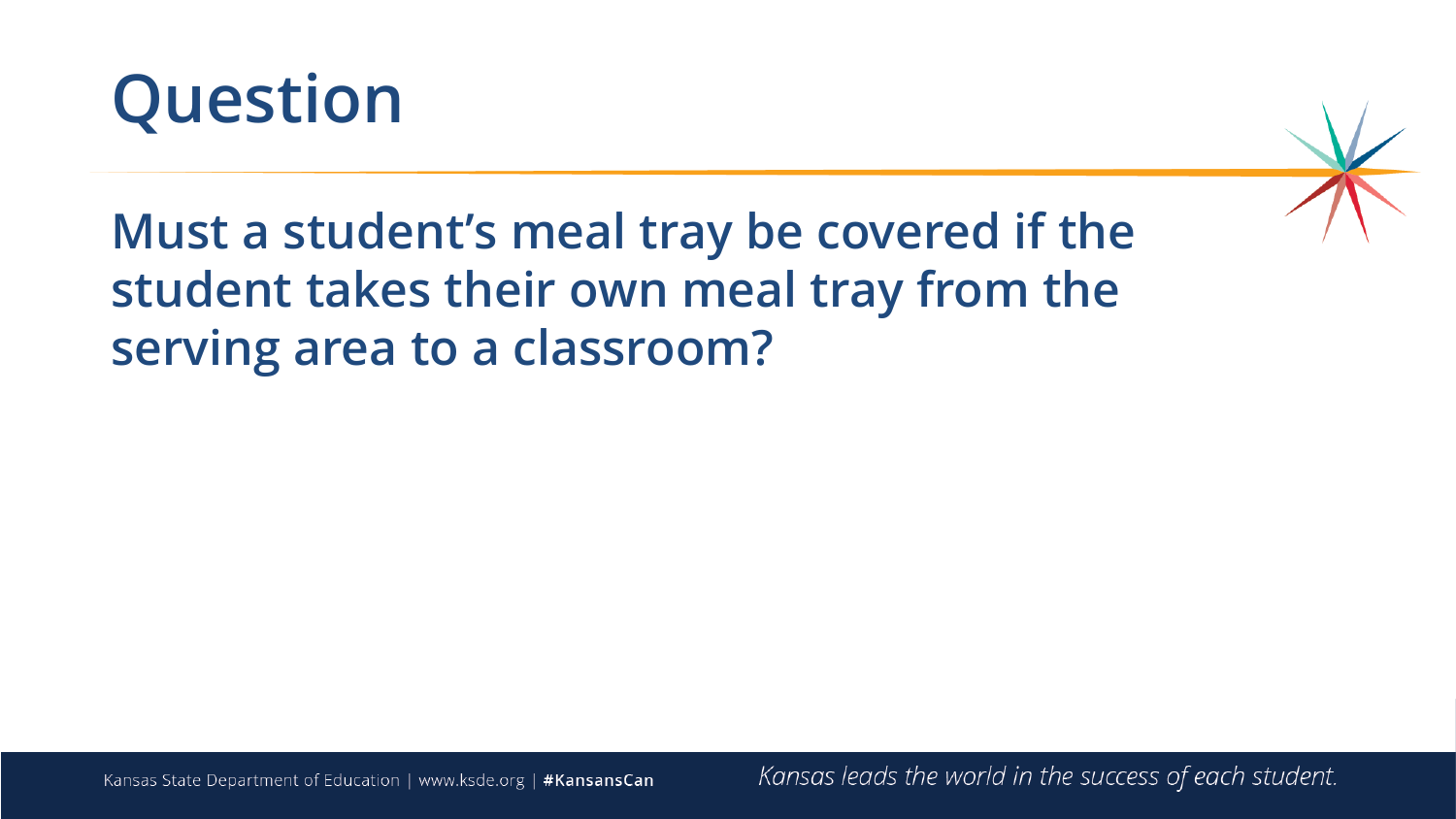There is no Kansas Food Code requirement for an individual meal tray to be covered once the customer has collected their meal and has gone by the point of sale. A student or younger child with adult oversight, is in control of their own food.

Each student could come to the serving line and collect their individual tray of food with physical distancing measures in place. The individual student could, then, take their tray of food to a classroom or other location away from the dining room with no requirement to cover the tray of food.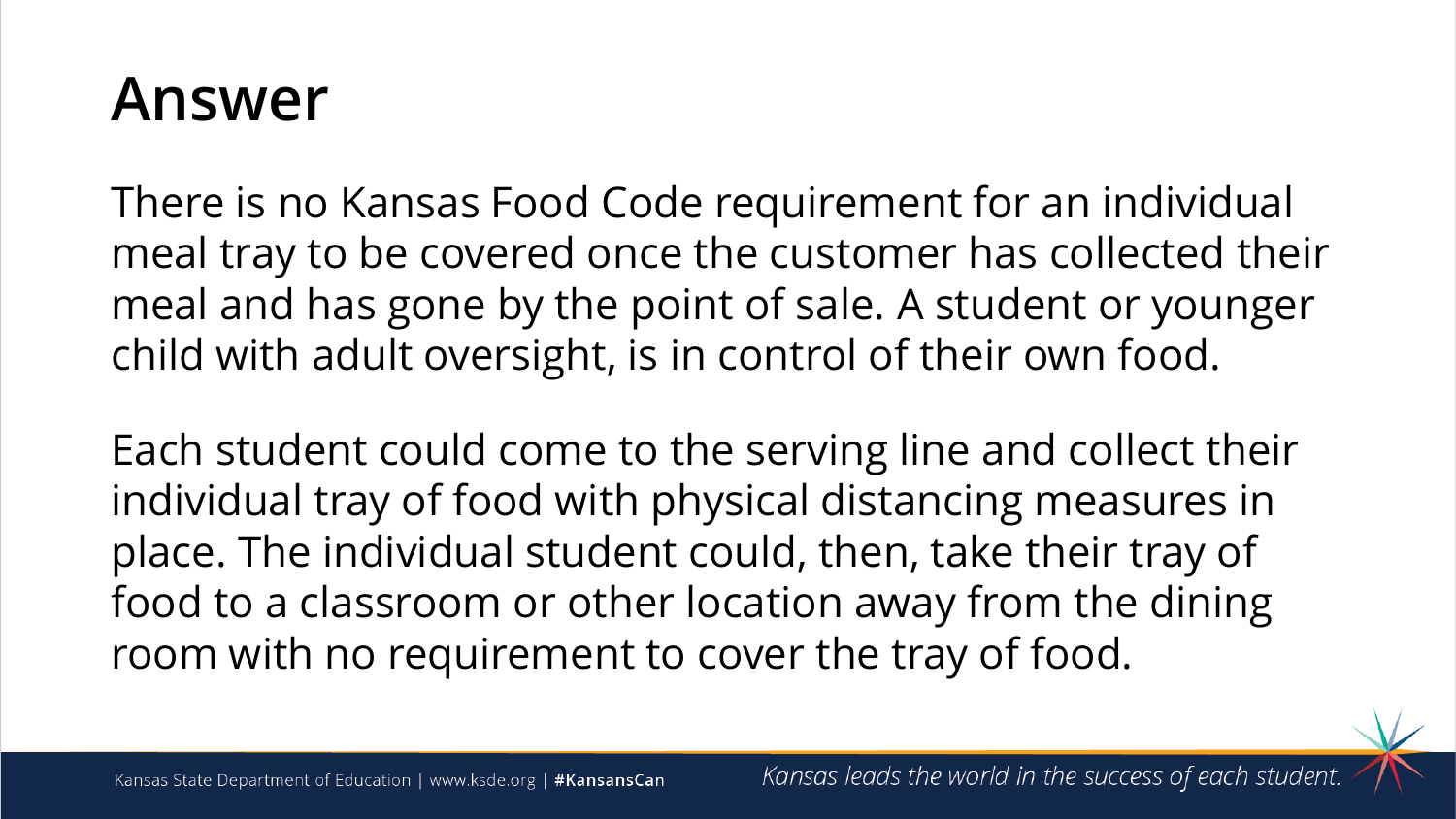



**Must a student's meal tray be covered if a nutrition program staff person takes the food from the serving area to a classroom?**

Kansas State Department of Education | www.ksde.org | #KansansCan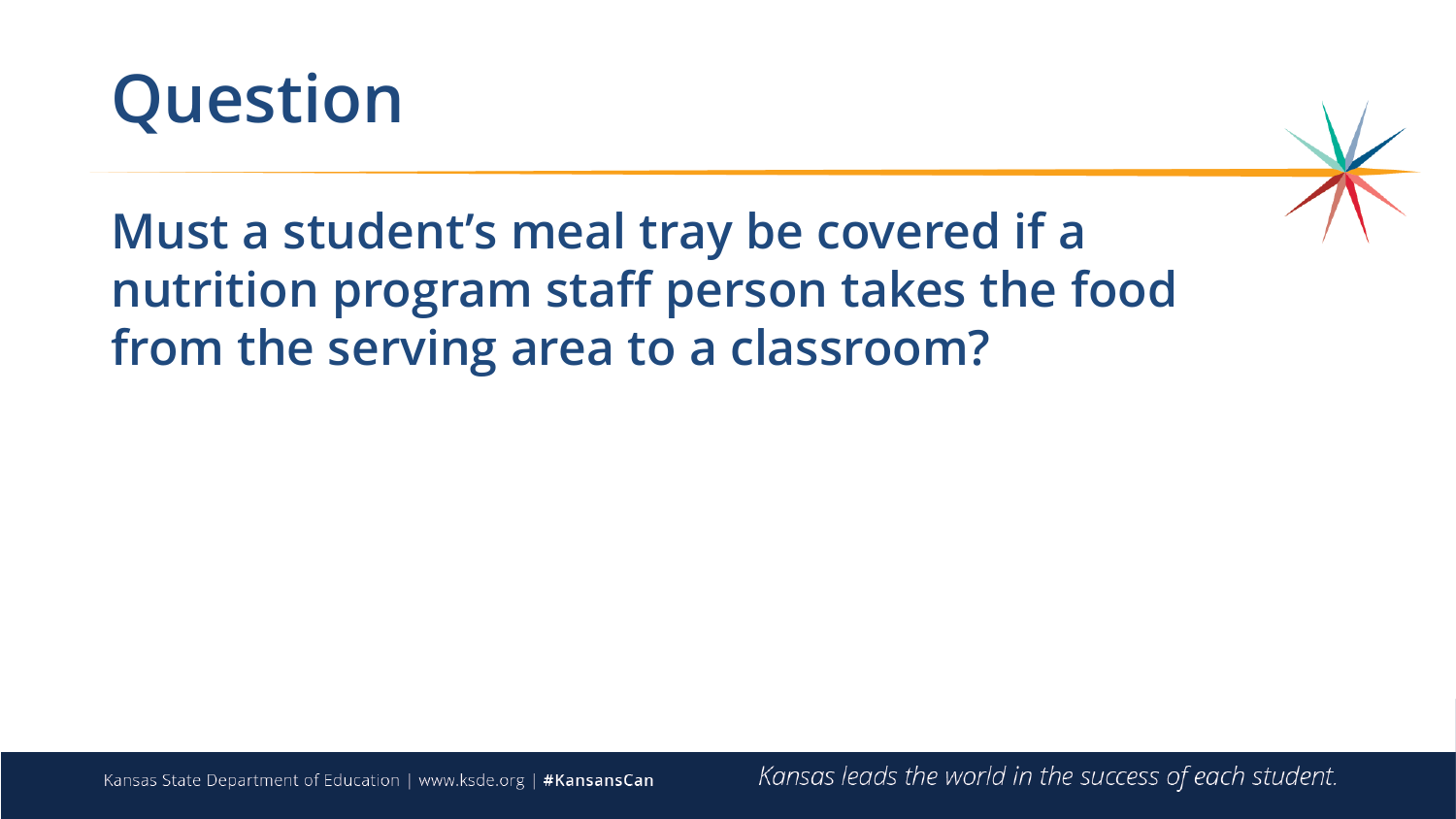If program foods are delivered to alternate locations by nutrition program staff, then they must be packaged, covered, or protected in some manner.

It is acceptable to put meals on sheet pans on a tall rack, and to cover the tall rack with a single-use bun pan rack cover or other reusable rack cover that has been cleaned and sanitized between uses.



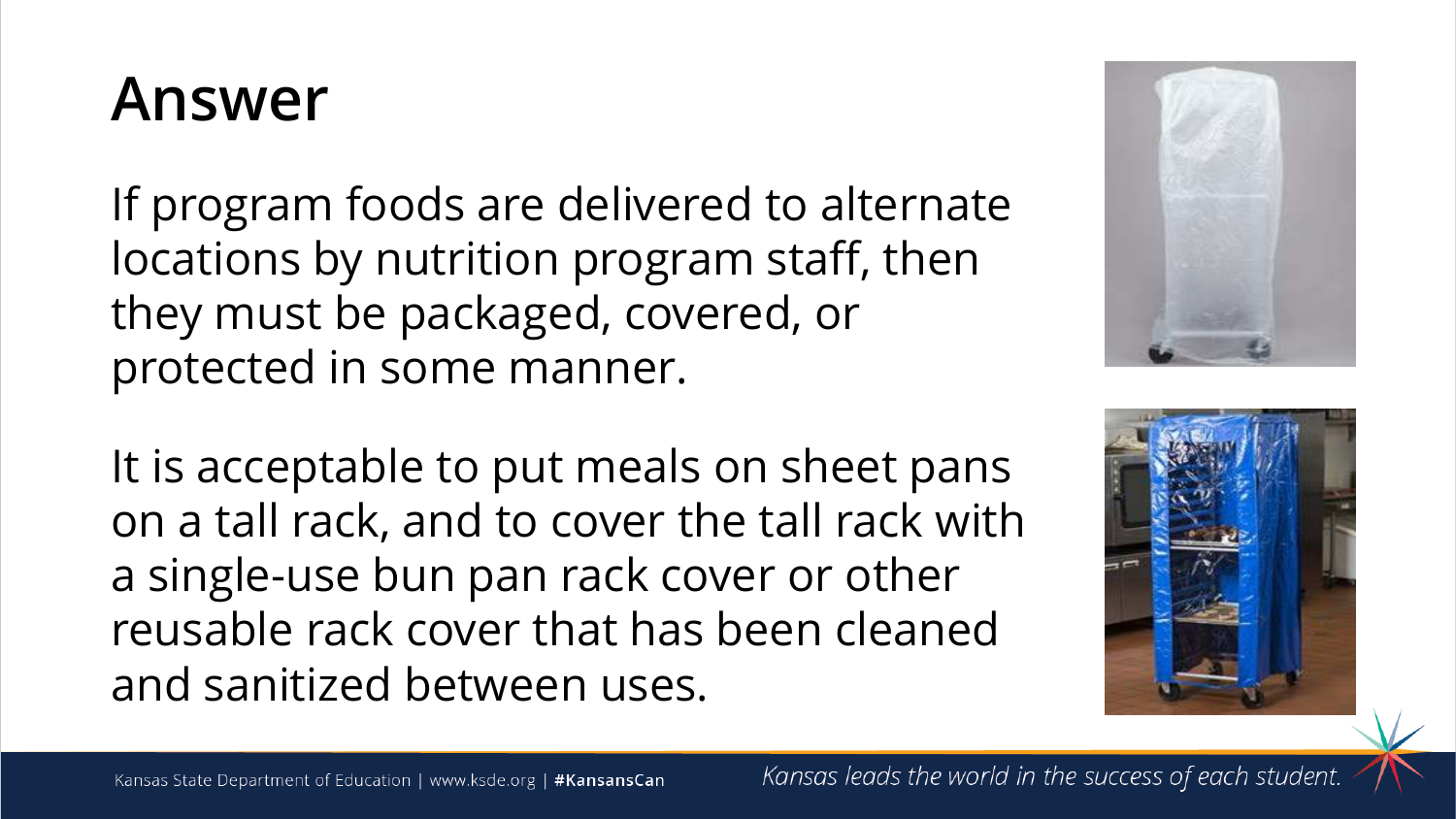



**Is there a requirement to label food items packaged by the program and offered for selfservice to customers?**

Kansas State Department of Education | www.ksde.org | #KansansCan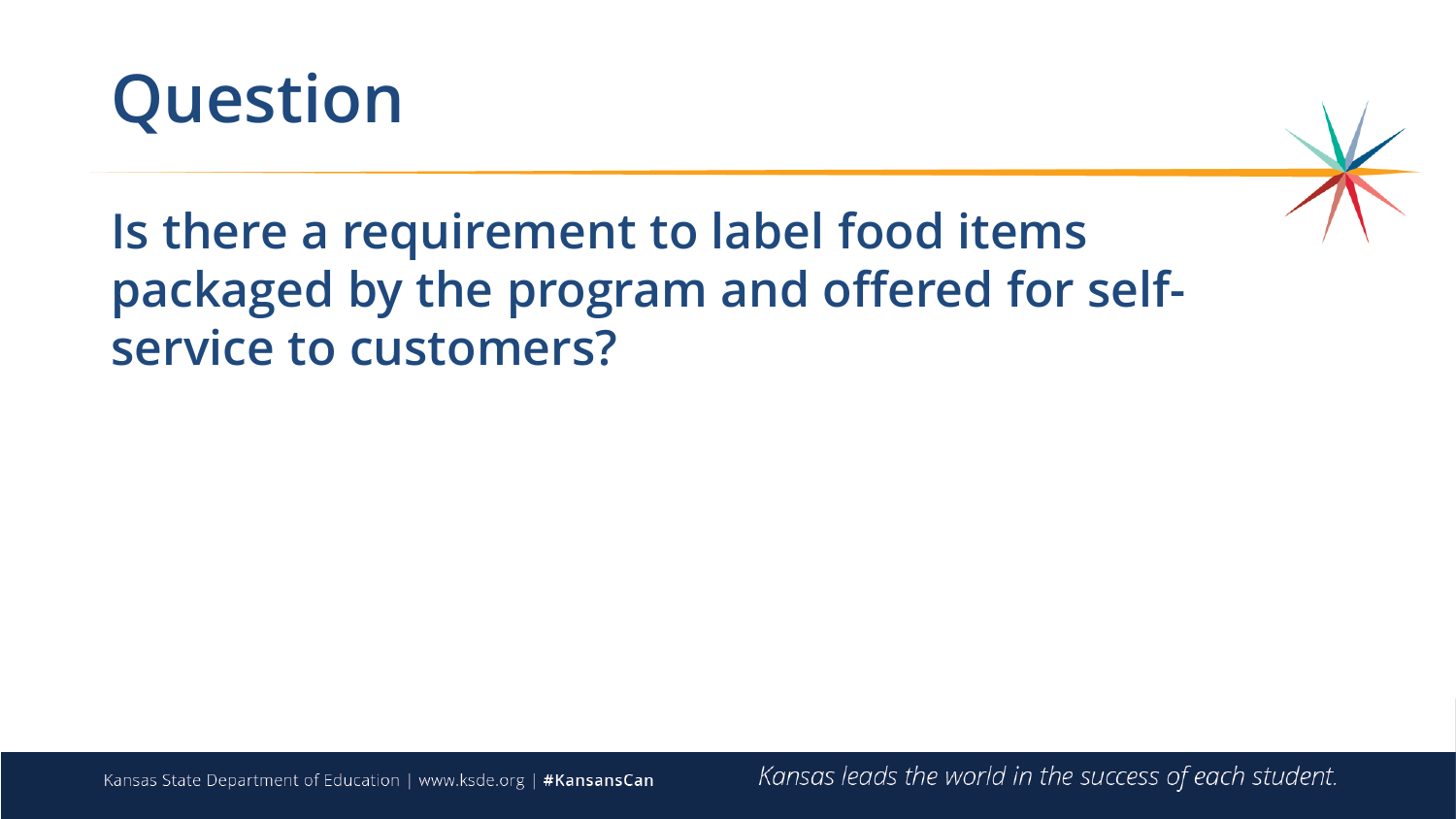- The Kansas Food Code has a requirement that food items, packaged on site and made available for selfservice, must provide ingredient information.
- Ingredient information protects the health and safety of people who experience allergic reactions to certain foods.
- In schools, if the packaged menu item is handed to the child by a staff member who is familiar with the child's dietary restrictions, the ingredient labeling is not needed.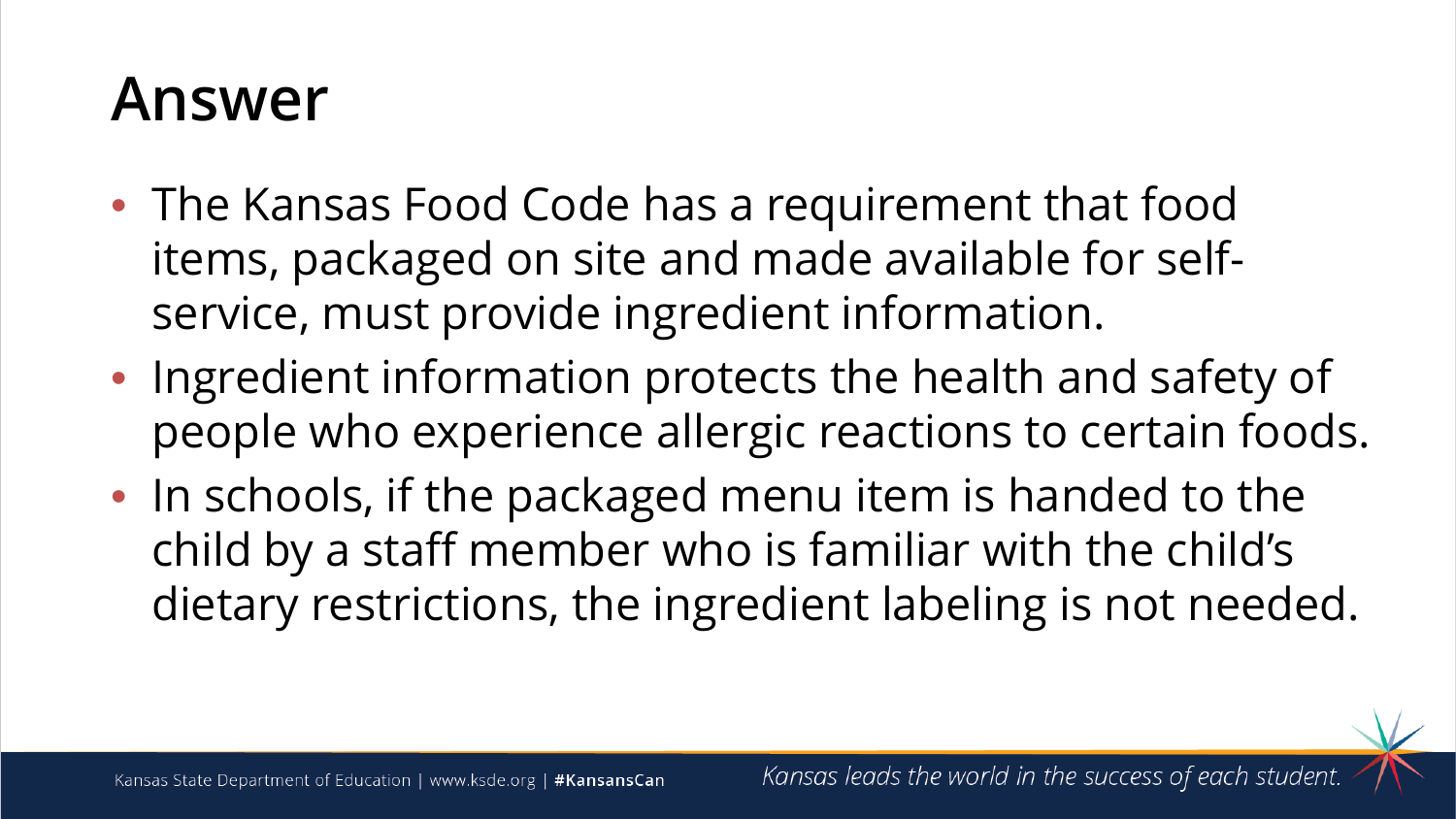



**Can we serve fruits and vegetables in foam containers with lids and allow the students to pick up their choice on their own?**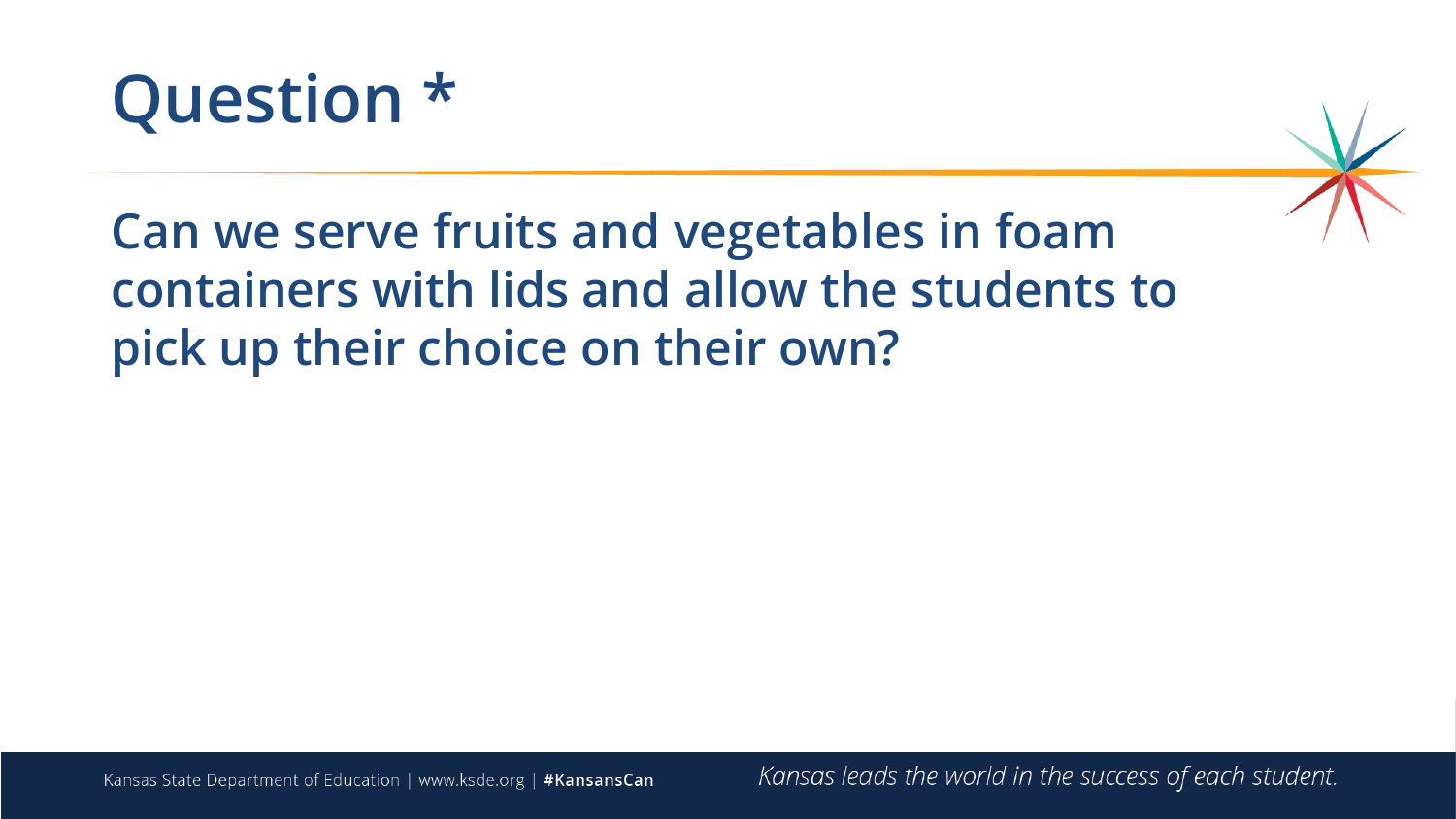- You can put fruit and vegetable choices in small containers with lids for self-selection by students.
- If the students cannot see what the selection is through the lid, then put up signs identifying the product. This works to protect students who have allergies from selecting something they should not have.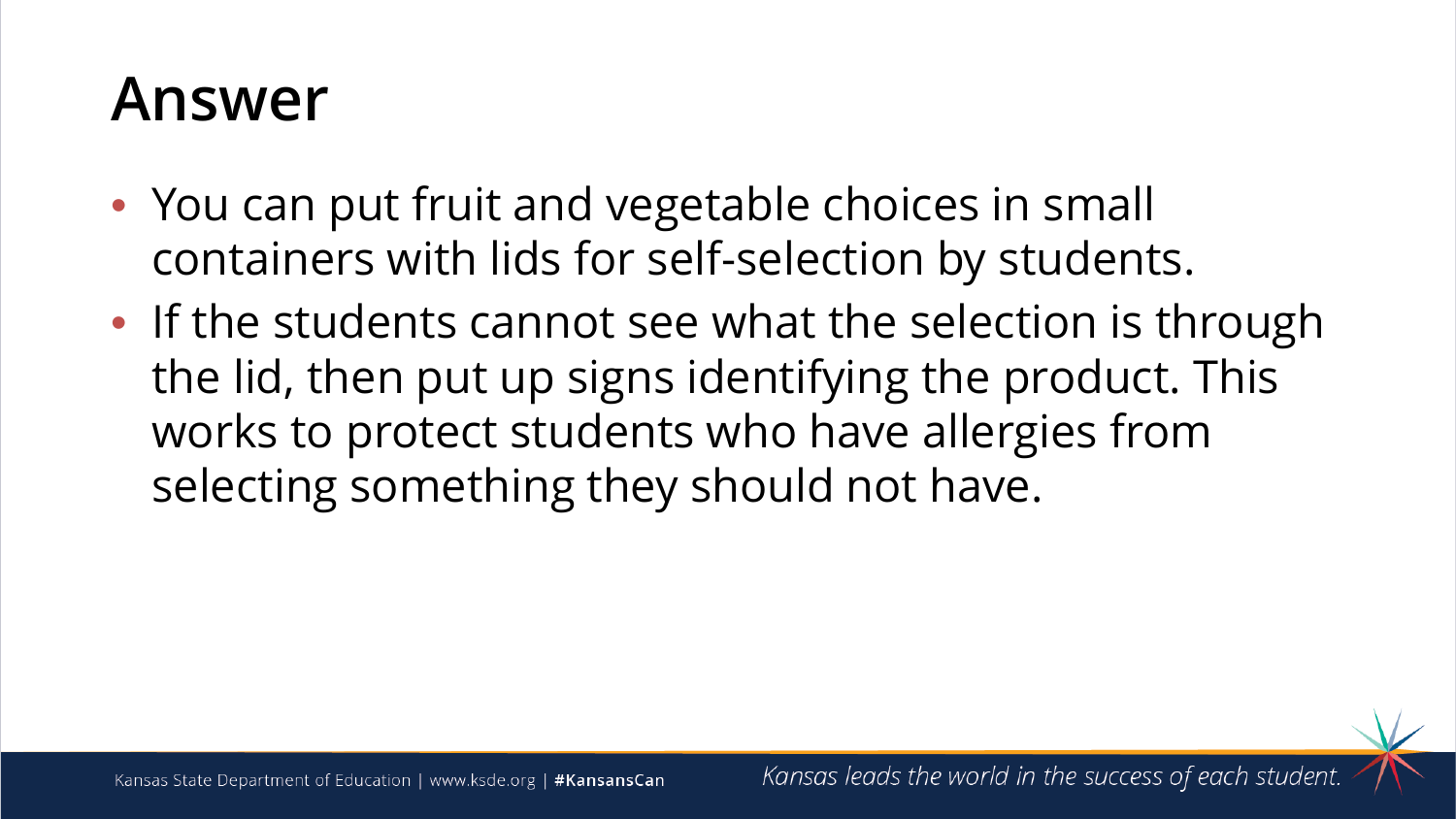

#### **What are some ways to create physical distancing in the serving and dining areas?**

Kansas State Department of Education | www.ksde.org | #KansansCan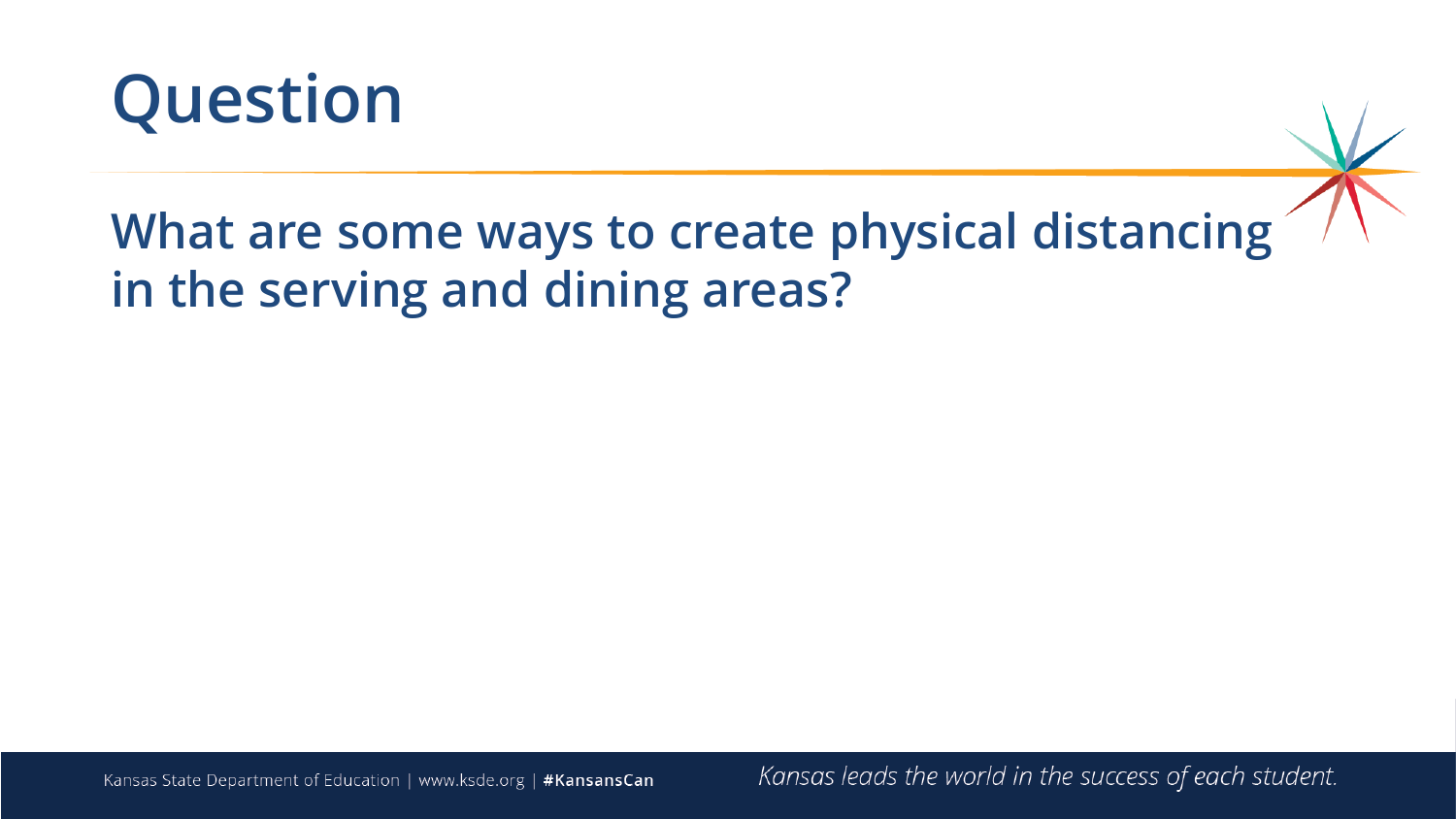- Install physical barriers in areas where maintaining a 6-foot physical distance is difficult to achieve. There are no specifications on dimensions for the barriers, but they should provide sufficient protection and be cleanable.
- Provide physical guides, such as tape on the floors or walls, to encourage individuals to remain 6 feet apart.
- Designate one way directions for traffic flow, clearly identifying entry and exit points.
- Stagger arrival and departure times within an extended meal period.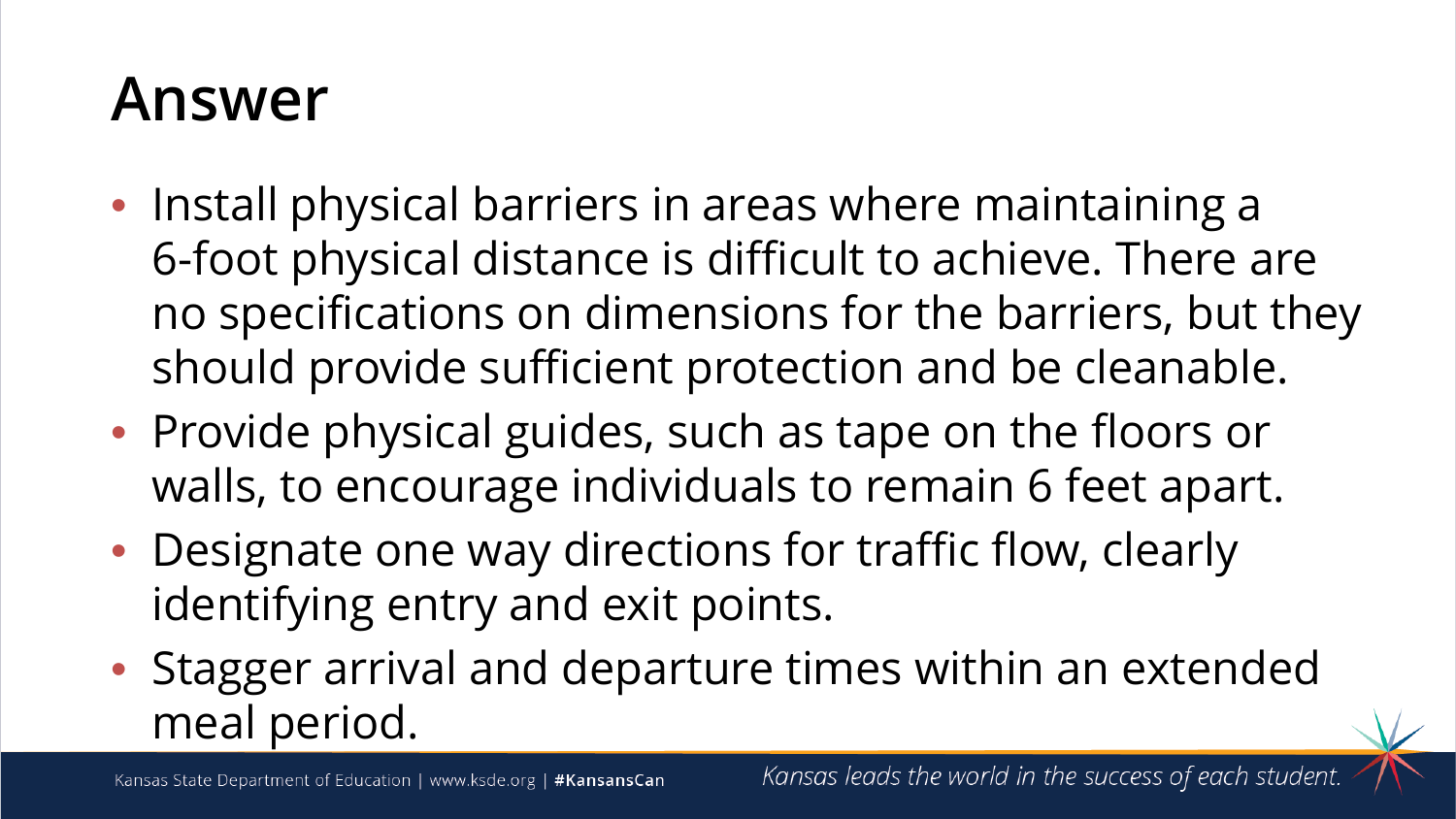

### **Is physical distancing required while eating?**



Kansas State Department of Education | www.ksde.org | #KansansCan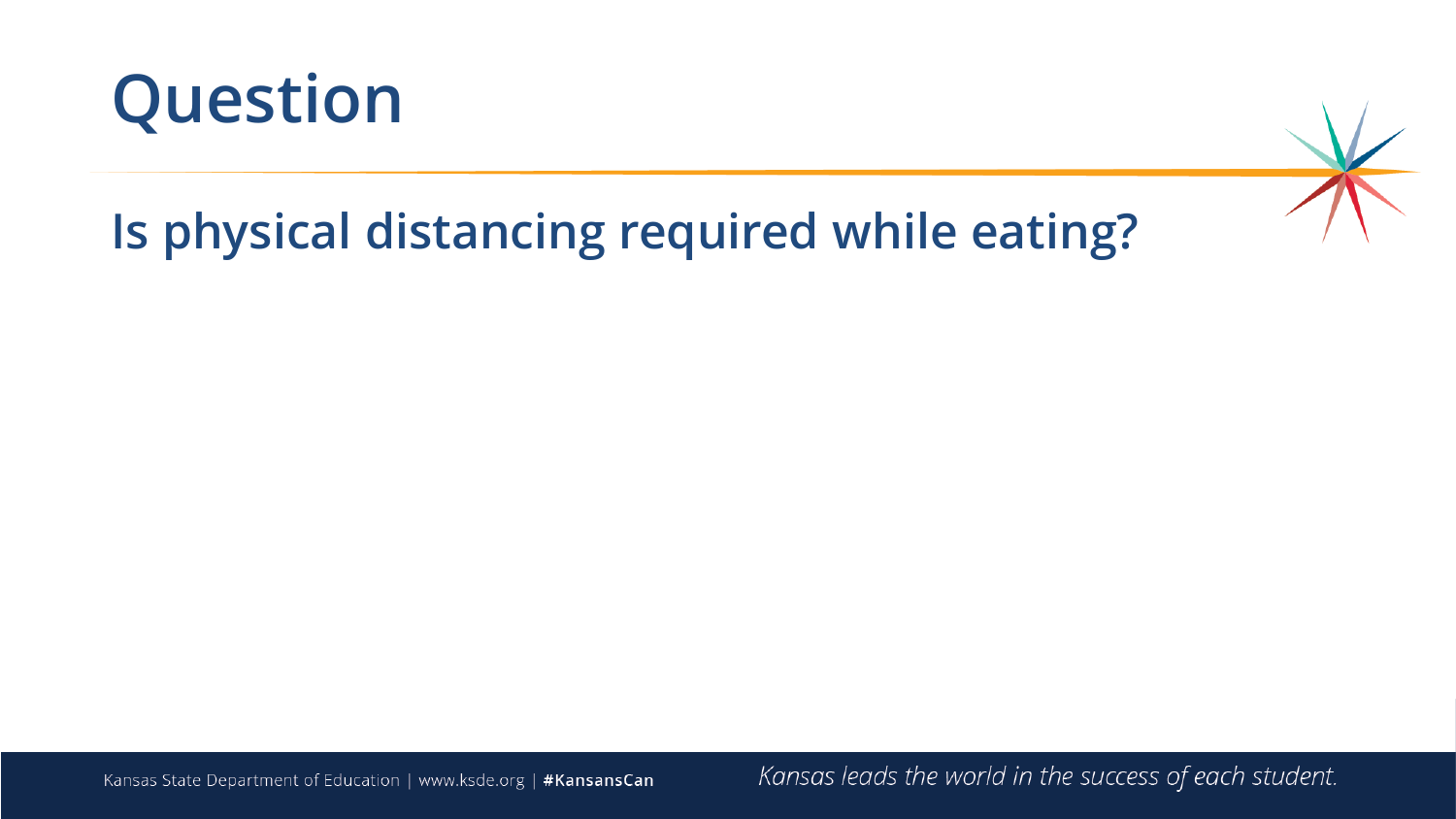Yes, whenever possible!

- Executive Order No. 20-59 "Throughout all public or private K-12 school buildings or facilities, individuals shall maintain a 6-foot distance from other individuals with only infrequent or incidental moments of close proximity."
- The KSDE Navigating Change Guide also advises that program operators create a 6-foot distance when possible or install physical barriers when a 6-foot distance is not possible.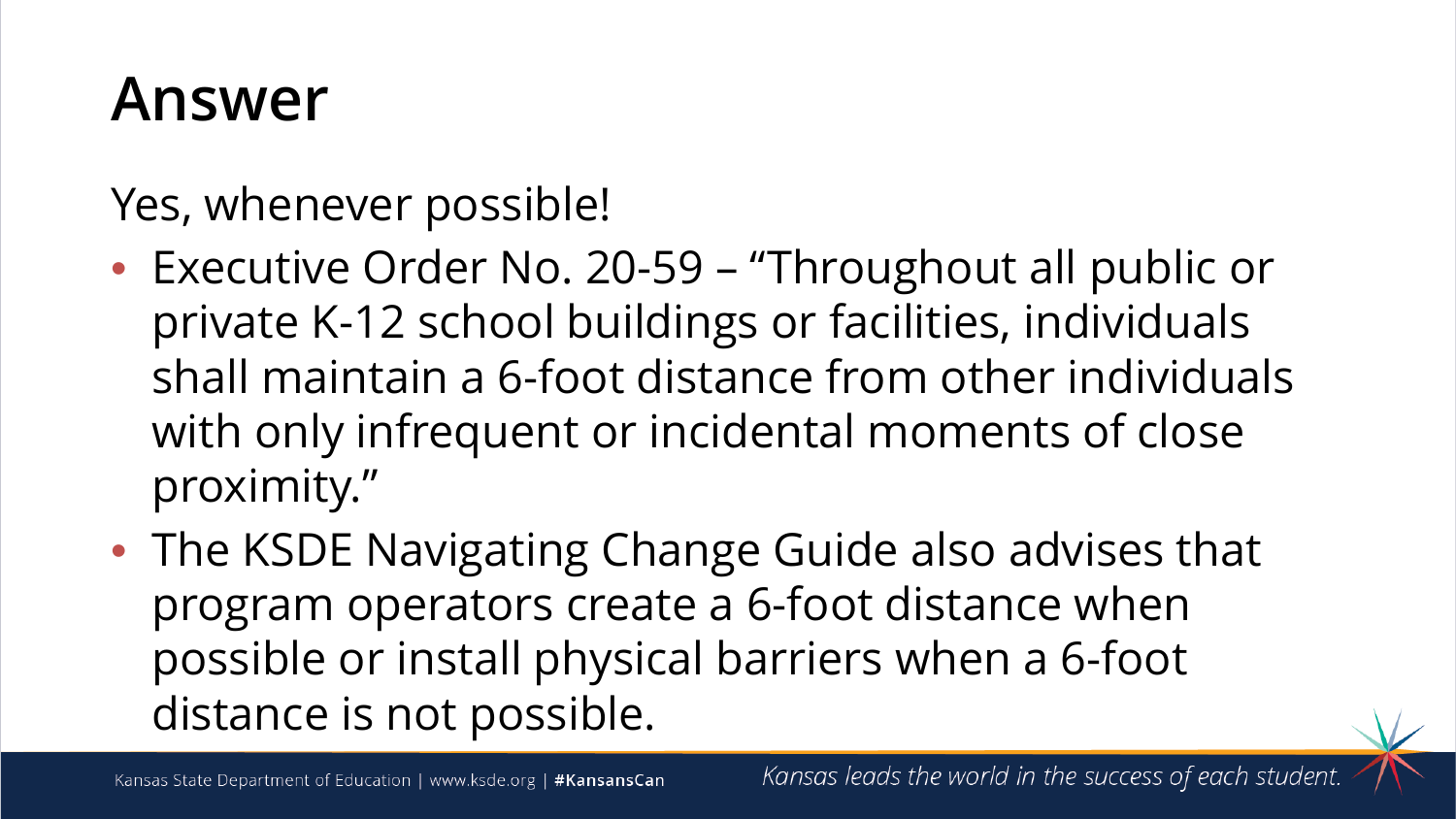

Here are some ideas for installation of partitions in the dining room. Be sure the table surfaces and reusable barrier surfaces are cleanable.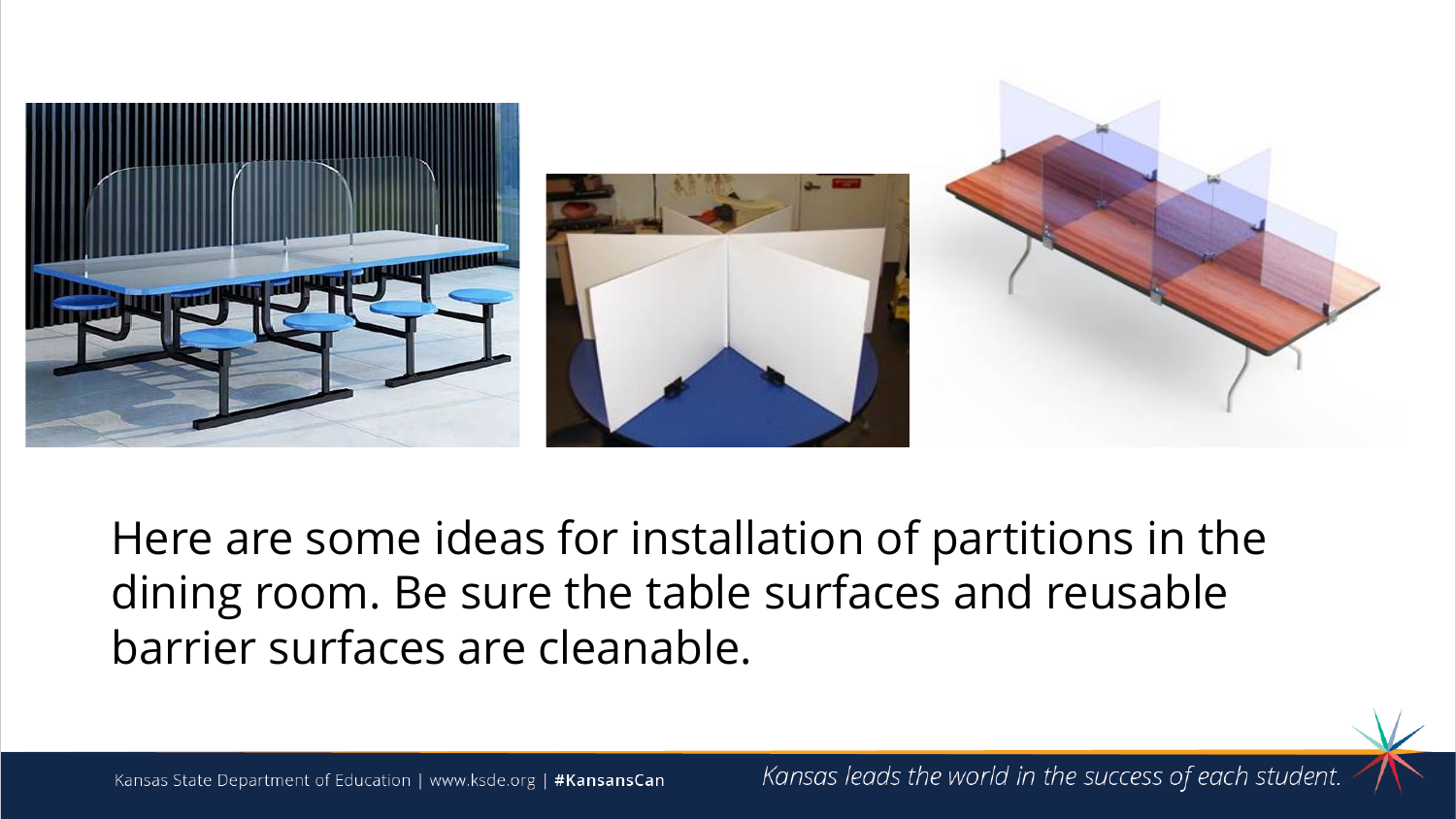



#### **What are other ways to support physical distancing during service?**

Kansas State Department of Education | www.ksde.org | #KansansCan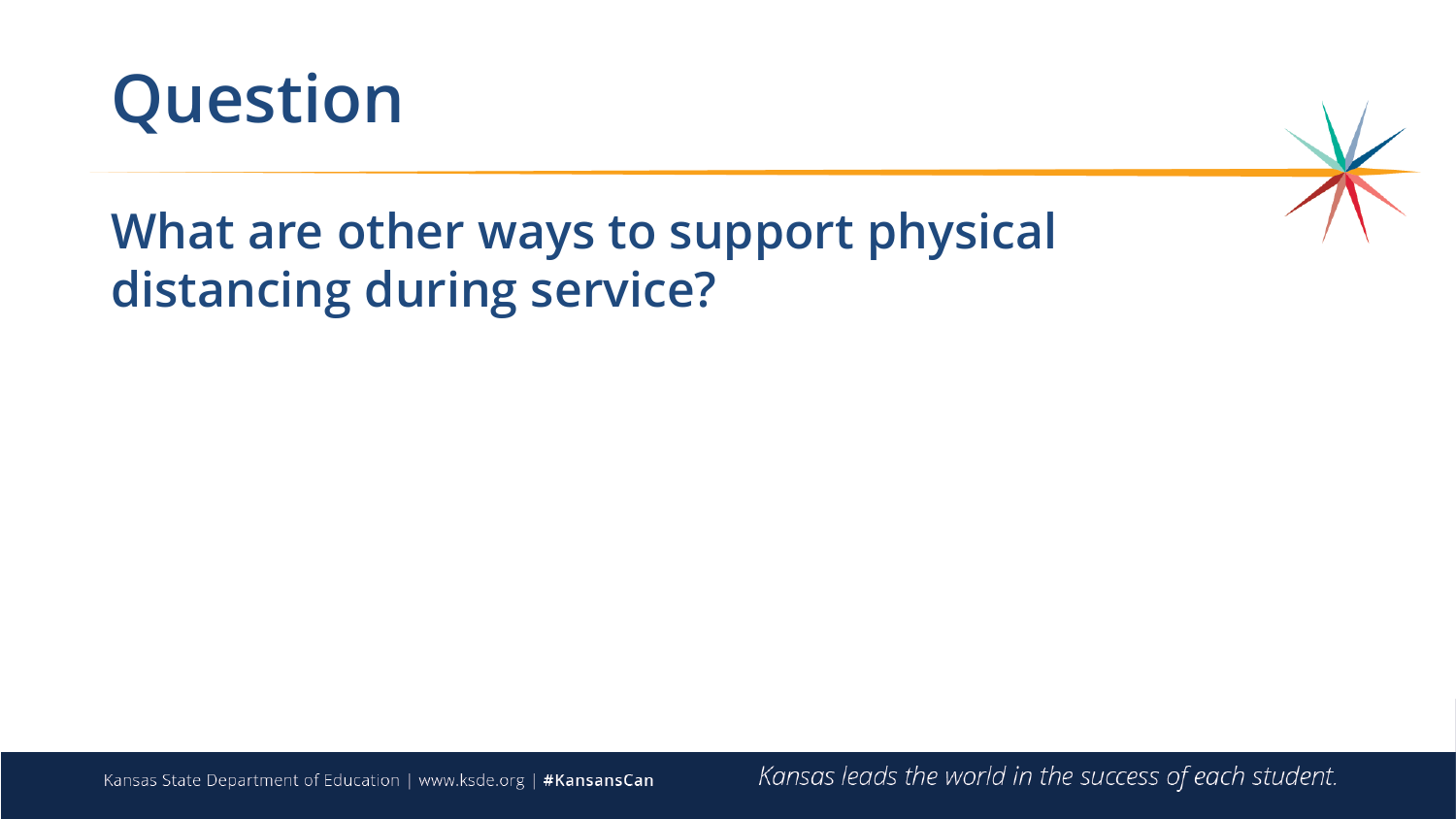- Have the children sit on one side of the tables, spaced apart.
- Use outdoor seating, if available, and when appropriate.
- Eat in the classroom.
- Extend meal periods and control the number of children dining at one time.
- Set up remote serving and dining locations.
- Alternate attendance days.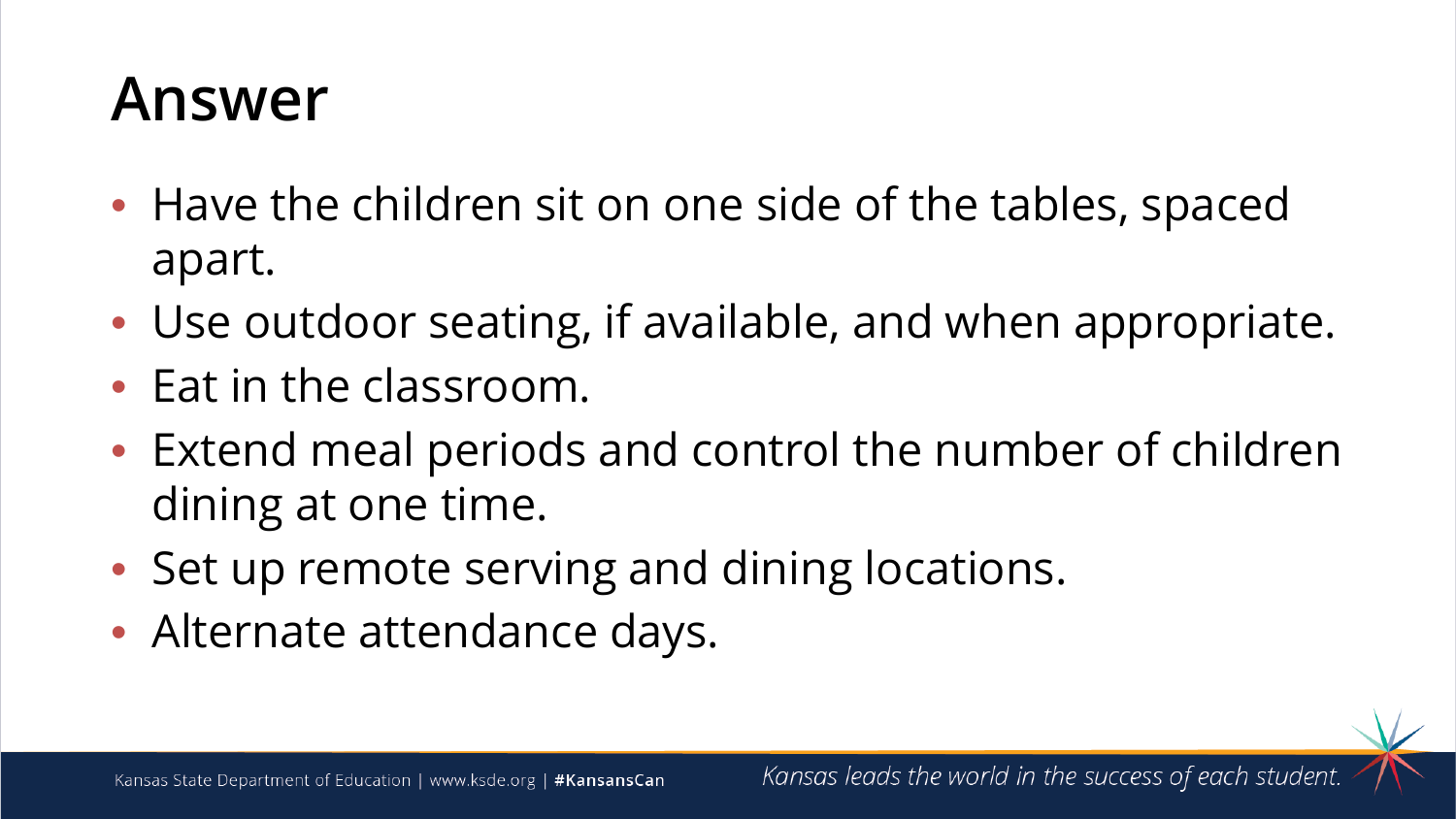



#### **What other service strategies should our program consider to keep everyone safe?**

Kansas State Department of Education | www.ksde.org | #KansansCan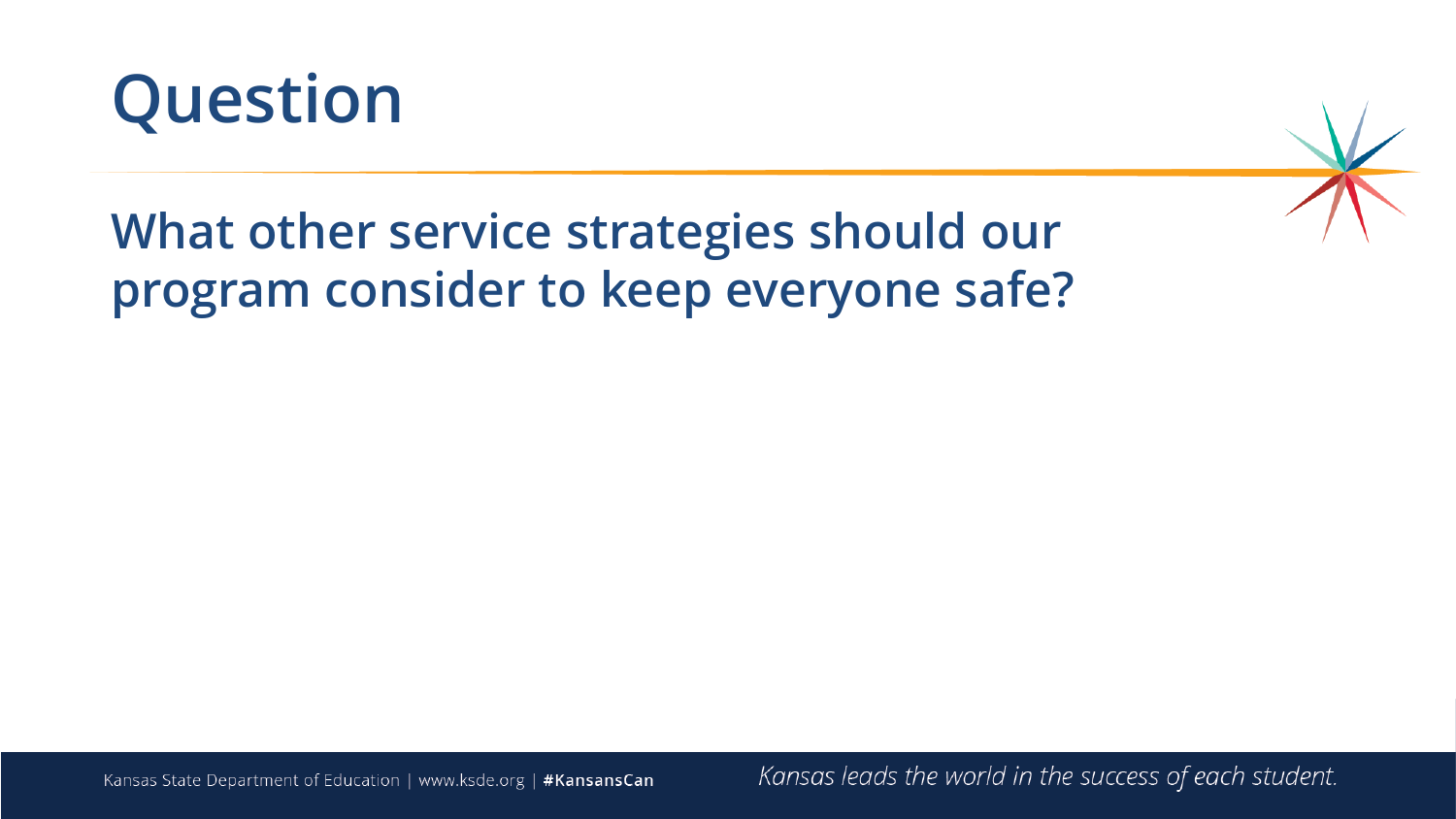- Provide low touch service for condiments, utensils, etc.
- Pre-package grab and go meals for quick service.
- Allow preorder of meal selections to speed up service.
- Convert stationary equipment to mobile equipment with addition of wheels as a way to add service stations throughout the facility.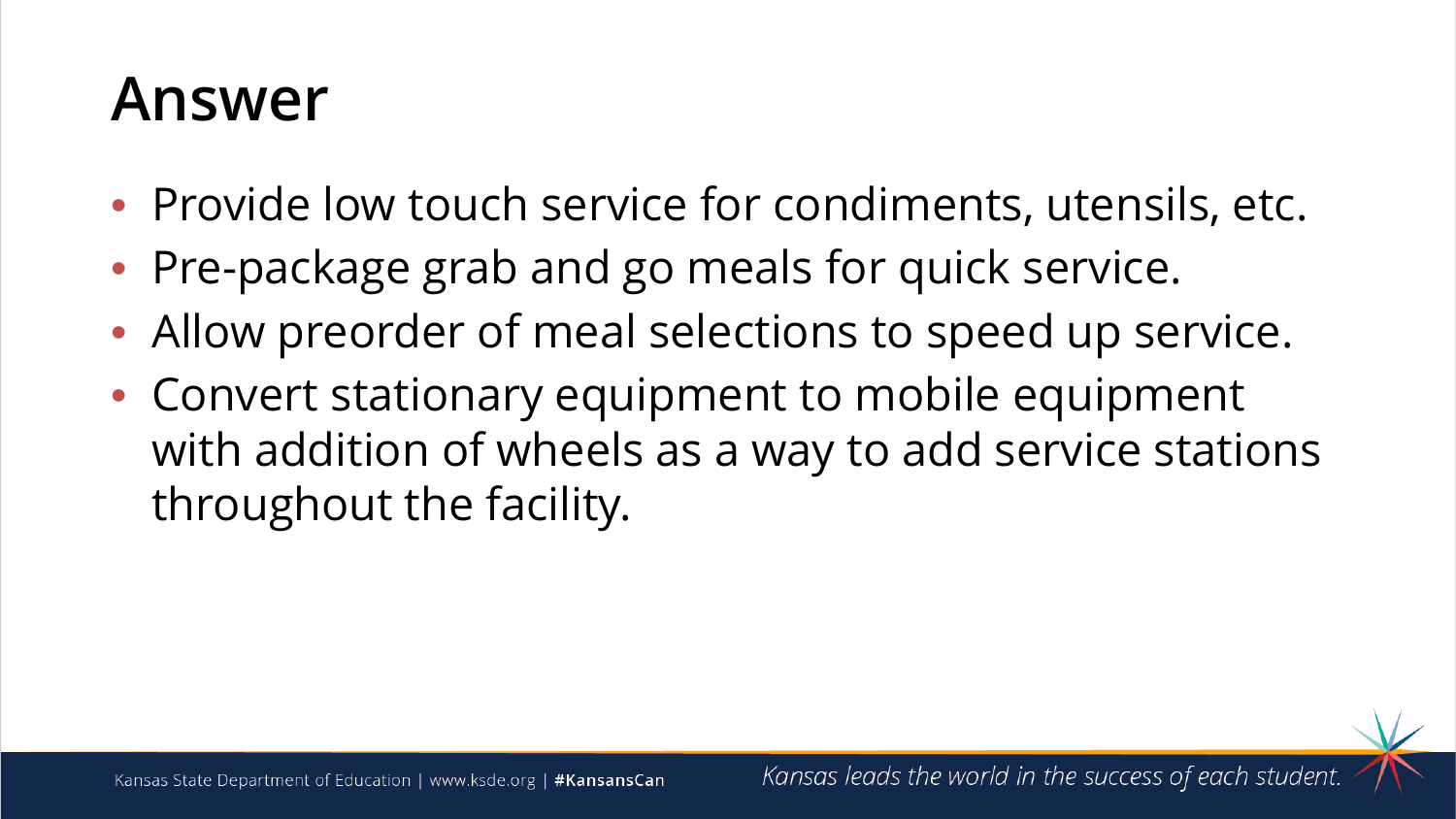

#### **What are some options for safely conducting point-of-sale accountability at meals?**

Kansas State Department of Education | www.ksde.org | #KansansCan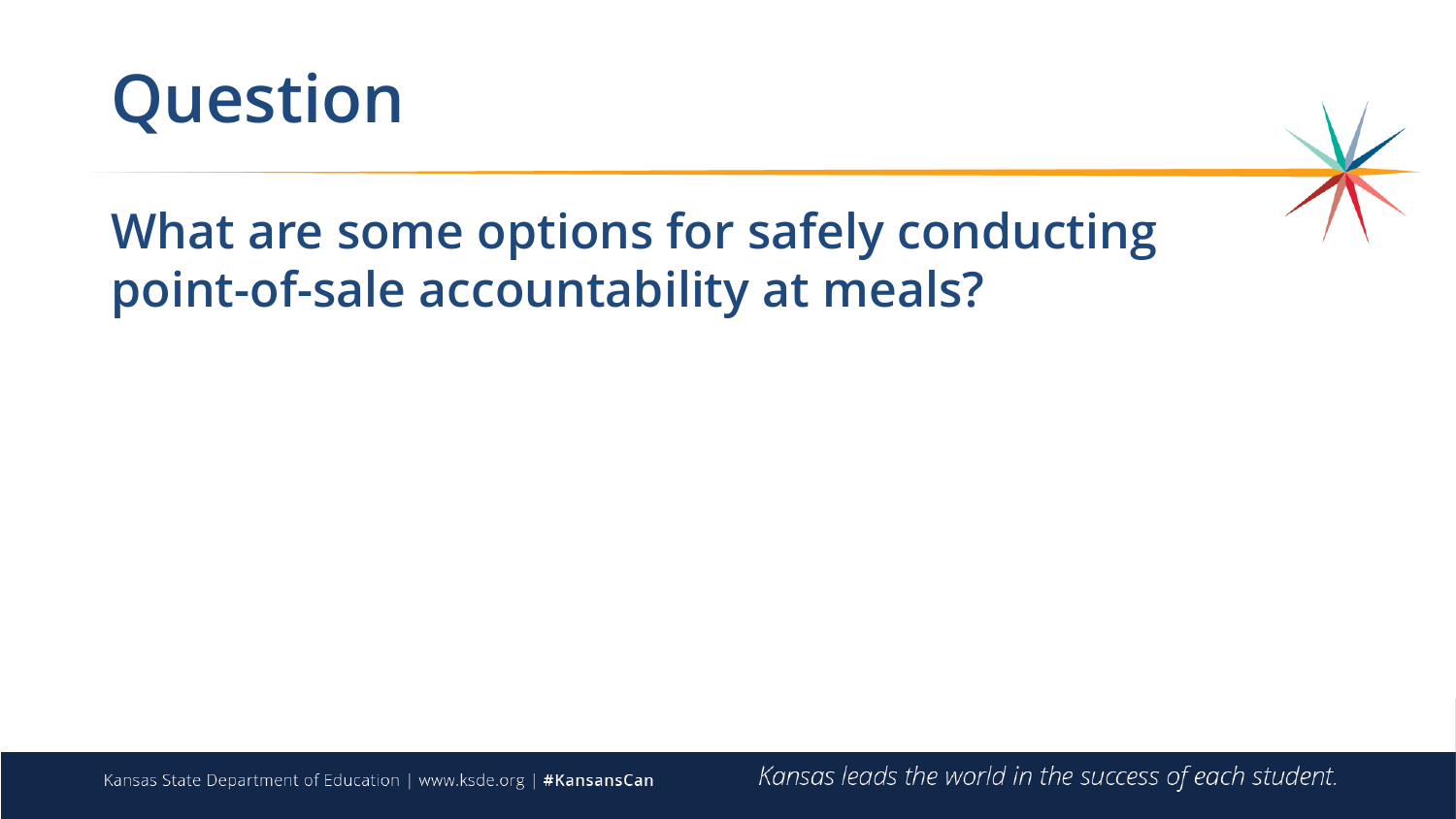- Check for options available through existing point of sale software.
	- For example, some software programs allow the cashier to view the children's photos by classroom, making it easy to visually select the children who have obtained a meal when they come as a class.
- Scan an ID bar code on a provided card instead of entering pin pad numbers.
- Enter ID numbers on behalf of the students.
- Use online payment systems for meals and punch cards for a la carte to reduce handling of cash.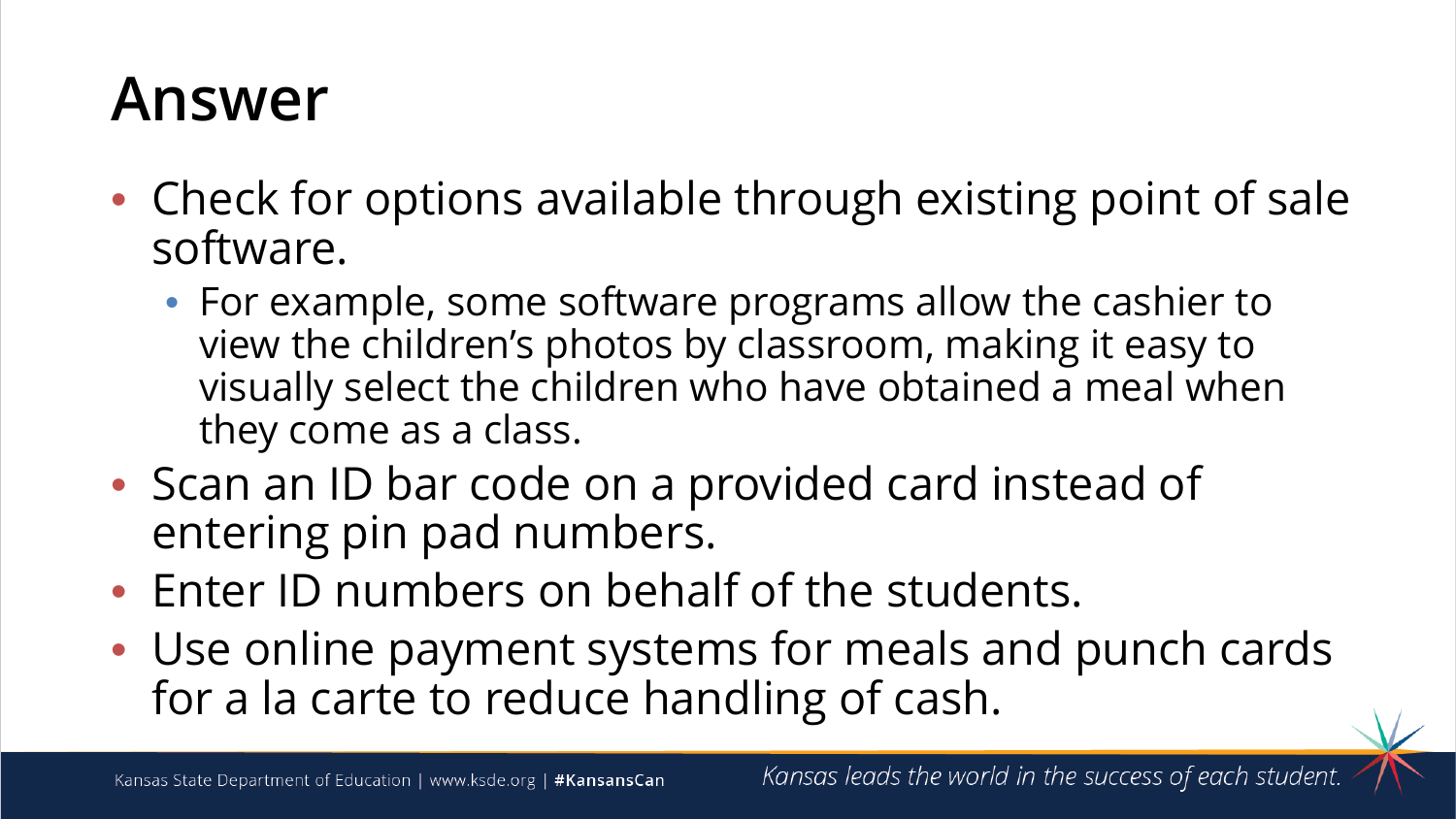

**What happens if there is a school closure due to a high level of community or school-wide transmission of the virus?**

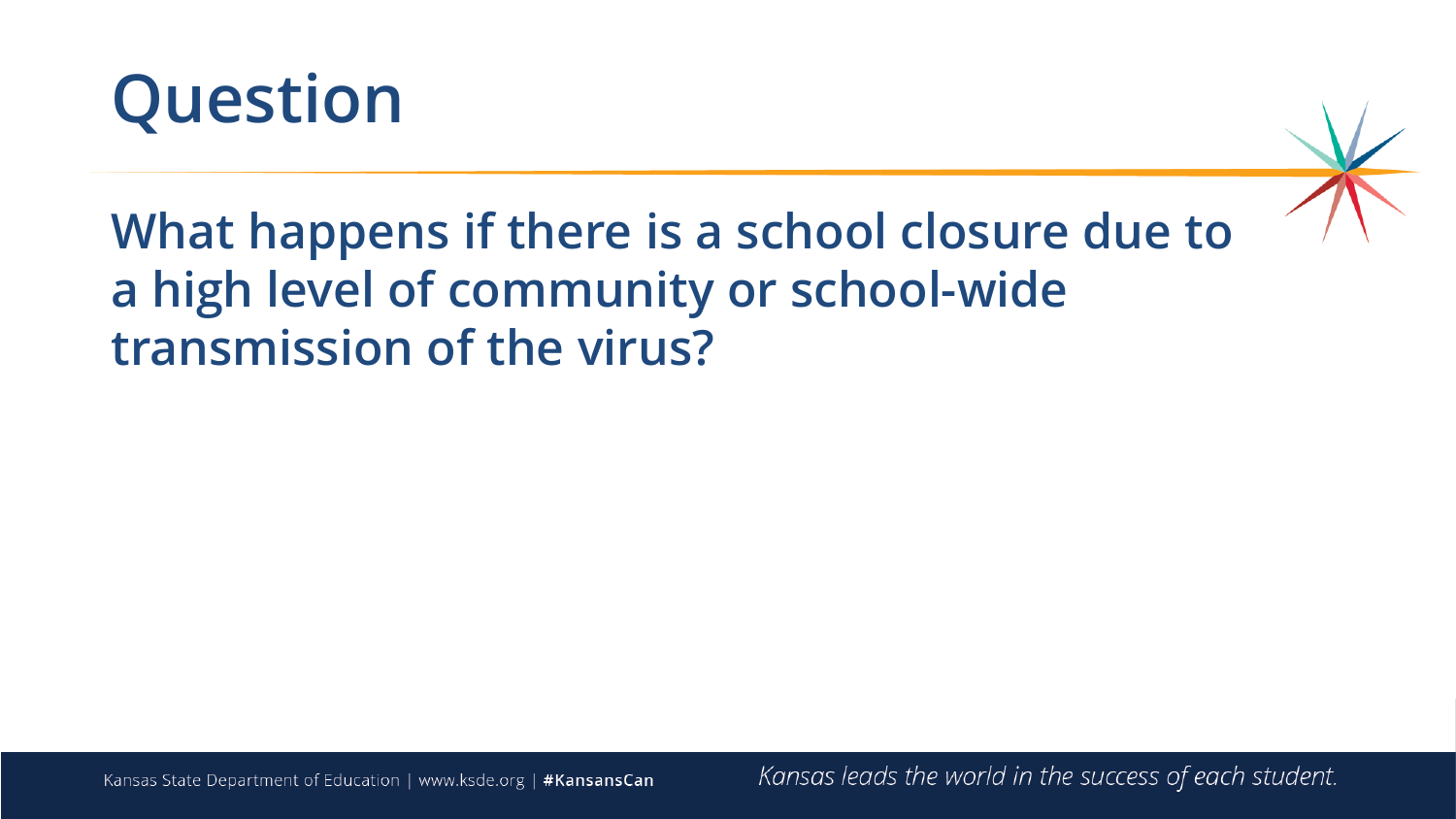There are possibilities that in-school learning could suspend if there is widespread transmission among students and/or staff at the school level or within the community. In the event of prolonged school closures, remote learning formats may become part of contingency planning.

- Have contingency plans in place for a variety of meal service possibilities.
- Be ready to shift program services as needed.
- Consider innovative ways to package and serve meals to remote learners.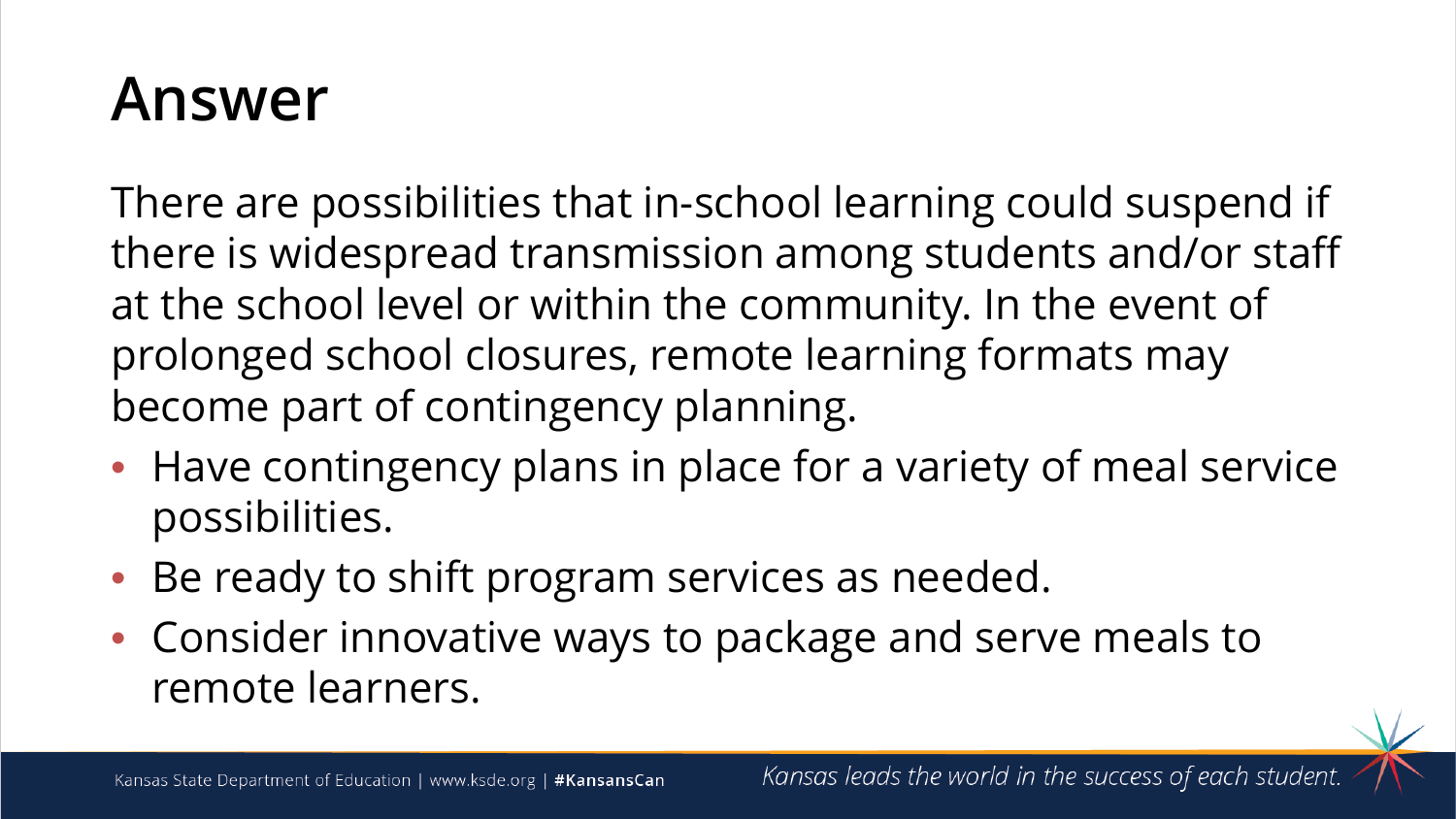# **Question**

**In order to offer water to on-site students at a meal during the COVID pandemic, is it acceptable for nutrition services to fill cups with water, cover the filled cups with a lid, and place them on a designated table for students to select as desired?**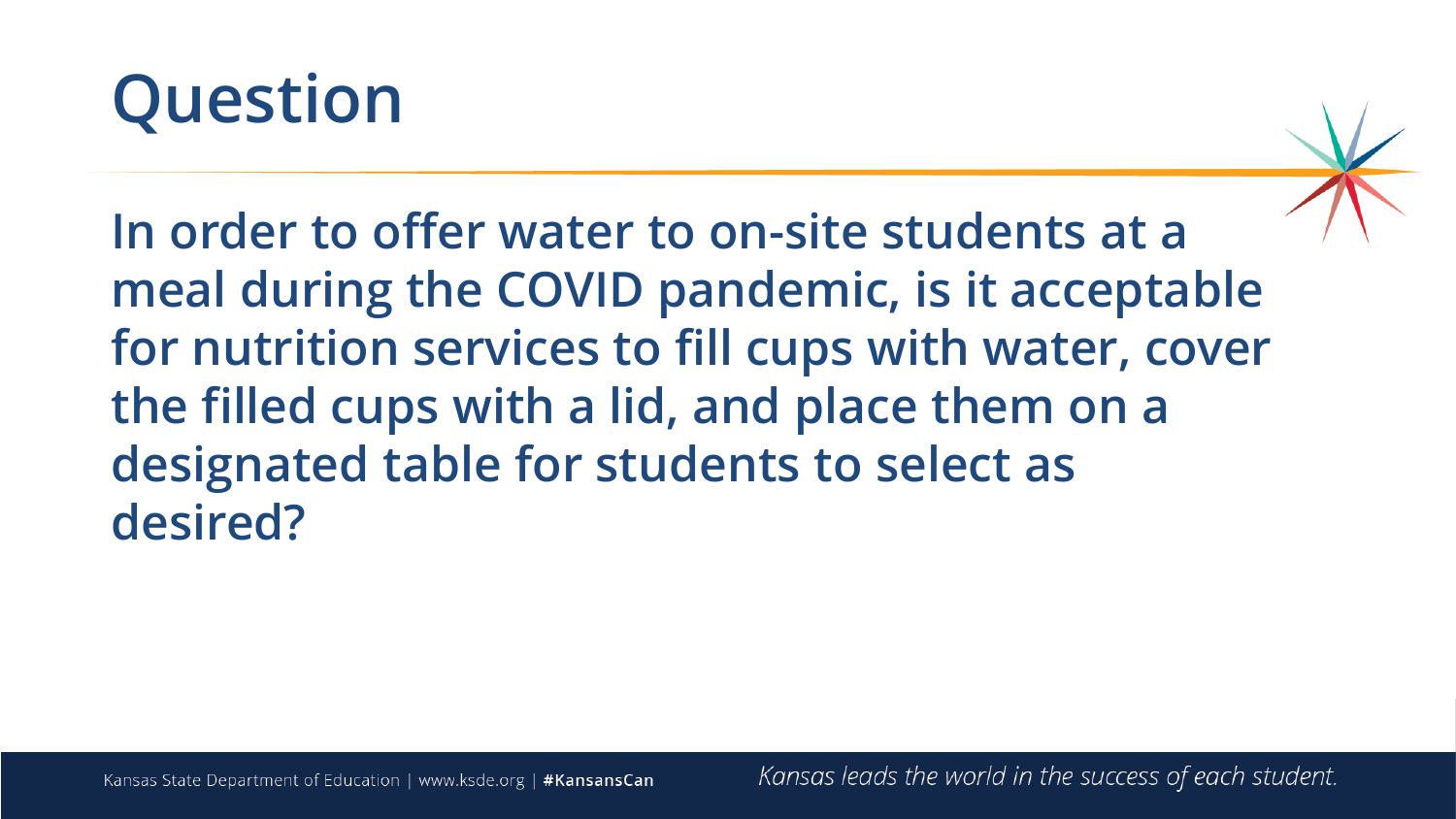Yes, it is acceptable to put out covered water cups at a designated area in the cafeteria during meal service.



Kansas State Department of Education | www.ksde.org | #KansansCan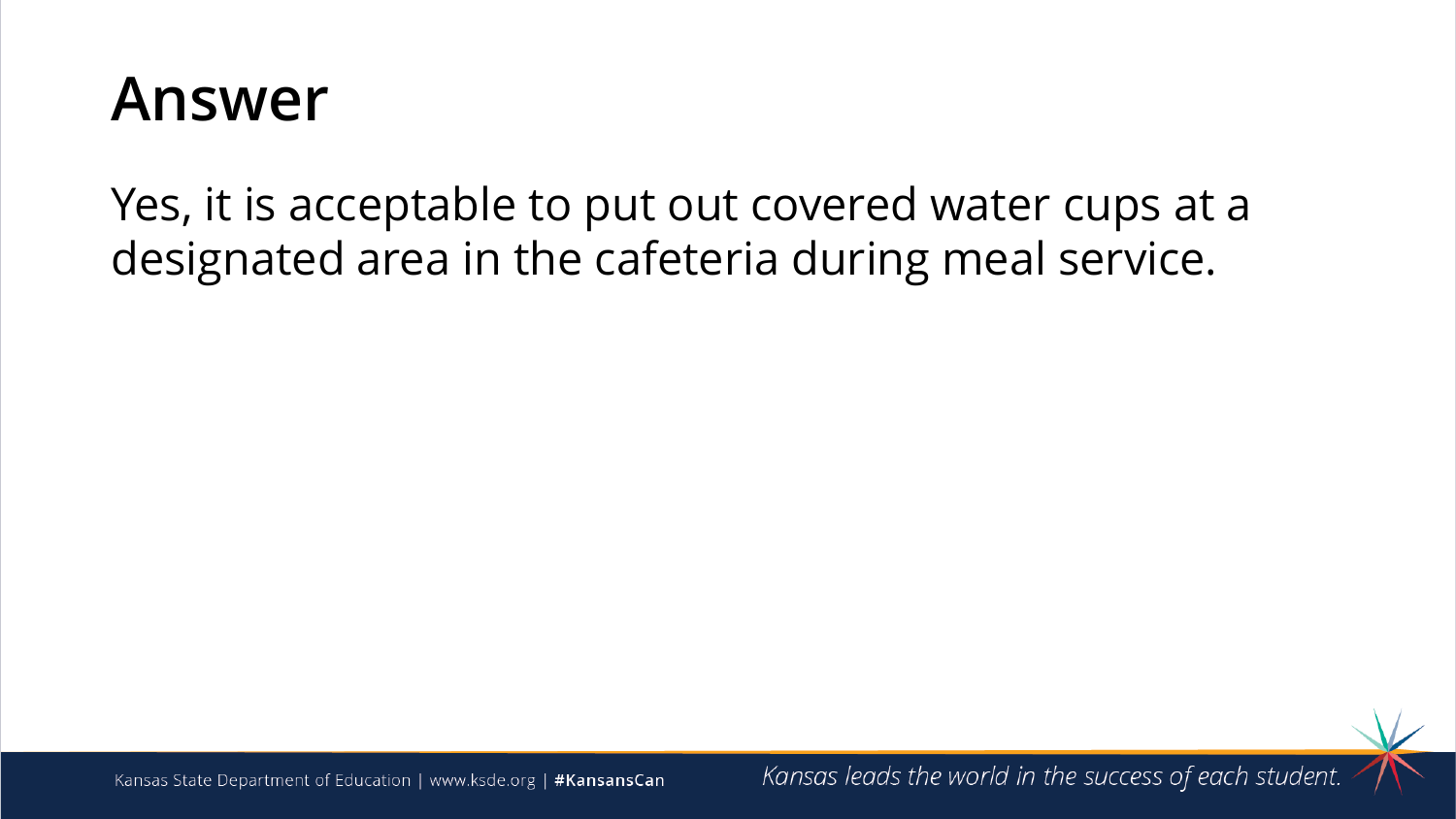# **Question (new)**

**Our program is sending the next day's breakfast home with the children as they leave school. Some children are on the bus for one hour and we are concerned about the milk staying cold.**

**Any suggestions?**

Kansas State Department of Education | www.ksde.org | #KansansCan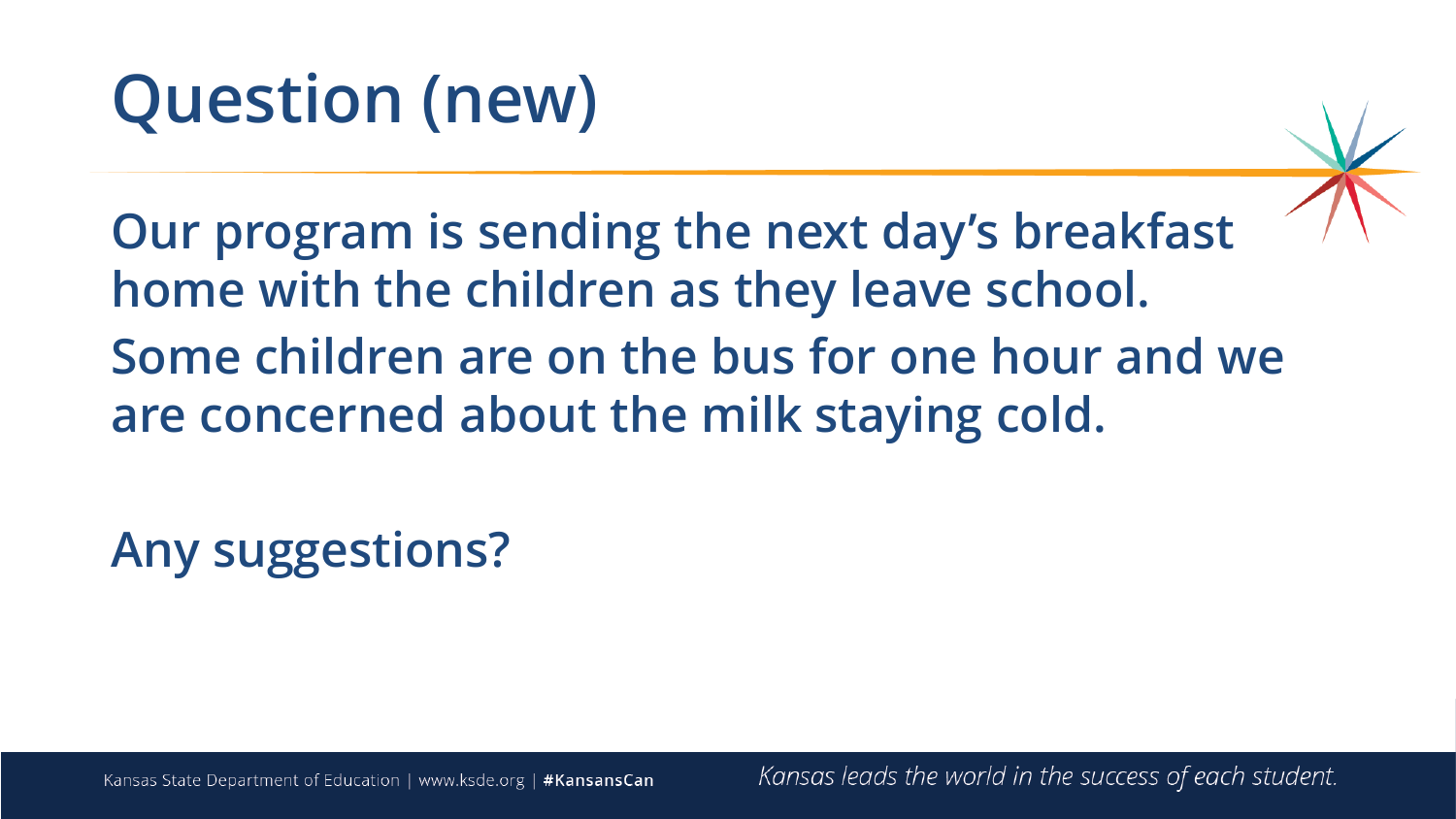- The milk cartons can be held separately in coolers on the bus. A plan to ensure proper meal accountability may be needed so a meal does not get disqualified due to a missing milk component.
- The milk cartons can be held in the freezer for a short time before distribution to the customer.
- The milk cartons should include instructions to refrigerate them as soon as possible.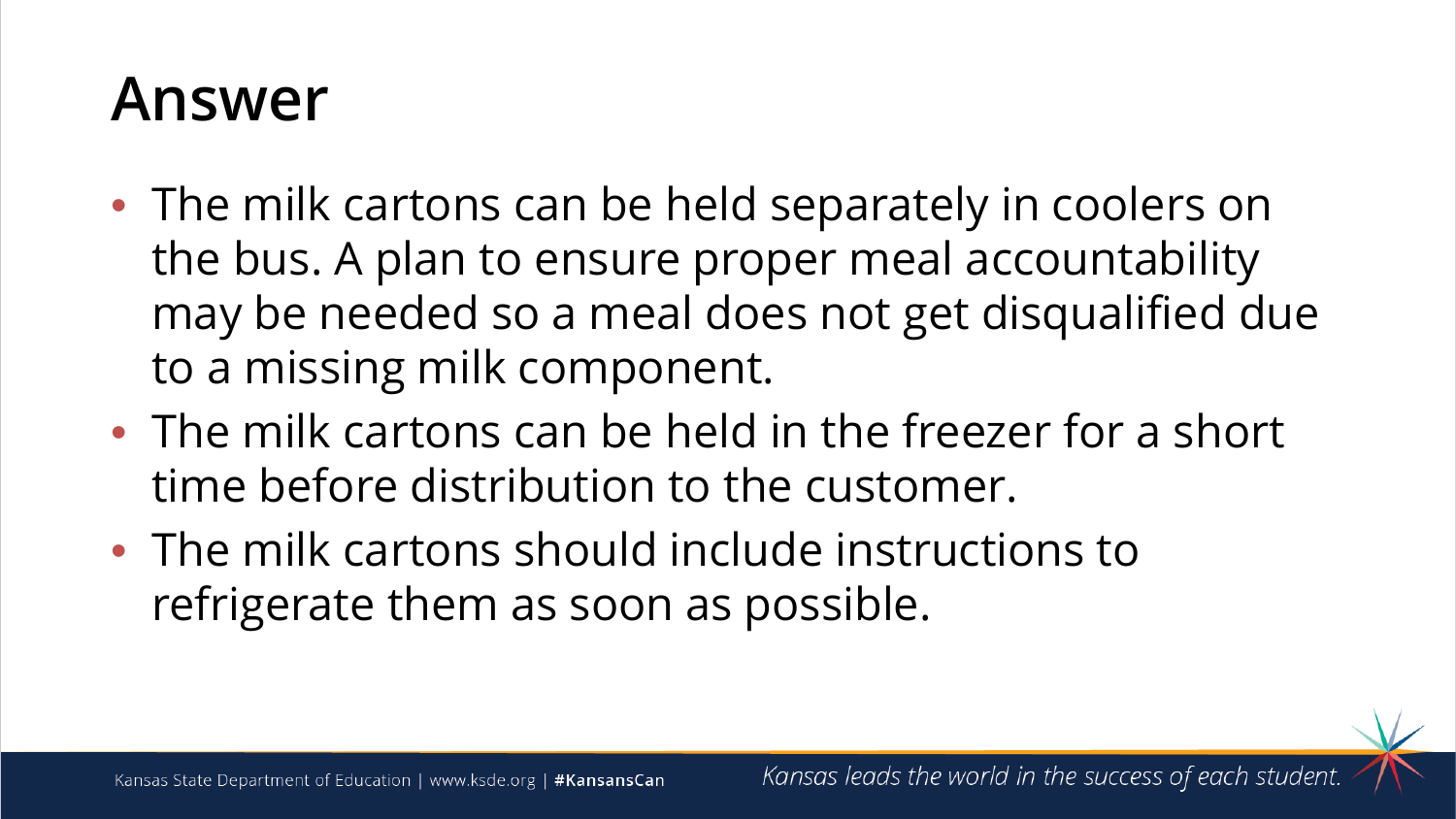### **Handling Leftover Meals / Food Donations**

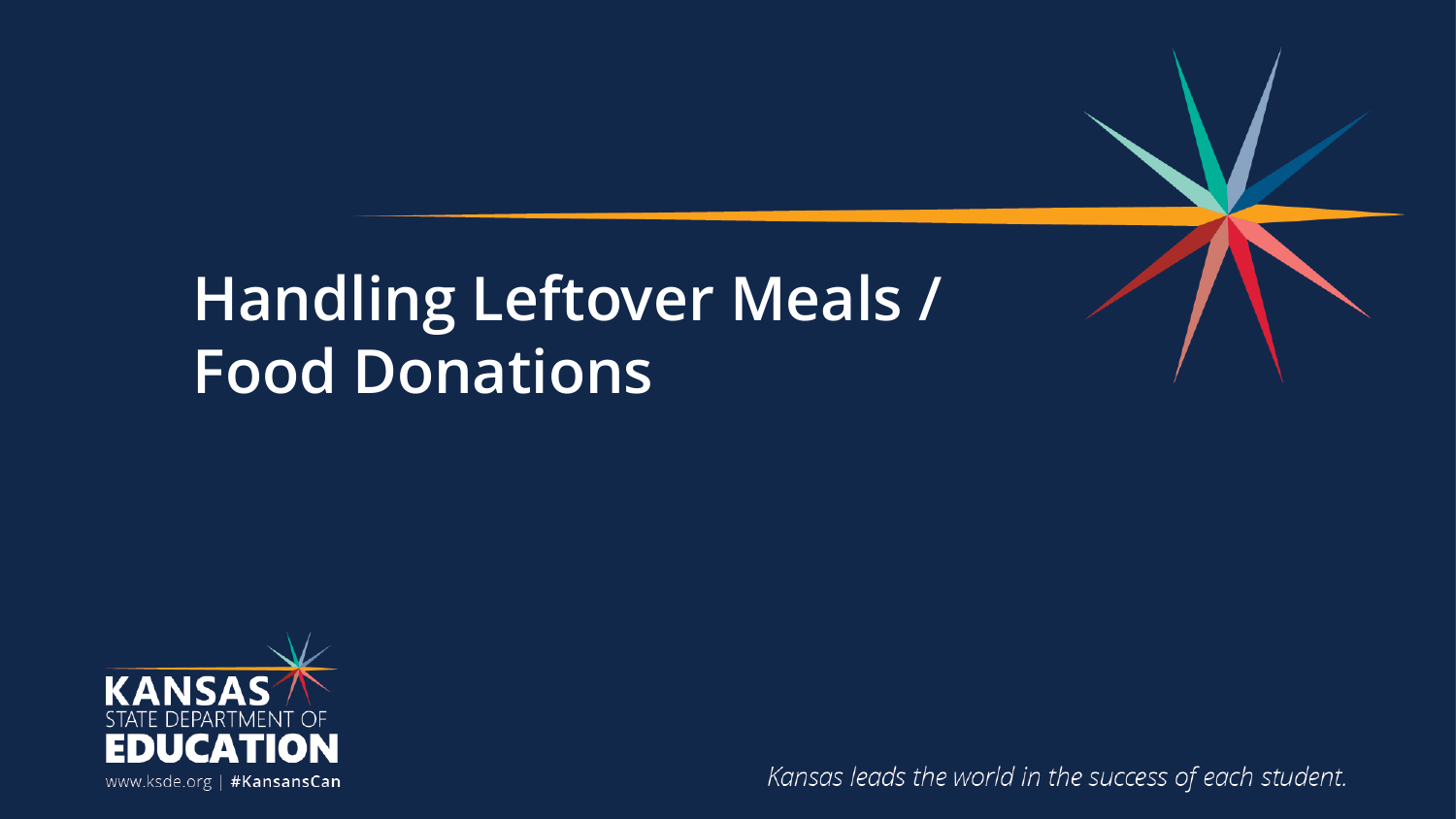

#### **What can be done with bundled lunches leftover from a meal service?**

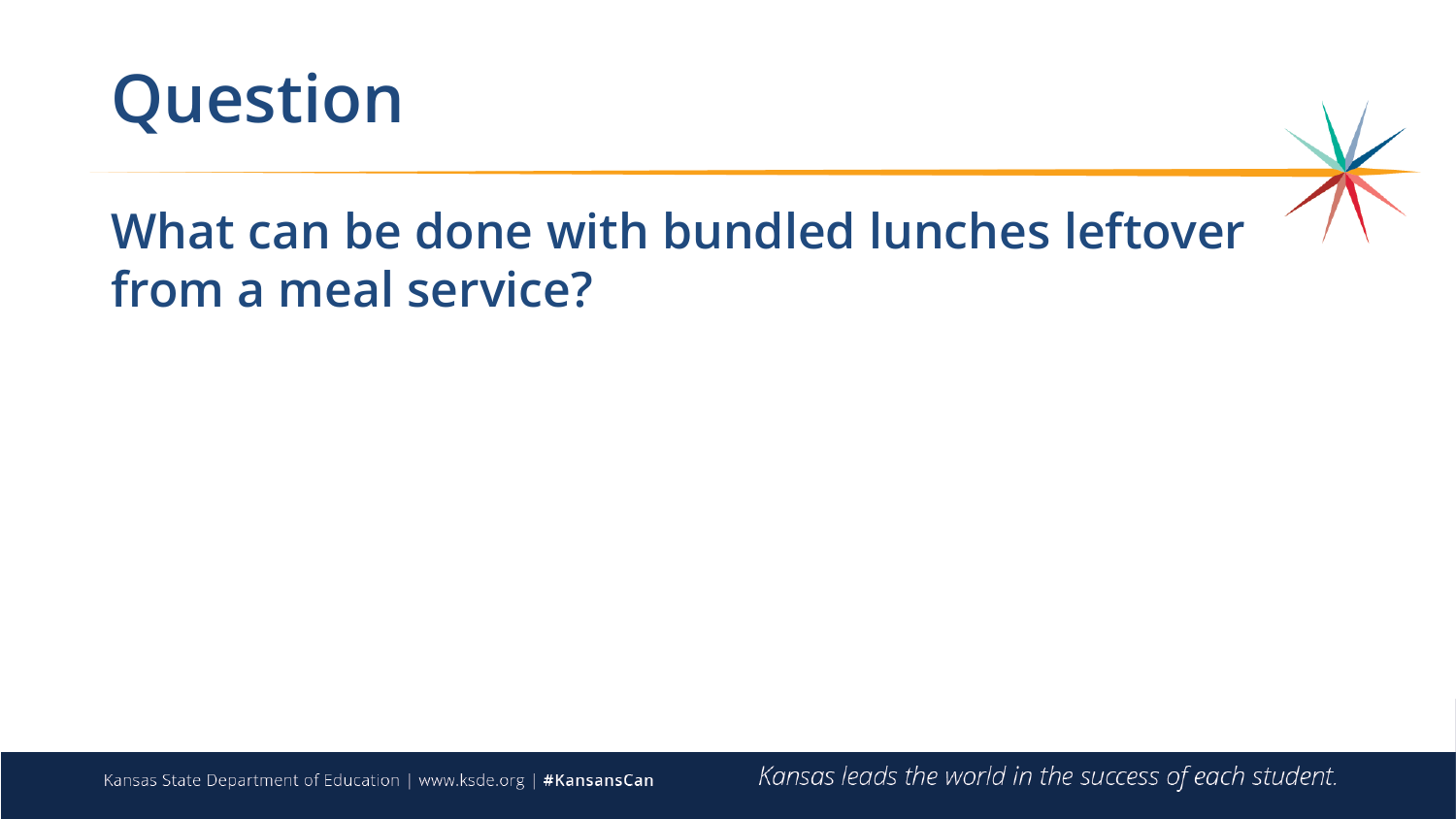It depends.

- If the bundled meals are held at safe temperatures and the food has not been served, the food can be used another day.
- If Time as a Public Health Control strategies are being used, the food must be served or discarded within 4 hours of removal from temperature control.
- If a decision is made to donate the leftover food that has been safely held, then it must be transferred in accordance with state and local health codes and donated to a qualifying organization.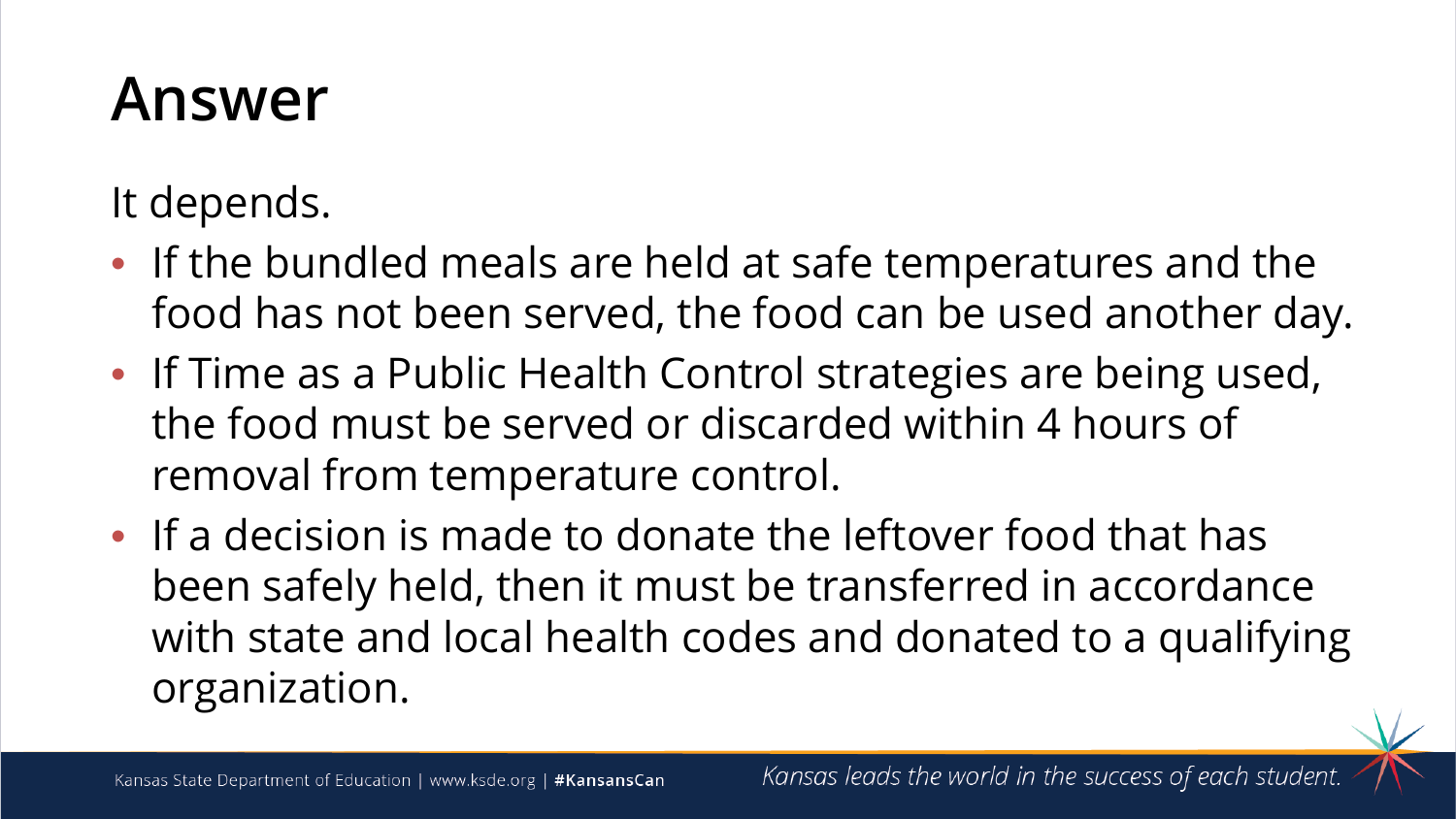



#### **If we serve meals in the classroom, can we save leftovers to use at a later time or must they be discarded?**

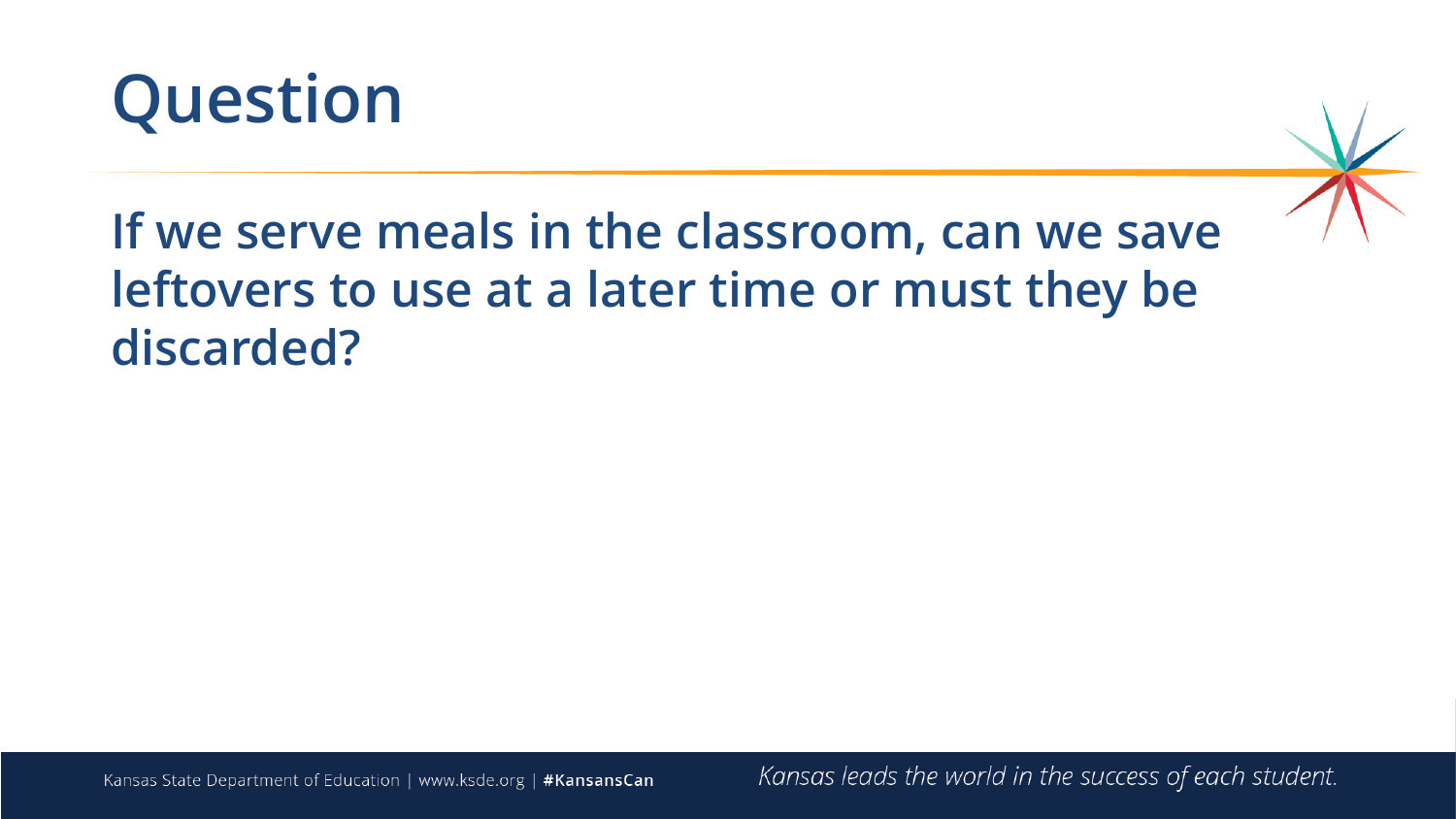- Once the foods are served to the children, they cannot be saved as leftovers, but can be put on a share table.
- If the foods were taken to the classroom, not served out, and have been kept in temperature control, then the foods can be saved.
	- For example, if individual yogurts are taken down the hall to outside a classroom, and the students come into the hallway to select their yogurt and other menu items, if 8 yogurts are not selected, and the yogurts are held cold, the yogurts can be taken back to the kitchen.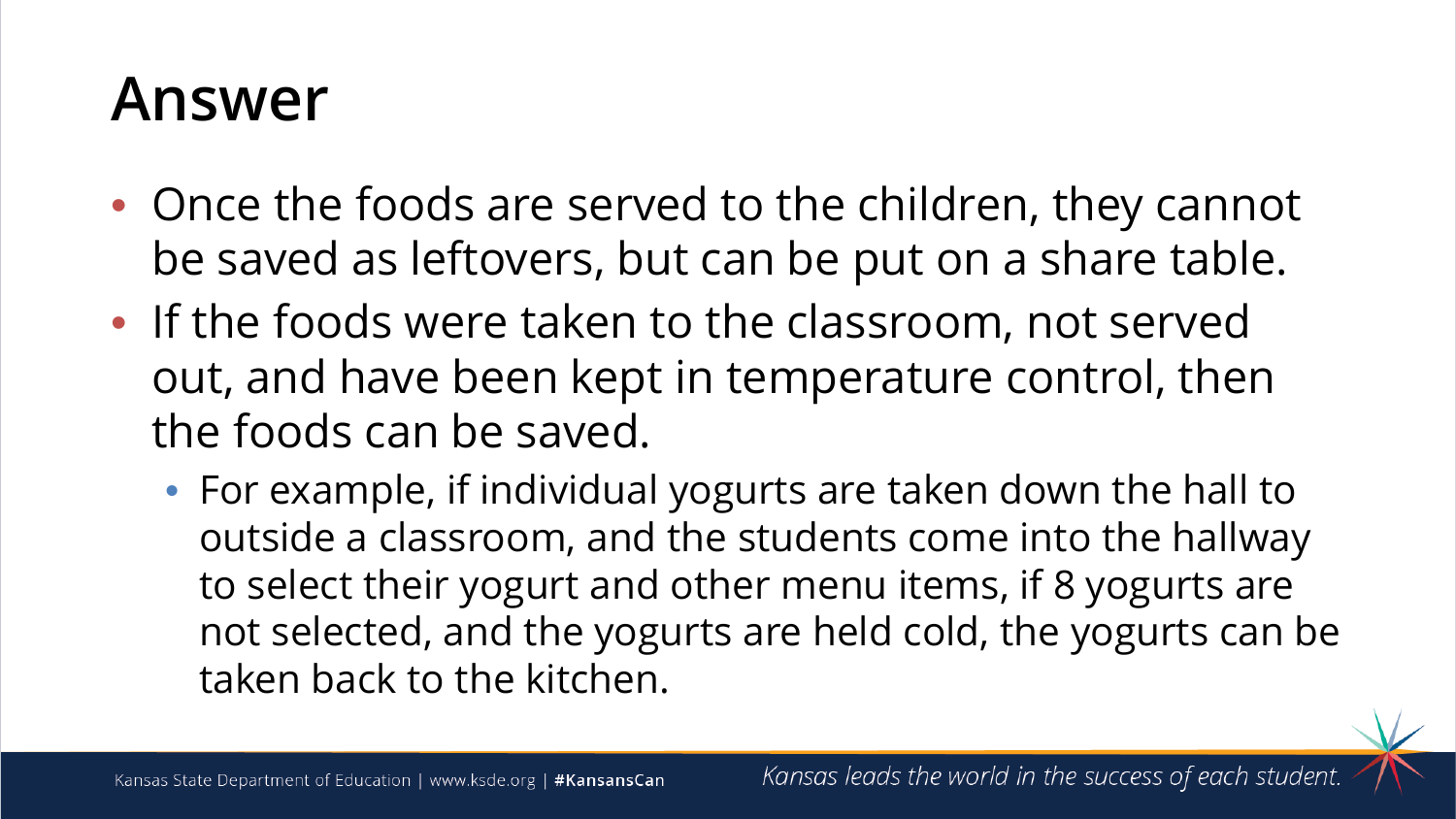

#### **Are share tables an option for controlling waste during the COVID pandemic?**

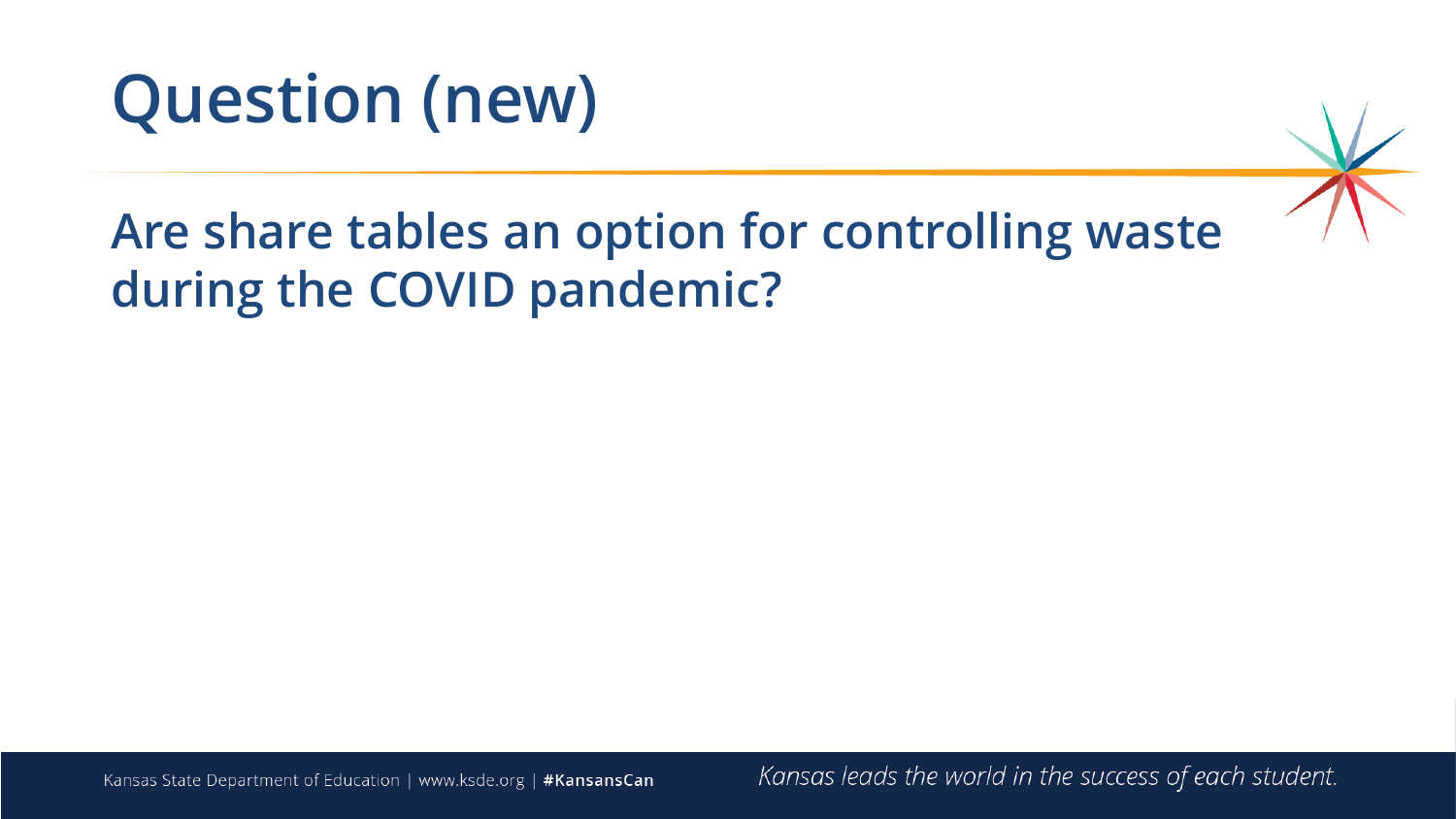- In times of significant viral spread in the local community, consider discontinuing use of the share table temporarily.
- In times of low viral spread in the community, share tables may be used for unopened packaged food items that children do not consume. See SOP 23 for more information.
- Consider logistics of safely offering items from a share table to children during a viral pandemic.
	- Sanitize designated share table area between each serving group.
	- Limit the number of children going to the share table at a time.
	- If a child places an opened/exposed item on the share table, discard all items on the share table and sanitize the share table.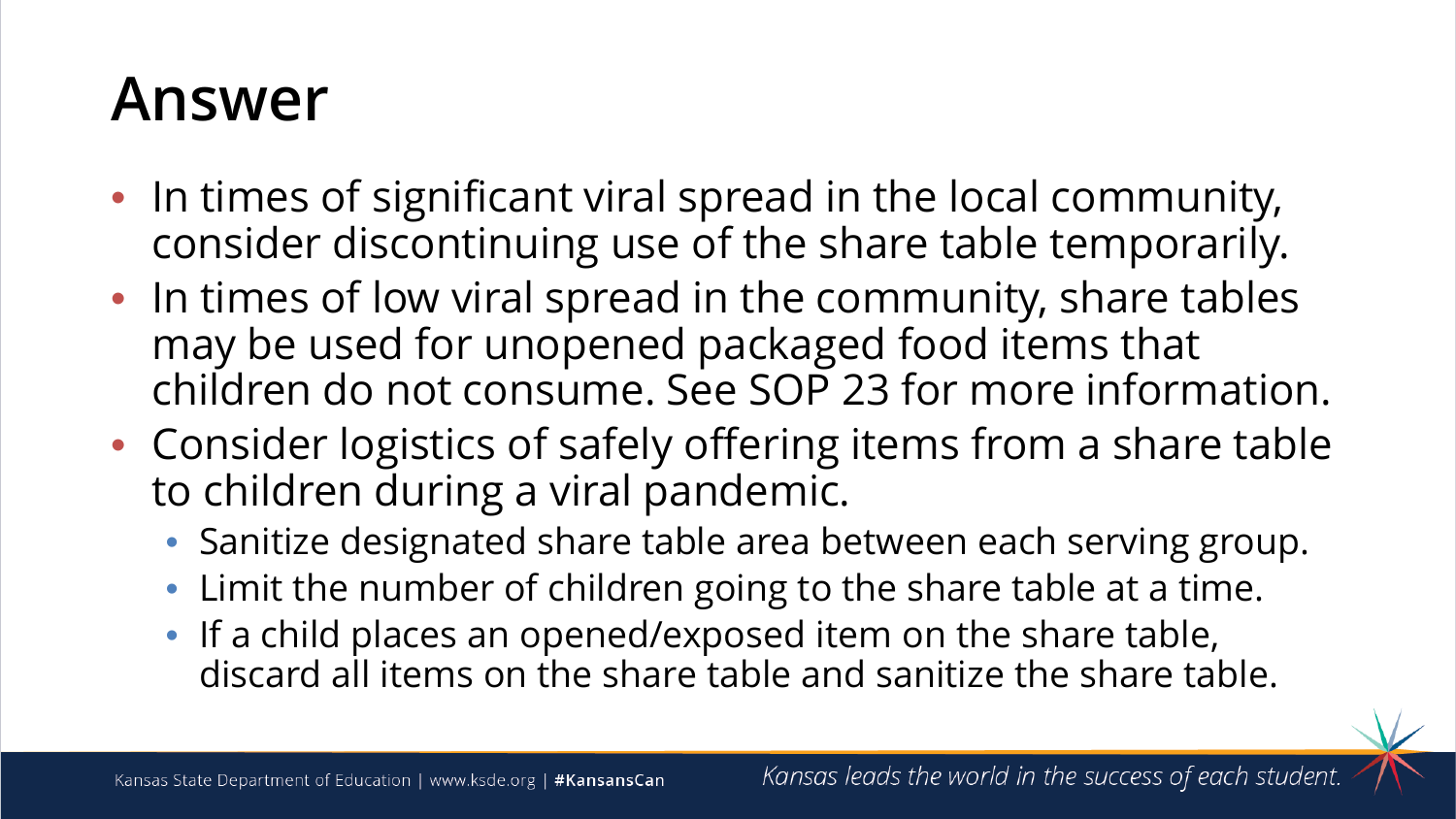

### **Can Sponsors donate program foods if they will not be used in the program in a timely manner?**

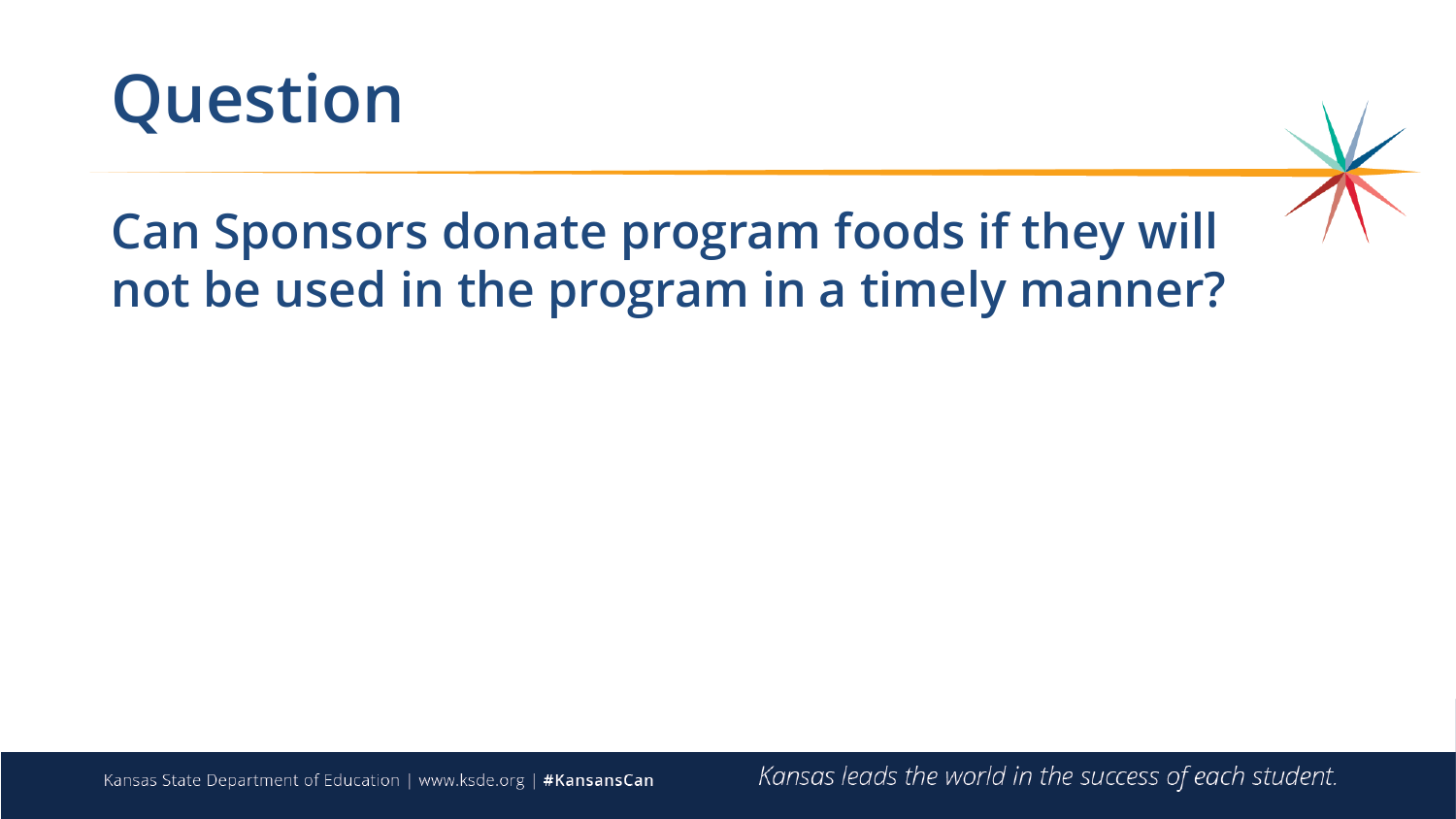Yes, as part of USDA initiatives, Kansas supports donation of uneaten, wholesome foods to appropriate nonprofit institutions.

- Program foods can be donated to another local public school / center serving program meals to children during the emergency.
- Program foods can be donated to a local food pantry or other nonprofit organization (501c3), that collects and redistributes food to those in need.
- Program foods **cannot** be donated directly to children or families.
- Donated meals **cannot** be claimed for reimbursement.
- Donated food must be transferred in accordance with state and local health codes to better ensure food quality and safety.
- Document, and keep on file, the date of the donation and a list of items donated.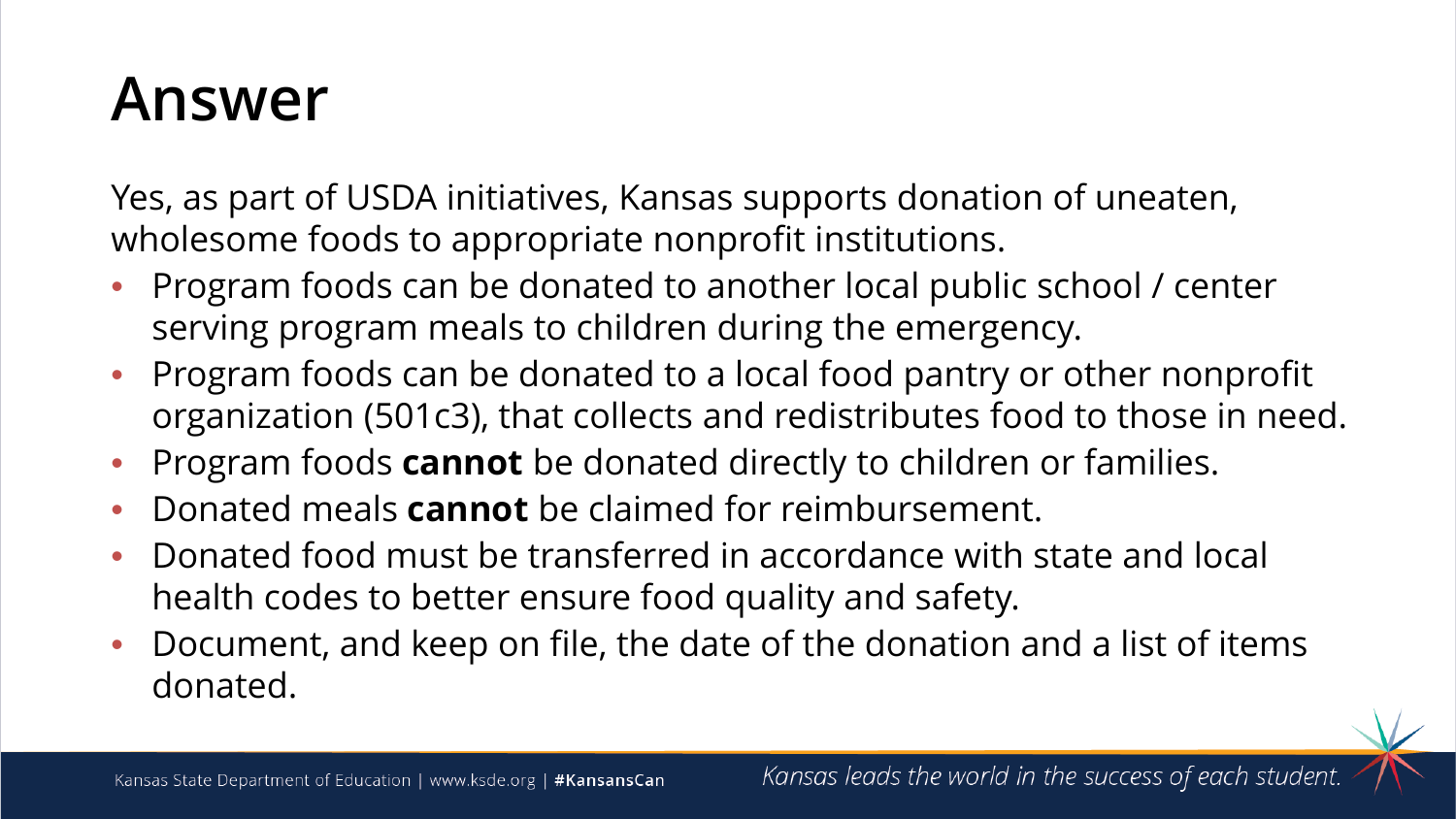

#### **Can Sponsors accept donation of foods and use them in the program?**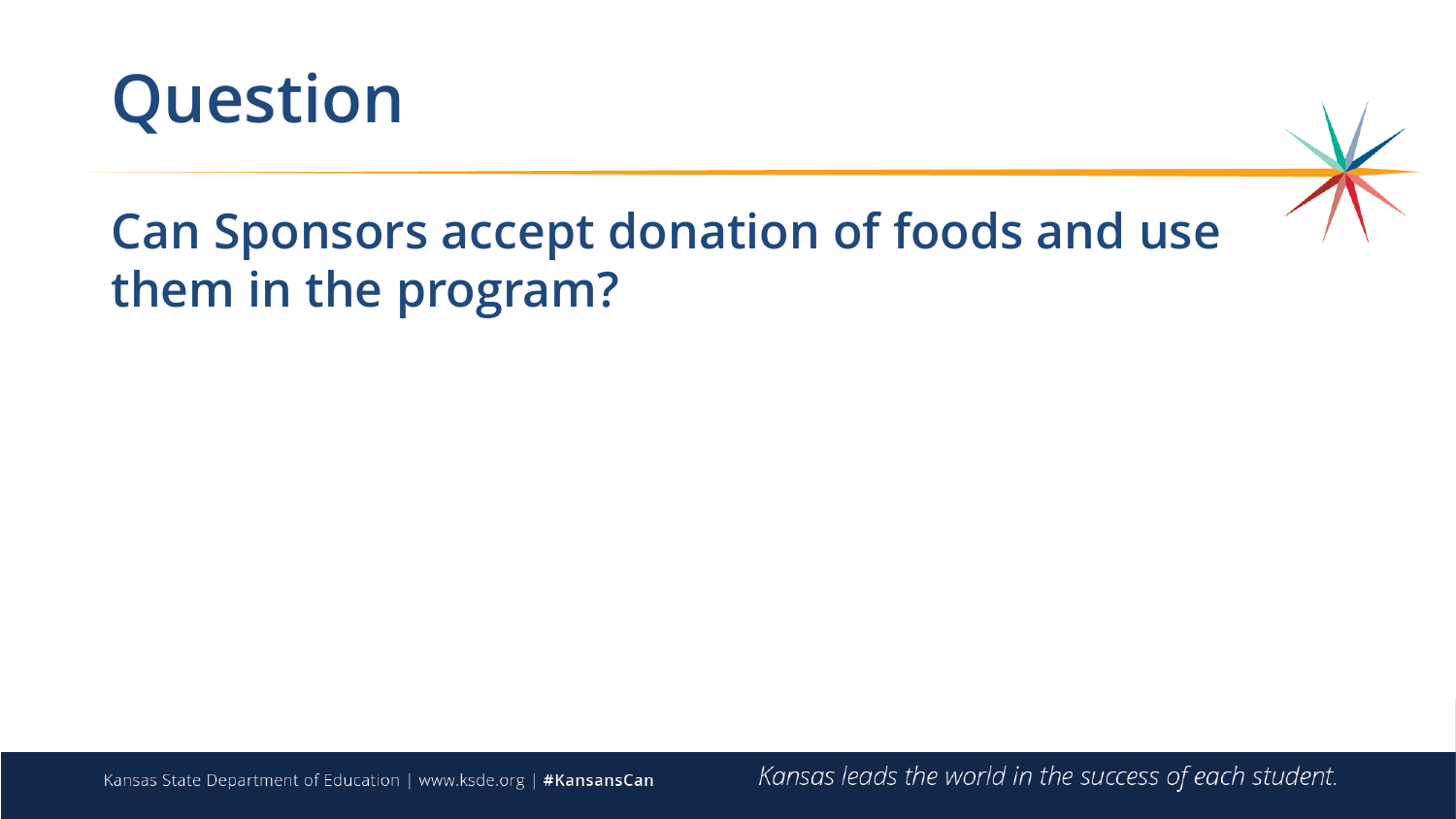Yes, USDA and the Kansas Department of Agriculture permit schools to receive donations of intact foods under certain conditions.

- Donated food must meet the same food safe conditions as food offered for sale.
- Foods, donated to the program, cannot be prepared foods.
- Foods, donated to the program, must come from commercial suppliers/licensed food establishments under regulatory control. Controlled processing and post processing handling are required for the safe distribution of donated food.
- Foods, donated to the program, can be used as part of a reimbursable meal.
- Foods **cannot** be accepted from home kitchens. Home kitchens and other similar environments allow open access to many people and are frequently implicated in the microbial contamination of food.
- Parents may not purchase or donate foods on behalf of the Sponsor. There is no guarantee of safe food handling.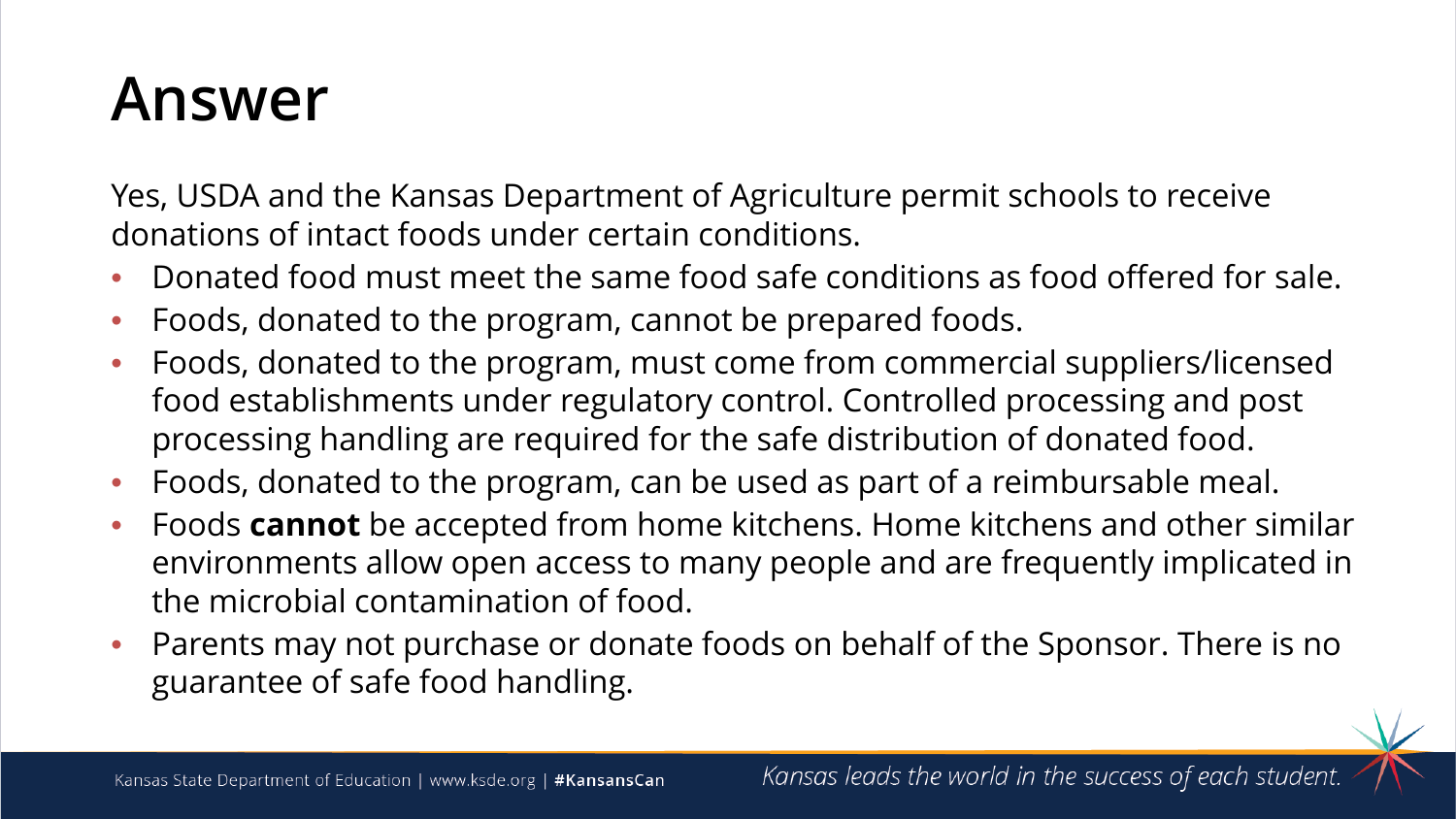

**If the Sponsor has contracted with a Food Service Management Company, can food donations be accepted for use in the program?**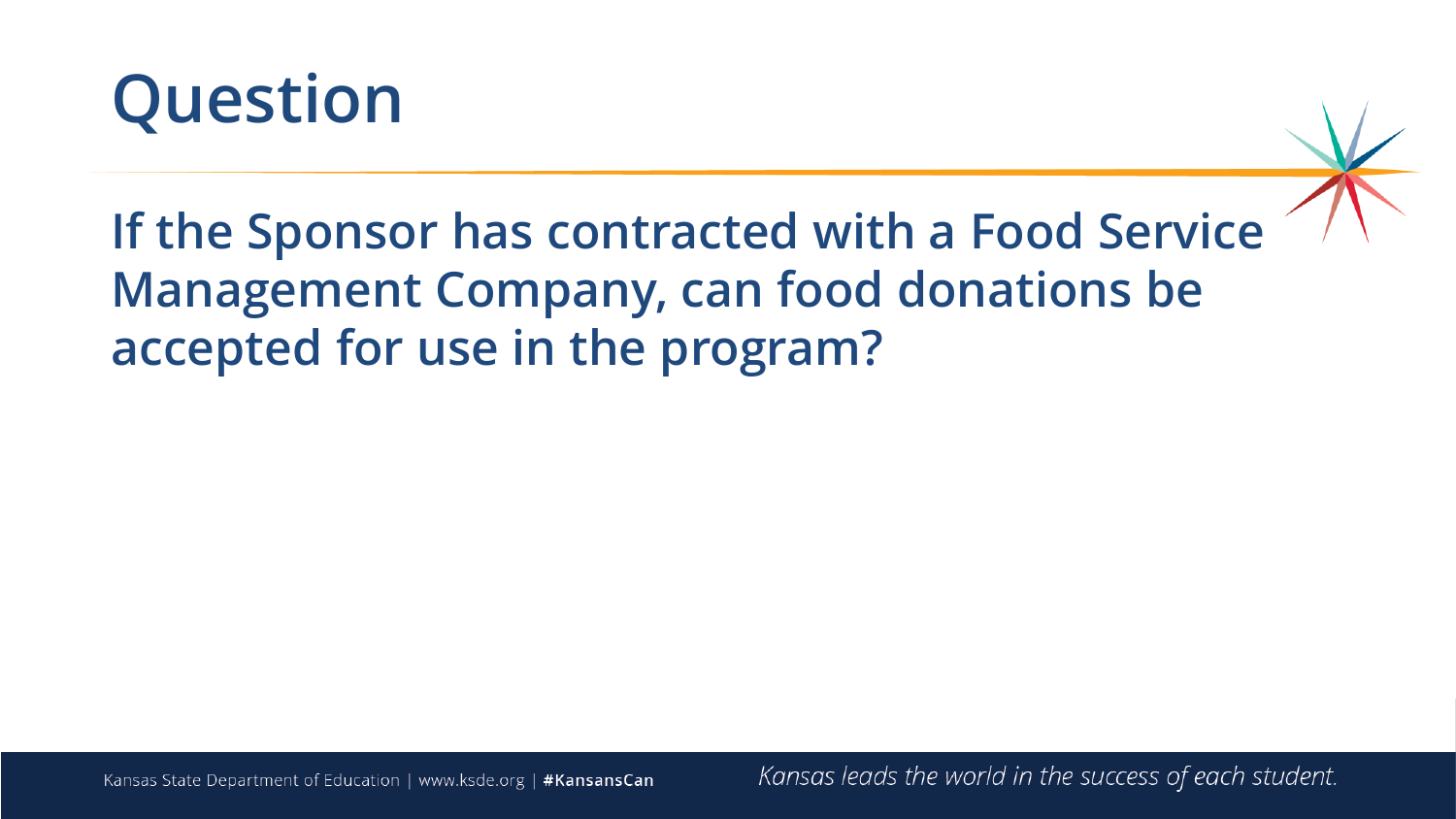If the program site is operated by a Food Service Management Company, in a fixed price contract, the Sponsor pays a set price regardless of donations being received and/or not received by the FSMC. As the FSMC is a private identity, how they procure and/or receive donated items to prepare their meals may or not be in the Sponsor/FSMC contract.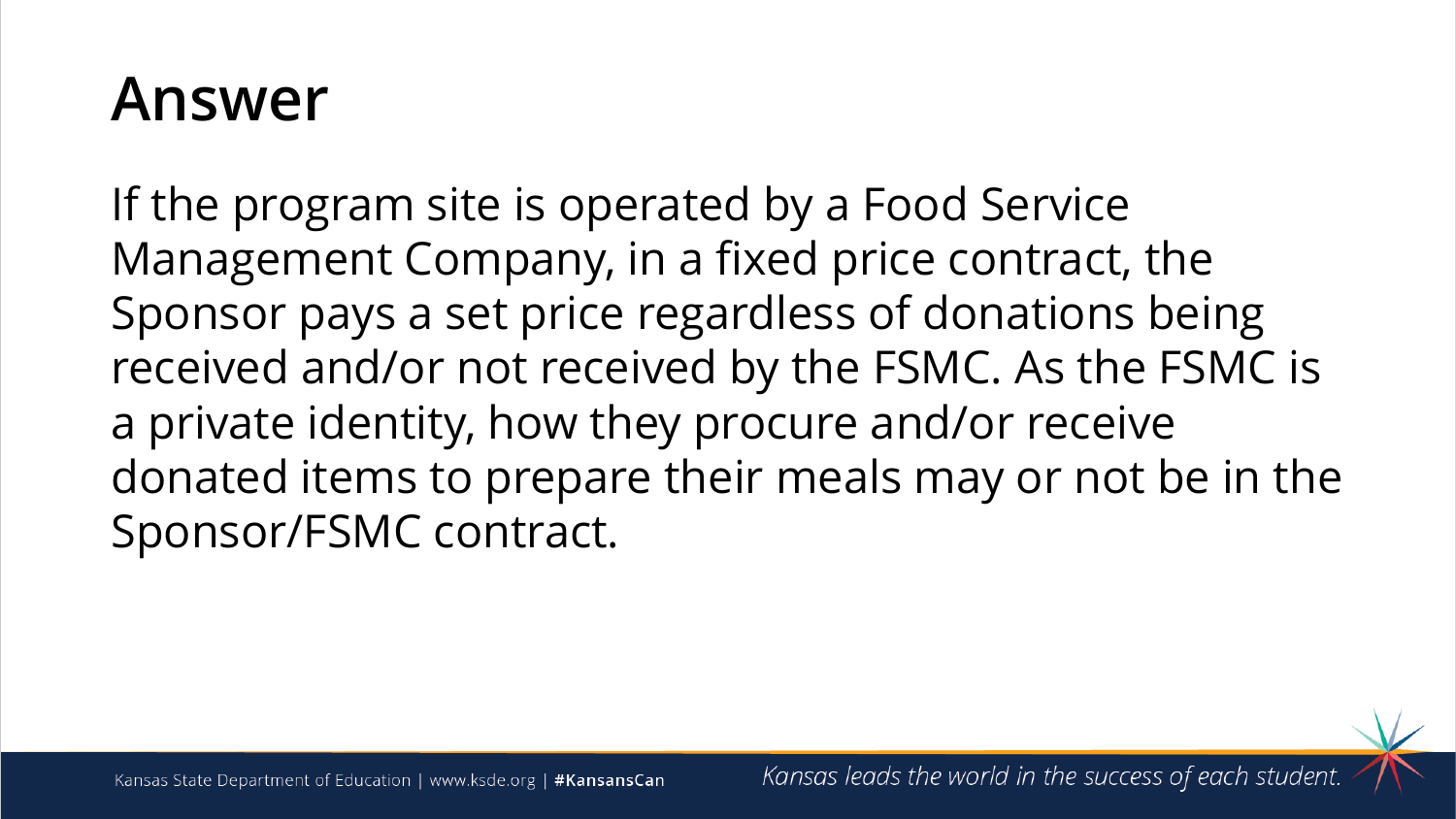

Because there will continue to be new information regarding COVID-19, recommendations from national, state and local agencies will continue to evolve. Work with local health departments and local stakeholders to ensure protocols align with the most current scientific knowledge and are responsive to changing conditions at the local level.